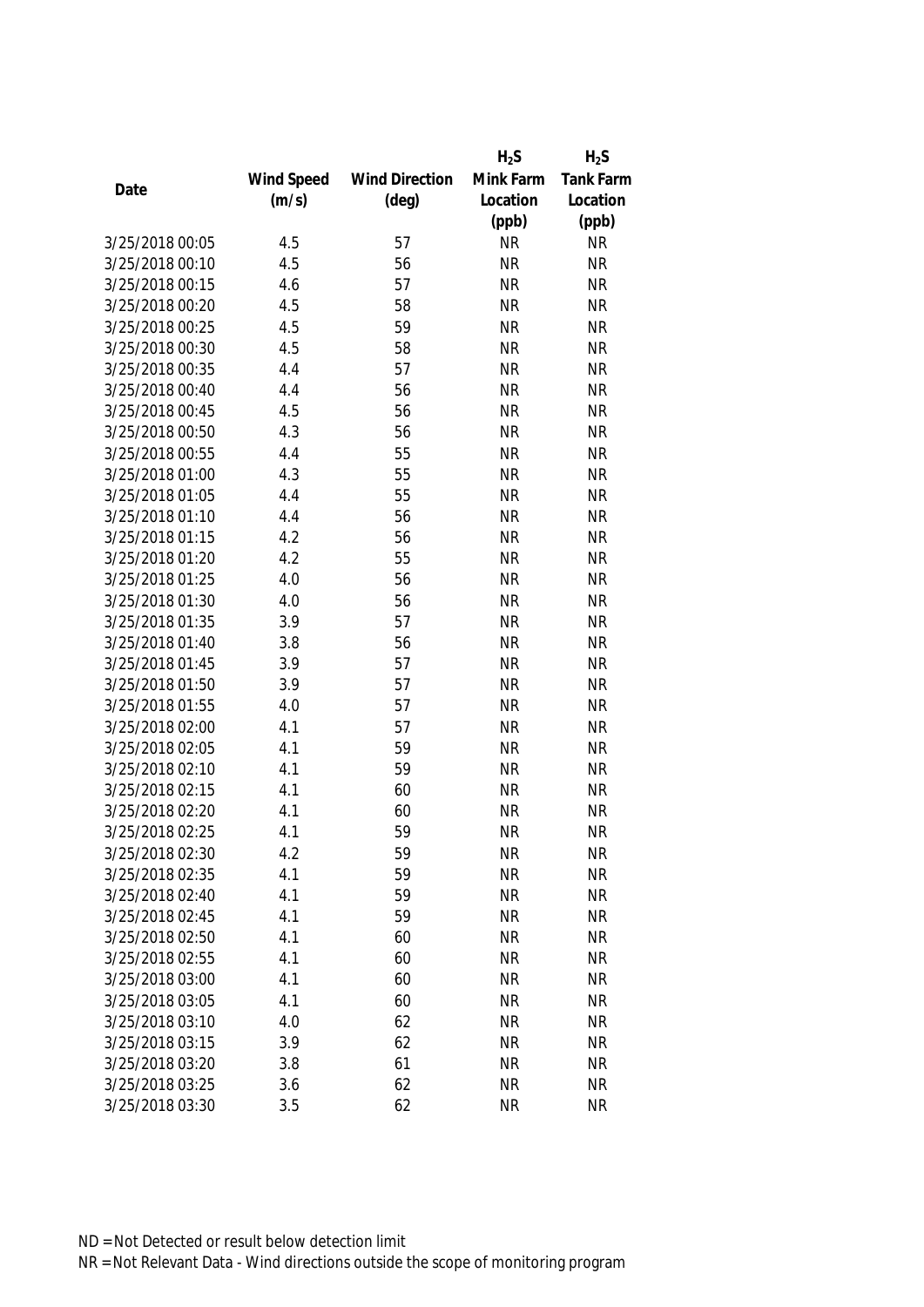|                 |            |                       | $H_2S$    | $H_2S$           |
|-----------------|------------|-----------------------|-----------|------------------|
|                 | Wind Speed | <b>Wind Direction</b> | Mink Farm | <b>Tank Farm</b> |
| Date            | (m/s)      | $(\text{deg})$        | Location  | Location         |
|                 |            |                       | (ppb)     | (ppb)            |
| 3/25/2018 03:35 | 3.5        | 61                    | <b>NR</b> | <b>NR</b>        |
| 3/25/2018 03:40 | 3.6        | 60                    | <b>NR</b> | <b>NR</b>        |
| 3/25/2018 03:45 | 3.6        | 60                    | <b>NR</b> | <b>NR</b>        |
| 3/25/2018 03:50 | 3.8        | 61                    | <b>NR</b> | <b>NR</b>        |
| 3/25/2018 03:55 | 3.9        | 61                    | <b>NR</b> | <b>NR</b>        |
| 3/25/2018 04:00 | 3.9        | 62                    | <b>NR</b> | <b>NR</b>        |
| 3/25/2018 04:05 | 4.0        | 63                    | <b>NR</b> | <b>NR</b>        |
| 3/25/2018 04:10 | 4.0        | 64                    | <b>NR</b> | <b>NR</b>        |
| 3/25/2018 04:15 | 4.0        | 65                    | <b>NR</b> | <b>NR</b>        |
| 3/25/2018 04:20 | 3.9        | 66                    | <b>NR</b> | <b>NR</b>        |
| 3/25/2018 04:25 | 4.0        | 65                    | <b>NR</b> | <b>NR</b>        |
| 3/25/2018 04:30 | 3.9        | 65                    | <b>NR</b> | <b>NR</b>        |
| 3/25/2018 04:35 | 3.9        | 64                    | <b>NR</b> | <b>NR</b>        |
| 3/25/2018 04:40 | 3.9        | 63                    | <b>NR</b> | <b>NR</b>        |
| 3/25/2018 04:45 | 3.9        | 62                    | <b>NR</b> | <b>NR</b>        |
| 3/25/2018 04:50 | 4.0        | 62                    | <b>NR</b> | <b>NR</b>        |
| 3/25/2018 04:55 | 4.0        | 62                    | <b>NR</b> | <b>NR</b>        |
| 3/25/2018 05:00 | 4.0        | 63                    | <b>NR</b> | <b>NR</b>        |
| 3/25/2018 05:05 | 4.0        | 63                    | <b>NR</b> | <b>NR</b>        |
| 3/25/2018 05:10 | 4.0        | 63                    | <b>NR</b> | <b>NR</b>        |
| 3/25/2018 05:15 | 4.1        | 63                    | <b>NR</b> | <b>NR</b>        |
| 3/25/2018 05:20 | 4.1        | 64                    | <b>NR</b> | <b>NR</b>        |
| 3/25/2018 05:25 | 4.2        | 63                    | <b>NR</b> | <b>NR</b>        |
| 3/25/2018 05:30 | 4.2        | 63                    | <b>NR</b> | <b>NR</b>        |
| 3/25/2018 05:35 | 4.2        | 64                    | <b>NR</b> | <b>NR</b>        |
| 3/25/2018 05:40 | 4.3        | 65                    | <b>NR</b> | <b>NR</b>        |
| 3/25/2018 05:45 | 4.2        | 65                    | <b>NR</b> | <b>NR</b>        |
| 3/25/2018 05:50 | 4.3        | 67                    | <b>NR</b> | <b>NR</b>        |
| 3/25/2018 05:55 | 4.3        | 68                    | <b>NR</b> | <b>NR</b>        |
| 3/25/2018 06:00 | 4.3        | 70                    | <b>NR</b> | <b>NR</b>        |
| 3/25/2018 06:05 | 4.4        | 70                    | <b>NR</b> | <b>NR</b>        |
| 3/25/2018 06:10 | 4.4        | 71                    | <b>NR</b> | <b>NR</b>        |
| 3/25/2018 06:15 | 4.3        | 72                    | <b>NR</b> | <b>NR</b>        |
| 3/25/2018 06:20 | 4.2        | 72                    | <b>NR</b> | <b>NR</b>        |
| 3/25/2018 06:25 | 4.3        | 73                    | <b>NR</b> | <b>NR</b>        |
| 3/25/2018 06:30 | 4.4        | 73                    | <b>NR</b> | <b>NR</b>        |
| 3/25/2018 06:35 | 4.2        | 74                    | <b>NR</b> | <b>NR</b>        |
| 3/25/2018 06:40 |            |                       |           |                  |
| 3/25/2018 06:45 | 4.3        | 74                    | <b>NR</b> | <b>NR</b>        |
|                 | 4.5        | 75                    | <b>NR</b> | <b>NR</b>        |
| 3/25/2018 06:50 | 4.7        | 76                    | <b>NR</b> | <b>NR</b>        |
| 3/25/2018 06:55 | 4.7        | 76                    | <b>NR</b> | <b>NR</b>        |
| 3/25/2018 07:00 | 4.7        | 77                    | <b>NR</b> | <b>NR</b>        |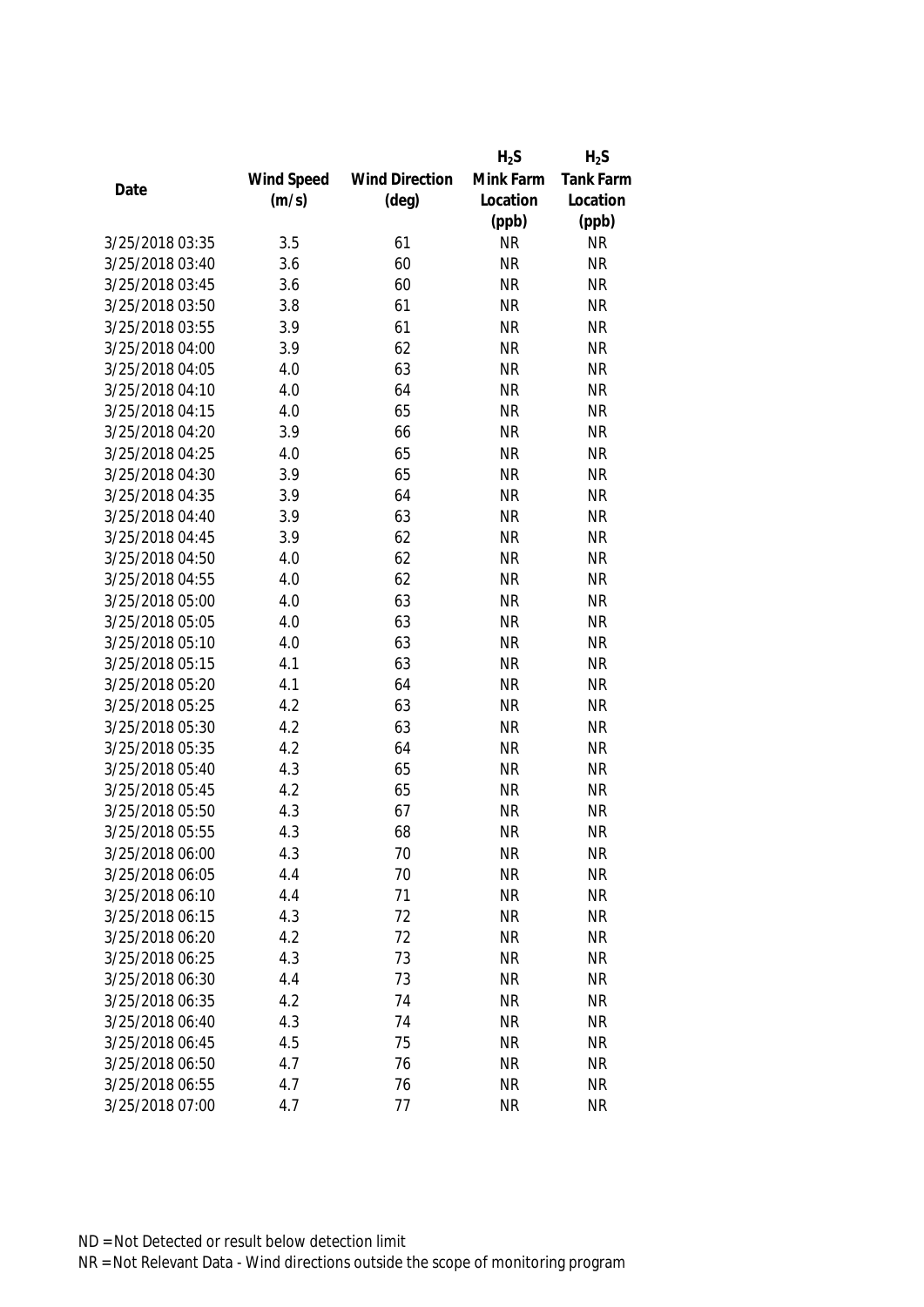|                 |            |                       | $H_2S$    | $H_2S$           |
|-----------------|------------|-----------------------|-----------|------------------|
|                 | Wind Speed | <b>Wind Direction</b> | Mink Farm | <b>Tank Farm</b> |
| Date            | (m/s)      | $(\text{deg})$        | Location  | Location         |
|                 |            |                       | (ppb)     | (ppb)            |
| 3/25/2018 07:05 | 5.0        | 78                    | <b>NR</b> | <b>NR</b>        |
| 3/25/2018 07:10 | 4.9        | 79                    | <b>NR</b> | <b>NR</b>        |
| 3/25/2018 07:15 | 4.8        | 79                    | <b>NR</b> | <b>NR</b>        |
| 3/25/2018 07:20 | 4.8        | 79                    | <b>NR</b> | <b>NR</b>        |
| 3/25/2018 07:25 | 4.7        | 79                    | <b>NR</b> | <b>NR</b>        |
| 3/25/2018 07:30 | 4.6        | 79                    | <b>NR</b> | <b>NR</b>        |
| 3/25/2018 07:35 | 4.6        | 80                    | <b>NR</b> | <b>NR</b>        |
| 3/25/2018 07:40 | 4.7        | 80                    | <b>NR</b> | <b>NR</b>        |
| 3/25/2018 07:45 | 4.8        | 81                    | <b>NR</b> | <b>NR</b>        |
| 3/25/2018 07:50 | 4.8        | 82                    | <b>NR</b> | <b>NR</b>        |
| 3/25/2018 07:55 | 5.0        | 83                    | <b>NR</b> | <b>NR</b>        |
| 3/25/2018 08:00 | 5.1        | 83                    | <b>NR</b> | <b>NR</b>        |
| 3/25/2018 08:05 | 5.1        | 83                    | <b>NR</b> | <b>NR</b>        |
| 3/25/2018 08:10 | 5.1        | 84                    | <b>NR</b> | <b>NR</b>        |
| 3/25/2018 08:15 | 5.2        | 84                    | <b>NR</b> | <b>NR</b>        |
| 3/25/2018 08:20 | 5.4        | 84                    | <b>NR</b> | <b>NR</b>        |
| 3/25/2018 08:25 | 5.5        | 86                    | <b>NR</b> | <b>NR</b>        |
| 3/25/2018 08:30 | 5.5        | 88                    | <b>NR</b> | <b>NR</b>        |
| 3/25/2018 08:35 | 5.7        | 90                    | <b>NR</b> | <b>NR</b>        |
| 3/25/2018 08:40 | 5.9        | 92                    | <b>NR</b> | <b>NR</b>        |
| 3/25/2018 08:45 | 5.7        | 93                    | <b>NR</b> | <b>NR</b>        |
| 3/25/2018 08:50 | 5.4        | 94                    | <b>NR</b> | <b>NR</b>        |
| 3/25/2018 08:55 | 4.9        | 92                    | <b>NR</b> | <b>NR</b>        |
| 3/25/2018 09:00 | 4.8        | 90                    | <b>NR</b> | <b>NR</b>        |
| 3/25/2018 09:05 | 4.4        | 88                    | <b>NR</b> | <b>NR</b>        |
| 3/25/2018 09:10 | 4.1        | 87                    | <b>NR</b> | <b>NR</b>        |
| 3/25/2018 09:15 | 4.1        | 85                    | <b>NR</b> | <b>NR</b>        |
| 3/25/2018 09:20 | 4.2        | 84                    | <b>NR</b> | <b>NR</b>        |
| 3/25/2018 09:25 | 4.3        | 82                    | <b>NR</b> | <b>NR</b>        |
| 3/25/2018 09:30 | 4.2        | 83                    | <b>NR</b> | <b>NR</b>        |
| 3/25/2018 09:35 | 4.3        | 84                    | <b>NR</b> | <b>NR</b>        |
| 3/25/2018 09:40 | 4.1        | 83                    | <b>NR</b> | <b>NR</b>        |
| 3/25/2018 09:45 | 4.0        | 84                    | <b>NR</b> | <b>NR</b>        |
| 3/25/2018 09:50 | 3.8        | 84                    | <b>NR</b> | <b>NR</b>        |
| 3/25/2018 09:55 | 3.6        | 86                    | <b>NR</b> | <b>NR</b>        |
| 3/25/2018 10:00 | 3.6        | 84                    | <b>NR</b> | <b>NR</b>        |
| 3/25/2018 10:05 | 3.5        | 84                    | <b>NR</b> | <b>NR</b>        |
| 3/25/2018 10:10 | 3.7        | 86                    | <b>NR</b> | <b>NR</b>        |
| 3/25/2018 10:15 | 3.8        | 85                    | <b>NR</b> | <b>NR</b>        |
| 3/25/2018 10:20 | 3.9        | 84                    | <b>NR</b> | <b>NR</b>        |
| 3/25/2018 10:25 | 4.1        | 84                    | <b>NR</b> | <b>NR</b>        |
| 3/25/2018 10:30 | 4.1        | 85                    | <b>NR</b> | <b>NR</b>        |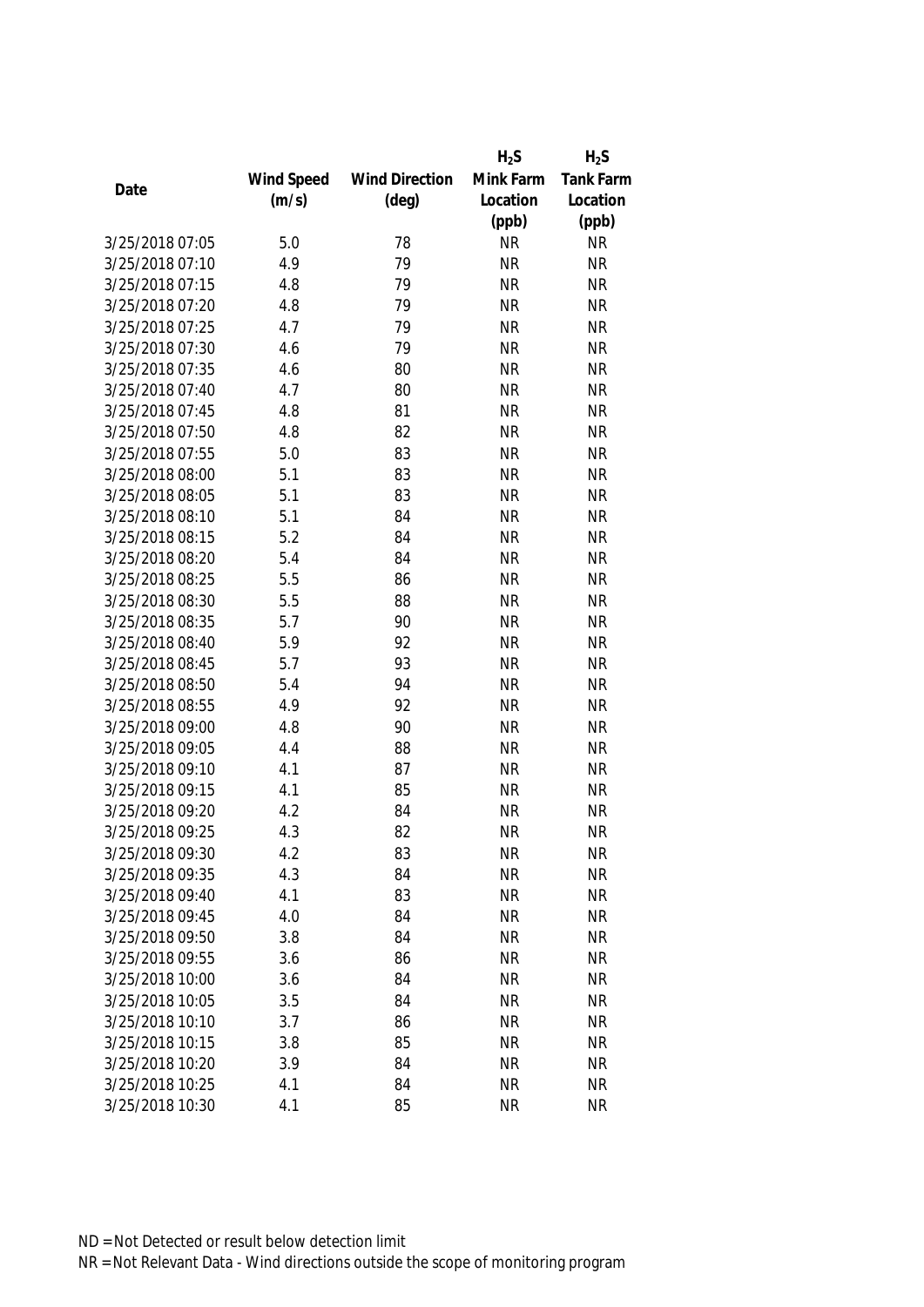|                 |            |                       | $H_2S$    | $H_2S$           |
|-----------------|------------|-----------------------|-----------|------------------|
|                 | Wind Speed | <b>Wind Direction</b> | Mink Farm | <b>Tank Farm</b> |
| Date            | (m/s)      | $(\text{deg})$        | Location  | Location         |
|                 |            |                       | (ppb)     | (ppb)            |
| 3/25/2018 10:35 | 4.2        | 84                    | <b>NR</b> | <b>NR</b>        |
| 3/25/2018 10:40 | 4.2        | 82                    | <b>NR</b> | <b>NR</b>        |
| 3/25/2018 10:45 | 4.2        | 83                    | <b>NR</b> | <b>NR</b>        |
| 3/25/2018 10:50 | 4.3        | 82                    | <b>NR</b> | <b>NR</b>        |
| 3/25/2018 10:55 | 4.3        | 77                    | <b>NR</b> | <b>NR</b>        |
| 3/25/2018 11:00 | 4.5        | 75                    | <b>NR</b> | <b>NR</b>        |
| 3/25/2018 11:05 | 4.5        | 74                    | <b>NR</b> | <b>NR</b>        |
| 3/25/2018 11:10 | 4.5        | 71                    | <b>NR</b> | <b>NR</b>        |
| 3/25/2018 11:15 | 4.4        | 71                    | <b>NR</b> | <b>NR</b>        |
| 3/25/2018 11:20 | 4.5        | 73                    | <b>NR</b> | <b>NR</b>        |
| 3/25/2018 11:25 | 4.3        | 79                    | <b>NR</b> | <b>NR</b>        |
| 3/25/2018 11:30 | 4.0        | 81                    | <b>NR</b> | <b>NR</b>        |
| 3/25/2018 11:35 | 4.0        | 83                    | <b>NR</b> | <b>NR</b>        |
| 3/25/2018 11:40 | 4.0        | 87                    | <b>NR</b> | <b>NR</b>        |
| 3/25/2018 11:45 | 4.1        | 85                    | <b>NR</b> | <b>NR</b>        |
| 3/25/2018 11:50 | 4.1        | 84                    | <b>NR</b> | <b>NR</b>        |
| 3/25/2018 11:55 | 4.2        | 81                    | <b>NR</b> | <b>NR</b>        |
| 3/25/2018 12:00 | 4.5        | 82                    | <b>NR</b> | <b>NR</b>        |
| 3/25/2018 12:05 | 4.4        | 78                    | <b>NR</b> | <b>NR</b>        |
| 3/25/2018 12:10 | 4.4        | 76                    | <b>NR</b> | <b>NR</b>        |
| 3/25/2018 12:15 | 4.2        | 78                    | <b>NR</b> | <b>NR</b>        |
| 3/25/2018 12:20 | 4.0        | 77                    | <b>NR</b> | <b>NR</b>        |
| 3/25/2018 12:25 | 4.1        | 82                    | <b>NR</b> | <b>NR</b>        |
| 3/25/2018 12:30 | 4.0        | 83                    | <b>NR</b> | <b>NR</b>        |
| 3/25/2018 12:35 | 4.0        | 85                    | <b>NR</b> | <b>NR</b>        |
| 3/25/2018 12:40 | 3.9        | 86                    | <b>NR</b> | <b>NR</b>        |
| 3/25/2018 12:45 | 3.8        | 85                    | <b>NR</b> | <b>NR</b>        |
| 3/25/2018 12:50 | 3.9        | 86                    | <b>NR</b> | <b>NR</b>        |
| 3/25/2018 12:55 | 3.6        | 79                    | <b>NR</b> | <b>NR</b>        |
| 3/25/2018 13:00 | 3.5        | 79                    | <b>NR</b> | <b>NR</b>        |
| 3/25/2018 13:05 | 3.5        | 76                    | <b>NR</b> | <b>NR</b>        |
| 3/25/2018 13:10 | 3.5        | 75                    | <b>NR</b> | <b>NR</b>        |
| 3/25/2018 13:15 | 3.6        | 71                    | <b>NR</b> | <b>NR</b>        |
| 3/25/2018 13:20 | 3.6        | 66                    | <b>NR</b> | <b>NR</b>        |
| 3/25/2018 13:25 | 3.8        | 69                    | <b>NR</b> | <b>NR</b>        |
| 3/25/2018 13:30 | 3.9        | 64                    | <b>NR</b> | <b>NR</b>        |
| 3/25/2018 13:35 | 3.9        | 66                    | <b>NR</b> | <b>NR</b>        |
| 3/25/2018 13:40 | 4.1        | 63                    | <b>NR</b> | <b>NR</b>        |
| 3/25/2018 13:45 | 4.0        | 67                    | <b>NR</b> | <b>NR</b>        |
| 3/25/2018 13:50 | 3.9        | 69                    | <b>NR</b> | <b>NR</b>        |
| 3/25/2018 13:55 | 3.9        | 65                    | <b>NR</b> | <b>NR</b>        |
| 3/25/2018 14:00 | 3.8        | 68                    | <b>NR</b> | <b>NR</b>        |
|                 |            |                       |           |                  |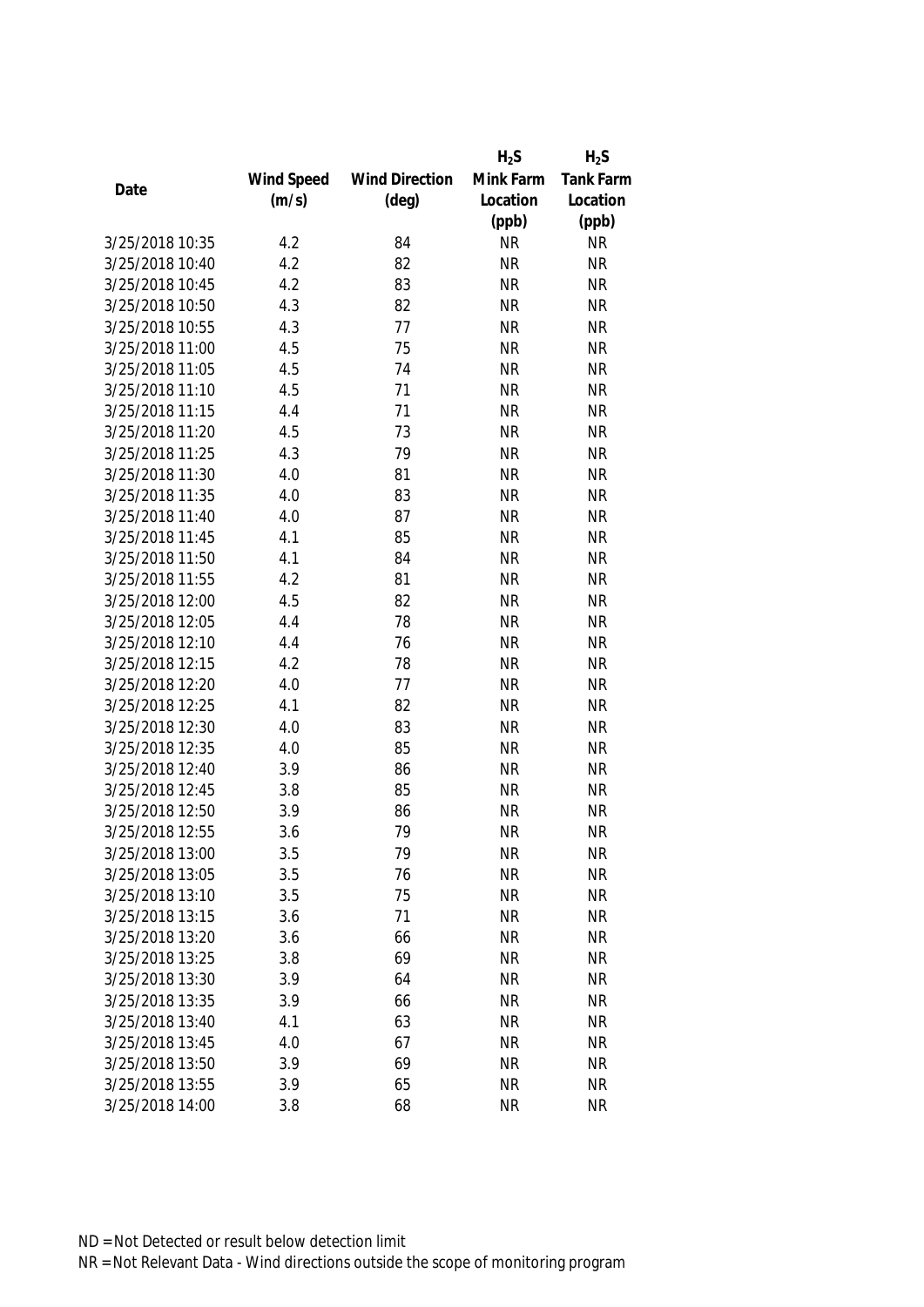|                 |            |                       | $H_2S$                 | $H_2S$                 |
|-----------------|------------|-----------------------|------------------------|------------------------|
|                 | Wind Speed | <b>Wind Direction</b> | Mink Farm              | <b>Tank Farm</b>       |
| Date            | (m/s)      | $(\text{deg})$        | Location               | Location               |
|                 |            |                       | (ppb)                  | (ppb)                  |
| 3/25/2018 14:05 | 3.8        | 65                    | <b>NR</b>              | <b>NR</b>              |
| 3/25/2018 14:10 | 3.6        | 70                    | <b>NR</b>              | <b>NR</b>              |
| 3/25/2018 14:15 | 3.6        | 68                    | <b>NR</b>              | <b>NR</b>              |
| 3/25/2018 14:20 | 3.6        | 68                    | <b>NR</b>              | <b>NR</b>              |
| 3/25/2018 14:25 | 3.6        | 70                    | <b>NR</b>              | <b>NR</b>              |
| 3/25/2018 14:30 | 3.7        | 66                    | <b>NR</b>              | <b>NR</b>              |
| 3/25/2018 14:35 | 3.6        | 66                    | <b>NR</b>              | <b>NR</b>              |
| 3/25/2018 14:40 | 3.7        | 67                    | <b>NR</b>              | <b>NR</b>              |
| 3/25/2018 14:45 | 3.6        | 70                    | <b>NR</b>              | <b>NR</b>              |
| 3/25/2018 14:50 | 3.8        | 71                    | <b>NR</b>              | <b>NR</b>              |
| 3/25/2018 14:55 | 3.8        | 73                    | <b>NR</b>              | <b>NR</b>              |
| 3/25/2018 15:00 | 3.9        | 76                    | <b>NR</b>              | <b>NR</b>              |
| 3/25/2018 15:05 | 4.1        | 73                    | <b>NR</b>              | <b>NR</b>              |
| 3/25/2018 15:10 | 4.1        | 68                    | <b>NR</b>              | <b>NR</b>              |
| 3/25/2018 15:15 | 4.2        | 68                    | <b>NR</b>              | <b>NR</b>              |
| 3/25/2018 15:20 | 4.2        | 67                    | <b>NR</b>              | <b>NR</b>              |
| 3/25/2018 15:25 | 4.2        | 65                    | <b>NR</b>              | <b>NR</b>              |
| 3/25/2018 15:30 | 4.2        | 65                    | <b>NR</b>              | <b>NR</b>              |
| 3/25/2018 15:35 | 4.2        | 73                    | <b>NR</b>              | <b>NR</b>              |
| 3/25/2018 15:40 | 4.4        | 72                    | <b>NR</b>              | <b>NR</b>              |
| 3/25/2018 15:45 | 4.5        | 64                    | <b>NR</b>              | <b>NR</b>              |
| 3/25/2018 15:50 | 4.5        | 66                    | <b>NR</b>              | <b>NR</b>              |
| 3/25/2018 15:55 | 4.7        | 69                    | <b>NR</b>              | <b>NR</b>              |
| 3/25/2018 16:00 | 4.6        | 69                    | <b>NR</b>              | <b>NR</b>              |
| 3/25/2018 16:05 | 4.6        | 66                    | <b>NR</b>              | <b>NR</b>              |
| 3/25/2018 16:10 | 4.6        | 68                    | <b>NR</b>              | <b>NR</b>              |
| 3/25/2018 16:15 | 4.5        | 74                    | <b>NR</b>              | <b>NR</b>              |
| 3/25/2018 16:20 | 4.3        | 73                    | <b>NR</b>              | <b>NR</b>              |
| 3/25/2018 16:25 | 4.2        | 75                    | <b>NR</b>              | <b>NR</b>              |
| 3/25/2018 16:30 | 4.2        | 74                    | <b>NR</b>              | <b>NR</b>              |
| 3/25/2018 16:35 |            | 74                    | <b>NR</b>              | <b>NR</b>              |
|                 | 4.2        | 74                    |                        |                        |
| 3/25/2018 16:40 | 4.1        |                       | <b>NR</b><br><b>NR</b> | <b>NR</b><br><b>NR</b> |
| 3/25/2018 16:45 | 4.1        | 68                    |                        |                        |
| 3/25/2018 16:50 | 4.4        | 66                    | <b>NR</b>              | <b>NR</b>              |
| 3/25/2018 16:55 | 4.4        | 59                    | <b>NR</b>              | <b>NR</b>              |
| 3/25/2018 17:00 | 4.6        | 54                    | <b>NR</b>              | <b>NR</b>              |
| 3/25/2018 17:05 | 4.7        | 50                    | <b>NR</b>              | <b>NR</b>              |
| 3/25/2018 17:10 | 4.8        | 51                    | <b>NR</b>              | <b>NR</b>              |
| 3/25/2018 17:15 | 4.7        | 56                    | <b>NR</b>              | <b>NR</b>              |
| 3/25/2018 17:20 | 4.6        | 56                    | <b>NR</b>              | <b>NR</b>              |
| 3/25/2018 17:25 | 4.6        | 57                    | <b>NR</b>              | <b>NR</b>              |
| 3/25/2018 17:30 | 4.7        | 59                    | <b>NR</b>              | <b>NR</b>              |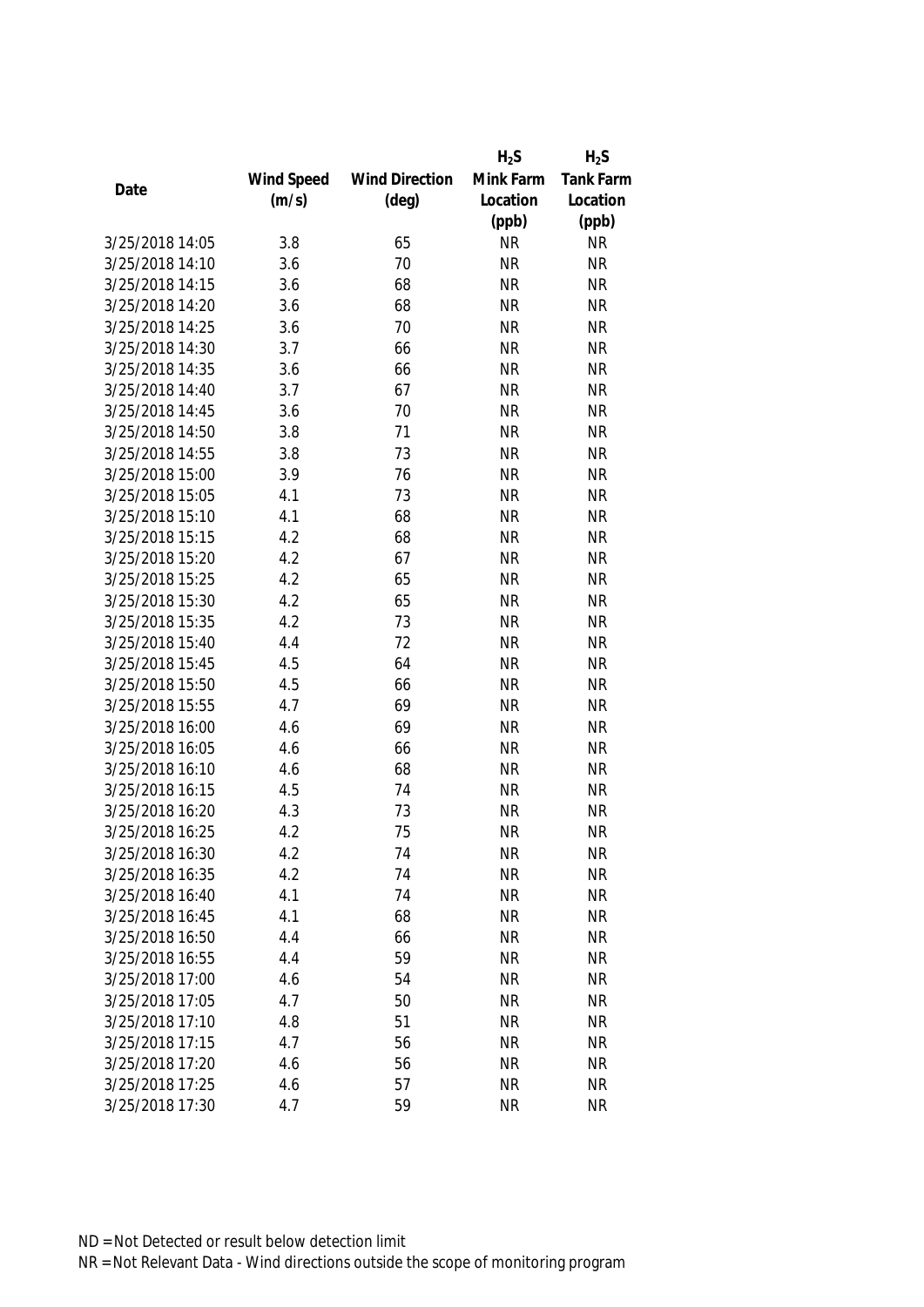|                 |            |                       | $H_2S$    | $H_2S$           |
|-----------------|------------|-----------------------|-----------|------------------|
|                 | Wind Speed | <b>Wind Direction</b> | Mink Farm | <b>Tank Farm</b> |
| Date            | (m/s)      | $(\text{deg})$        | Location  | Location         |
|                 |            |                       | (ppb)     | (ppb)            |
| 3/25/2018 17:35 | 4.5        | 58                    | <b>NR</b> | <b>NR</b>        |
| 3/25/2018 17:40 | 4.4        | 56                    | <b>NR</b> | <b>NR</b>        |
| 3/25/2018 17:45 | 4.3        | 52                    | <b>NR</b> | <b>NR</b>        |
| 3/25/2018 17:50 | 4.2        | 52                    | <b>NR</b> | <b>NR</b>        |
| 3/25/2018 17:55 | 4.1        | 50                    | <b>NR</b> | <b>NR</b>        |
| 3/25/2018 18:00 | 3.9        | 51                    | <b>NR</b> | <b>NR</b>        |
| 3/25/2018 18:05 | 3.8        | 50                    | <b>NR</b> | <b>NR</b>        |
| 3/25/2018 18:10 | 3.9        | 48                    | <b>NR</b> | <b>NR</b>        |
| 3/25/2018 18:15 | 4.0        | 47                    | <b>NR</b> | <b>NR</b>        |
| 3/25/2018 18:20 | 4.3        | 46                    | <b>NR</b> | <b>NR</b>        |
| 3/25/2018 18:25 | 4.5        | 46                    | <b>NR</b> | <b>NR</b>        |
| 3/25/2018 18:30 | 4.8        | 44                    | <b>NR</b> | <b>NR</b>        |
| 3/25/2018 18:35 | 4.8        | 45                    | <b>NR</b> | <b>NR</b>        |
| 3/25/2018 18:40 | 4.7        | 45                    | <b>NR</b> | <b>NR</b>        |
| 3/25/2018 18:45 | 4.6        | 46                    | <b>NR</b> | <b>NR</b>        |
| 3/25/2018 18:50 | 4.3        | 46                    | <b>NR</b> | <b>NR</b>        |
| 3/25/2018 18:55 | 4.1        | 48                    | <b>NR</b> | <b>NR</b>        |
| 3/25/2018 19:00 | 3.9        | 50                    | <b>NR</b> | <b>NR</b>        |
| 3/25/2018 19:05 | 4.0        | 52                    | <b>NR</b> | <b>NR</b>        |
| 3/25/2018 19:10 | 3.9        | 54                    | <b>NR</b> | <b>NR</b>        |
| 3/25/2018 19:15 | 3.9        | 55                    | <b>NR</b> | <b>NR</b>        |
| 3/25/2018 19:20 | 3.8        | 57                    | <b>NR</b> | <b>NR</b>        |
| 3/25/2018 19:25 | 3.6        | 57                    | <b>NR</b> | <b>NR</b>        |
| 3/25/2018 19:30 | 3.4        | 56                    | <b>NR</b> | <b>NR</b>        |
| 3/25/2018 19:35 | 3.1        | 55                    | <b>NR</b> | <b>NR</b>        |
| 3/25/2018 19:40 | 3.0        | 53                    | <b>NR</b> | <b>NR</b>        |
| 3/25/2018 19:45 | 2.9        | 51                    | <b>NR</b> | <b>NR</b>        |
| 3/25/2018 19:50 | 2.8        | 48                    | <b>NR</b> | <b>NR</b>        |
| 3/25/2018 19:55 | 2.9        | 47                    | <b>NR</b> | <b>NR</b>        |
| 3/25/2018 20:00 | 2.9        | 45                    | <b>NR</b> | <b>NR</b>        |
| 3/25/2018 20:05 | 3.0        | 45                    | <b>NR</b> | <b>NR</b>        |
| 3/25/2018 20:10 | 3.0        | 45                    | <b>NR</b> | <b>NR</b>        |
| 3/25/2018 20:15 | 3.0        | 46                    | <b>NR</b> | <b>NR</b>        |
| 3/25/2018 20:20 | 3.0        | 48                    | <b>NR</b> | <b>NR</b>        |
| 3/25/2018 20:25 | 2.8        | 50                    | <b>NR</b> | <b>NR</b>        |
| 3/25/2018 20:30 | 2.7        | 50                    | <b>NR</b> | <b>NR</b>        |
| 3/25/2018 20:35 | 2.6        | 51                    | <b>NR</b> | <b>NR</b>        |
| 3/25/2018 20:40 | 2.4        | 52                    | <b>NR</b> | <b>NR</b>        |
| 3/25/2018 20:45 | 2.4        | 54                    | <b>NR</b> | <b>NR</b>        |
| 3/25/2018 20:50 | 2.3        | 55                    | <b>NR</b> | <b>NR</b>        |
| 3/25/2018 20:55 | 2.4        | 58                    | <b>NR</b> | <b>NR</b>        |
| 3/25/2018 21:00 | 2.5        | 62                    | <b>NR</b> | <b>NR</b>        |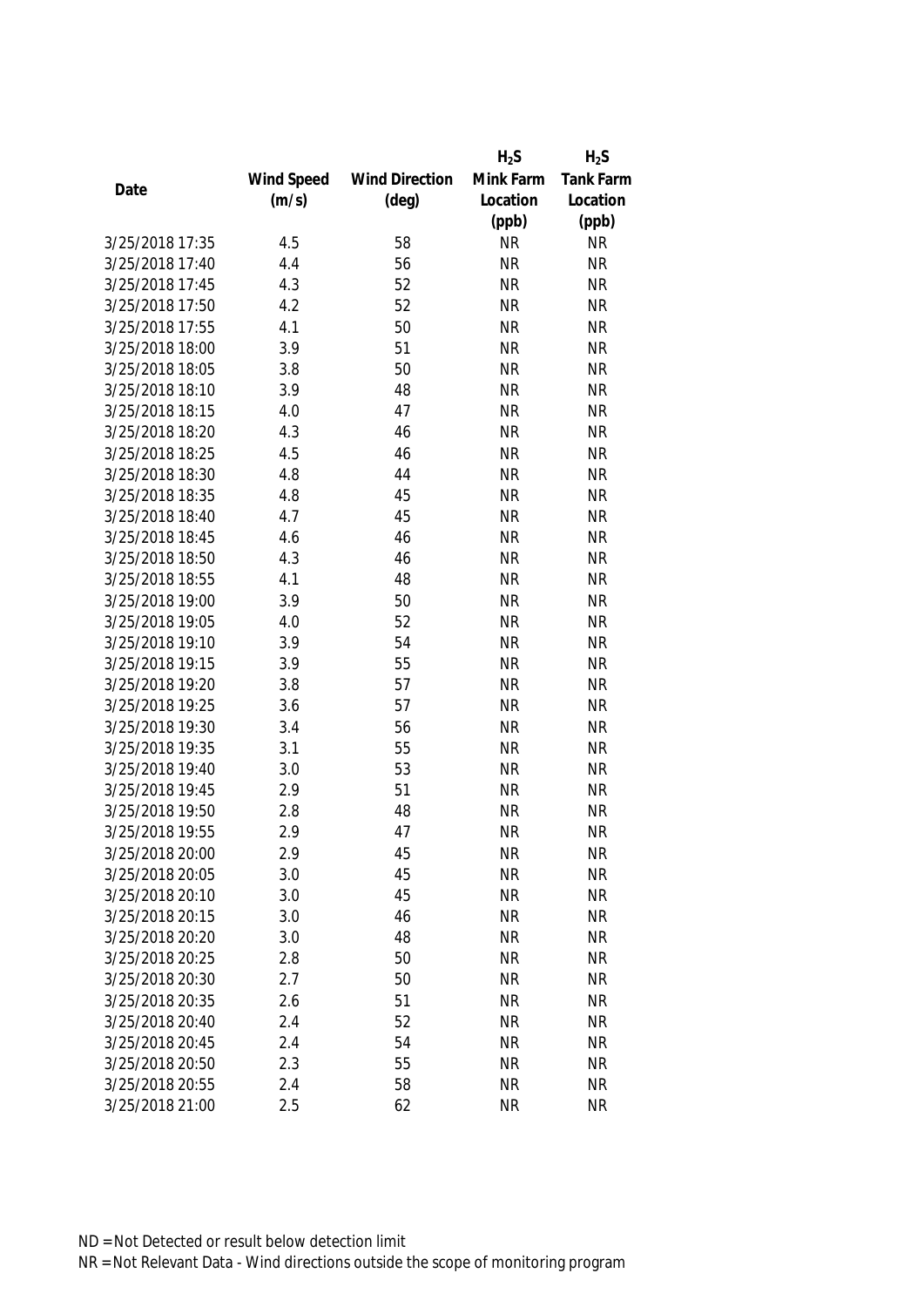|                 |            |                       | $H_2S$    | $H_2S$    |
|-----------------|------------|-----------------------|-----------|-----------|
|                 | Wind Speed | <b>Wind Direction</b> | Mink Farm | Tank Farm |
| Date            | (m/s)      | $(\text{deg})$        | Location  | Location  |
|                 |            |                       | (ppb)     | (ppb)     |
| 3/25/2018 21:05 | 2.5        | 66                    | <b>NR</b> | <b>NR</b> |
| 3/25/2018 21:10 | 2.6        | 70                    | <b>NR</b> | <b>NR</b> |
| 3/25/2018 21:15 | 2.6        | 72                    | <b>NR</b> | <b>NR</b> |
| 3/25/2018 21:20 | 2.7        | 74                    | <b>NR</b> | <b>NR</b> |
| 3/25/2018 21:25 | 2.7        | 75                    | <b>NR</b> | <b>NR</b> |
| 3/25/2018 21:30 | 2.7        | 76                    | <b>NR</b> | <b>NR</b> |
| 3/25/2018 21:35 | 2.8        | 78                    | <b>NR</b> | <b>NR</b> |
| 3/25/2018 21:40 | 2.8        | 78                    | <b>NR</b> | <b>NR</b> |
| 3/25/2018 21:45 | 2.7        | 79                    | <b>NR</b> | <b>NR</b> |
| 3/25/2018 21:50 | 2.6        | 81                    | <b>NR</b> | <b>NR</b> |
| 3/25/2018 21:55 | 2.7        | 82                    | <b>NR</b> | <b>NR</b> |
| 3/25/2018 22:00 | 2.8        | 85                    | <b>NR</b> | <b>NR</b> |
| 3/25/2018 22:05 | 3.1        | 89                    | <b>NR</b> | <b>NR</b> |
| 3/25/2018 22:10 | 3.3        | 93                    | <b>NR</b> | <b>NR</b> |
| 3/25/2018 22:15 | 3.6        | 96                    | <b>NR</b> | <b>NR</b> |
| 3/25/2018 22:20 | 3.9        | 99                    | <b>NR</b> | <b>NR</b> |
| 3/25/2018 22:25 | 4.0        | 101                   | <b>NR</b> | <b>NR</b> |
| 3/25/2018 22:30 | 4.1        | 102                   | <b>NR</b> | <b>NR</b> |
| 3/25/2018 22:35 | 4.2        | 103                   | <b>NR</b> | <b>NR</b> |
| 3/25/2018 22:40 | 4.2        | 103                   | <b>NR</b> | <b>NR</b> |
| 3/25/2018 22:45 | 4.2        | 103                   | <b>NR</b> | <b>NR</b> |
| 3/25/2018 22:50 | 4.3        | 104                   | <b>NR</b> | <b>NR</b> |
| 3/25/2018 22:55 | 4.4        | 103                   | <b>NR</b> | <b>NR</b> |
| 3/25/2018 23:00 | 4.4        | 103                   | <b>NR</b> | <b>NR</b> |
| 3/25/2018 23:05 | 4.4        | 103                   | <b>NR</b> | <b>NR</b> |
| 3/25/2018 23:10 | 4.3        | 102                   | <b>NR</b> | <b>NR</b> |
| 3/25/2018 23:15 | 4.3        | 101                   | <b>NR</b> | <b>NR</b> |
| 3/25/2018 23:20 | 4.3        | 101                   | <b>NR</b> | <b>NR</b> |
| 3/25/2018 23:25 | 4.4        | 102                   | <b>NR</b> | <b>NR</b> |
| 3/25/2018 23:30 | 4.7        | 103                   | <b>NR</b> | <b>NR</b> |
| 3/25/2018 23:35 | 4.9        | 104                   | <b>NR</b> | <b>NR</b> |
| 3/25/2018 23:40 | 5.0        | 105                   | <b>NR</b> | <b>NR</b> |
| 3/25/2018 23:45 | 4.9        | 106                   | <b>NR</b> | <b>NR</b> |
| 3/25/2018 23:50 | 4.8        | 106                   | <b>NR</b> | <b>NR</b> |
| 3/25/2018 23:55 | 4.7        | 105                   | <b>NR</b> | <b>NR</b> |
| 3/25/2018 24:00 | 4.3        | 104                   | <b>NR</b> | <b>NR</b> |
| 3/26/2018 00:05 | 4.1        | 102                   | <b>NR</b> | <b>NR</b> |
| 3/26/2018 00:10 | 4.1        | 101                   | <b>NR</b> | <b>NR</b> |
| 3/26/2018 00:15 | 4.2        | 100                   | <b>NR</b> | <b>NR</b> |
| 3/26/2018 00:20 | 4.2        | 100                   | <b>NR</b> | <b>NR</b> |
| 3/26/2018 00:25 | 4.2        | 100                   | <b>NR</b> | <b>NR</b> |
| 3/26/2018 00:30 | 4.1        | 99                    | <b>NR</b> | <b>NR</b> |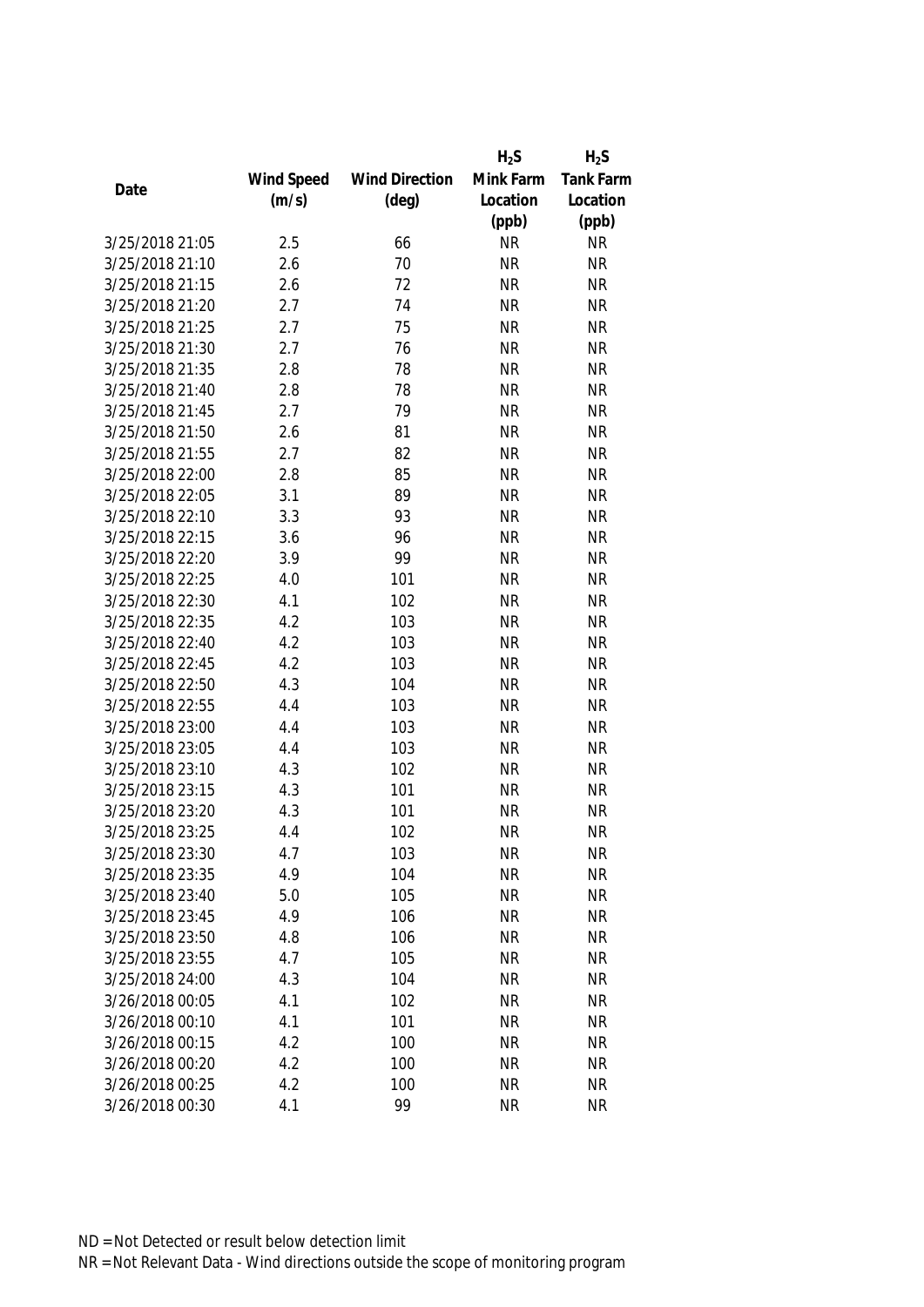|                 |            |                       | $H_2S$    | $H_2S$           |
|-----------------|------------|-----------------------|-----------|------------------|
|                 | Wind Speed | <b>Wind Direction</b> | Mink Farm | <b>Tank Farm</b> |
| Date            | (m/s)      | $(\text{deg})$        | Location  | Location         |
|                 |            |                       | (ppb)     | (ppb)            |
| 3/26/2018 00:35 | 4.1        | 99                    | <b>NR</b> | <b>NR</b>        |
| 3/26/2018 00:40 | 4.0        | 98                    | <b>NR</b> | <b>NR</b>        |
| 3/26/2018 00:45 | 3.9        | 98                    | <b>NR</b> | <b>NR</b>        |
| 3/26/2018 00:50 | 3.9        | 97                    | <b>NR</b> | <b>NR</b>        |
| 3/26/2018 00:55 | 3.8        | 96                    | <b>NR</b> | <b>NR</b>        |
| 3/26/2018 01:00 | 3.8        | 95                    | <b>NR</b> | <b>NR</b>        |
| 3/26/2018 01:05 | 3.7        | 94                    | <b>NR</b> | <b>NR</b>        |
| 3/26/2018 01:10 | 3.7        | 93                    | <b>NR</b> | <b>NR</b>        |
| 3/26/2018 01:15 | 3.8        | 94                    | <b>NR</b> | <b>NR</b>        |
| 3/26/2018 01:20 | 3.8        | 93                    | <b>NR</b> | <b>NR</b>        |
| 3/26/2018 01:25 | 3.9        | 93                    | <b>NR</b> | <b>NR</b>        |
| 3/26/2018 01:30 | 3.9        | 93                    | <b>NR</b> | <b>NR</b>        |
| 3/26/2018 01:35 | 3.9        | 93                    | <b>NR</b> | <b>NR</b>        |
| 3/26/2018 01:40 | 3.8        | 93                    | <b>NR</b> | <b>NR</b>        |
| 3/26/2018 01:45 | 3.7        | 92                    | <b>NR</b> | <b>NR</b>        |
| 3/26/2018 01:50 | 3.6        | 92                    | <b>NR</b> | <b>NR</b>        |
| 3/26/2018 01:55 | 3.6        | 92                    | <b>NR</b> | <b>NR</b>        |
| 3/26/2018 02:00 | 3.6        | 92                    | <b>NR</b> | <b>NR</b>        |
| 3/26/2018 02:05 | 3.5        | 91                    | <b>NR</b> | <b>NR</b>        |
| 3/26/2018 02:10 | 3.7        | 90                    | <b>NR</b> | <b>NR</b>        |
| 3/26/2018 02:15 | 3.7        | 90                    | <b>NR</b> | <b>NR</b>        |
| 3/26/2018 02:20 | 3.8        | 89                    | <b>NR</b> | <b>NR</b>        |
| 3/26/2018 02:25 | 3.8        | 88                    | <b>NR</b> | <b>NR</b>        |
| 3/26/2018 02:30 | 3.8        | 87                    | <b>NR</b> | <b>NR</b>        |
| 3/26/2018 02:35 | 3.7        | 87                    | <b>NR</b> | <b>NR</b>        |
| 3/26/2018 02:40 | 3.7        | 87                    | <b>NR</b> | <b>NR</b>        |
| 3/26/2018 02:45 | 3.7        | 87                    | <b>NR</b> | <b>NR</b>        |
| 3/26/2018 02:50 | 3.6        | 87                    | <b>NR</b> | <b>NR</b>        |
| 3/26/2018 02:55 | 3.6        | 88                    | <b>NR</b> | <b>NR</b>        |
| 3/26/2018 03:00 | 3.7        | 89                    | <b>NR</b> | <b>NR</b>        |
| 3/26/2018 03:05 | 3.8        | 89                    | <b>NR</b> | <b>NR</b>        |
| 3/26/2018 03:10 | 3.8        | 90                    | <b>NR</b> | <b>NR</b>        |
| 3/26/2018 03:15 | 3.8        | 90                    | <b>NR</b> | <b>NR</b>        |
| 3/26/2018 03:20 | 3.8        | 90                    | <b>NR</b> | <b>NR</b>        |
| 3/26/2018 03:25 | 3.8        | 90                    | <b>NR</b> | <b>NR</b>        |
| 3/26/2018 03:30 | 3.7        | 90                    | <b>NR</b> | <b>NR</b>        |
| 3/26/2018 03:35 | 3.6        | 89                    | <b>NR</b> | <b>NR</b>        |
| 3/26/2018 03:40 | 3.6        | 89                    | <b>NR</b> | <b>NR</b>        |
| 3/26/2018 03:45 | 3.6        | 89                    | <b>NR</b> | <b>NR</b>        |
| 3/26/2018 03:50 | 3.5        | 89                    | <b>NR</b> | <b>NR</b>        |
| 3/26/2018 03:55 | 3.3        | 87                    | <b>NR</b> | <b>NR</b>        |
| 3/26/2018 04:00 | 3.2        | 86                    | <b>NR</b> | <b>NR</b>        |
|                 |            |                       |           |                  |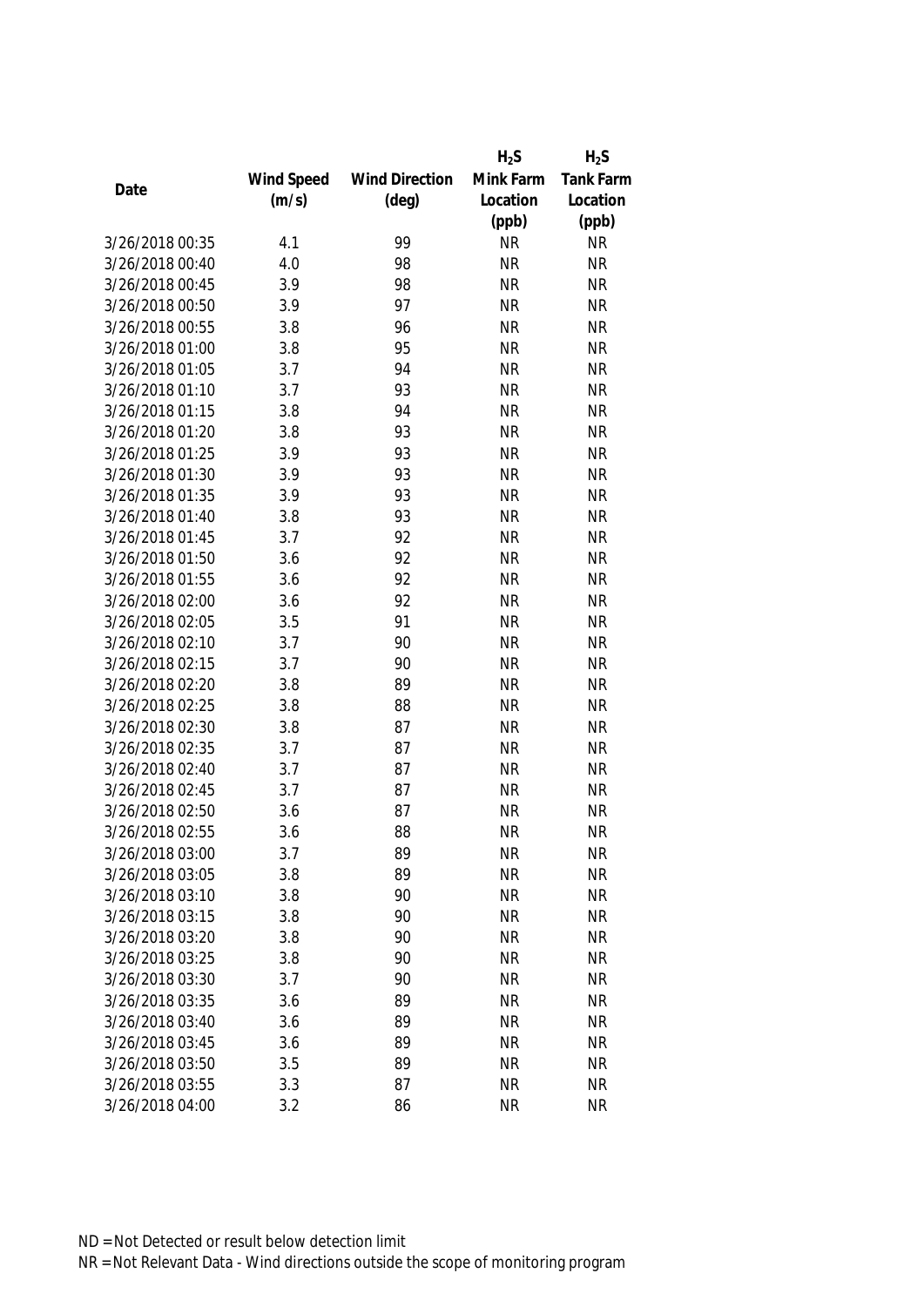|                 |            |                       | $H_2S$    | $H_2S$           |
|-----------------|------------|-----------------------|-----------|------------------|
|                 | Wind Speed | <b>Wind Direction</b> | Mink Farm | <b>Tank Farm</b> |
| Date            | (m/s)      | $(\text{deg})$        | Location  | Location         |
|                 |            |                       | (ppb)     | (ppb)            |
| 3/26/2018 04:05 | 3.1        | 85                    | <b>NR</b> | <b>NR</b>        |
| 3/26/2018 04:10 | 3.1        | 84                    | <b>NR</b> | <b>NR</b>        |
| 3/26/2018 04:15 | 2.9        | 84                    | <b>NR</b> | <b>NR</b>        |
| 3/26/2018 04:20 | 2.9        | 84                    | <b>NR</b> | <b>NR</b>        |
| 3/26/2018 04:25 | 3.0        | 85                    | <b>NR</b> | <b>NR</b>        |
| 3/26/2018 04:30 | 3.0        | 85                    | <b>NR</b> | <b>NR</b>        |
| 3/26/2018 04:35 | 3.1        | 86                    | <b>NR</b> | <b>NR</b>        |
| 3/26/2018 04:40 | 3.2        | 84                    | <b>NR</b> | <b>NR</b>        |
| 3/26/2018 04:45 | 3.1        | 81                    | <b>NR</b> | <b>NR</b>        |
| 3/26/2018 04:50 | 3.1        | 80                    | <b>NR</b> | <b>NR</b>        |
| 3/26/2018 04:55 | 3.1        | 80                    | <b>NR</b> | <b>NR</b>        |
| 3/26/2018 05:00 | 3.2        | 80                    | <b>NR</b> | <b>NR</b>        |
| 3/26/2018 05:05 | 3.2        | 79                    | <b>NR</b> | <b>NR</b>        |
| 3/26/2018 05:10 | 3.2        | 81                    | <b>NR</b> | <b>NR</b>        |
| 3/26/2018 05:15 | 3.4        | 84                    | <b>NR</b> | <b>NR</b>        |
| 3/26/2018 05:20 | 3.5        | 86                    | <b>NR</b> | <b>NR</b>        |
| 3/26/2018 05:25 | 3.6        | 85                    | <b>NR</b> | <b>NR</b>        |
| 3/26/2018 05:30 | 3.6        | 85                    | <b>NR</b> | <b>NR</b>        |
| 3/26/2018 05:35 | 3.5        | 84                    | <b>NR</b> | <b>NR</b>        |
| 3/26/2018 05:40 | 3.4        | 83                    | <b>NR</b> | <b>NR</b>        |
| 3/26/2018 05:45 | 3.3        | 83                    | <b>NR</b> | <b>NR</b>        |
| 3/26/2018 05:50 | 3.4        | 83                    | <b>NR</b> | <b>NR</b>        |
| 3/26/2018 05:55 | 3.4        | 83                    | <b>NR</b> | <b>NR</b>        |
| 3/26/2018 06:00 | 3.4        | 86                    | <b>NR</b> | <b>NR</b>        |
| 3/26/2018 06:05 | 3.5        | 87                    | <b>NR</b> | <b>NR</b>        |
| 3/26/2018 06:10 | 3.5        | 87                    | <b>NR</b> | <b>NR</b>        |
| 3/26/2018 06:15 | 3.6        | 87                    | <b>NR</b> | <b>NR</b>        |
| 3/26/2018 06:20 | 3.4        | 86                    | <b>NR</b> | <b>NR</b>        |
| 3/26/2018 06:25 | 3.4        | 88                    | <b>NR</b> | <b>NR</b>        |
| 3/26/2018 06:30 | 3.4        | 86                    | <b>NR</b> | <b>NR</b>        |
| 3/26/2018 06:35 | 3.4        | 87                    | <b>NR</b> | <b>NR</b>        |
| 3/26/2018 06:40 | 3.4        | 89                    | <b>NR</b> | <b>NR</b>        |
| 3/26/2018 06:45 | 3.4        | 90                    | <b>NR</b> | <b>NR</b>        |
| 3/26/2018 06:50 | 3.5        | 90                    | <b>NR</b> | <b>NR</b>        |
| 3/26/2018 06:55 | 3.5        | 89                    | <b>NR</b> | <b>NR</b>        |
| 3/26/2018 07:00 | 3.4        | 89                    | <b>NR</b> | <b>NR</b>        |
| 3/26/2018 07:05 | 3.2        | 89                    | <b>NR</b> | <b>NR</b>        |
| 3/26/2018 07:10 | 3.2        | 88                    | <b>NR</b> | <b>NR</b>        |
| 3/26/2018 07:15 | 3.2        | 86                    | <b>NR</b> | <b>NR</b>        |
| 3/26/2018 07:20 | 3.3        | 86                    | <b>NR</b> | <b>NR</b>        |
| 3/26/2018 07:25 | 3.3        | 85                    | <b>NR</b> | <b>NR</b>        |
| 3/26/2018 07:30 | 3.5        | 86                    | <b>NR</b> | <b>NR</b>        |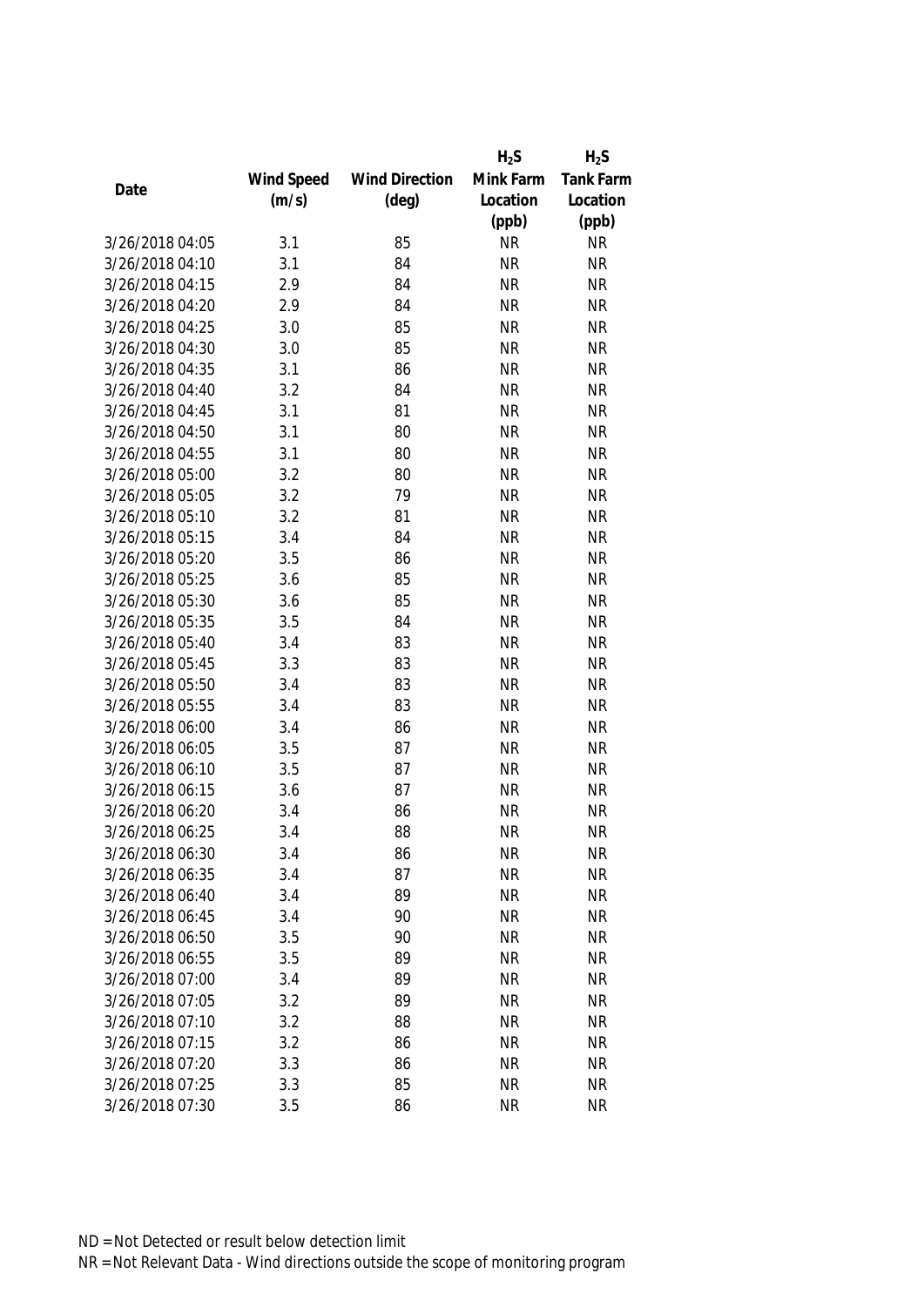|                 |            |                       | $H_2S$    | $H_2S$    |
|-----------------|------------|-----------------------|-----------|-----------|
|                 | Wind Speed | <b>Wind Direction</b> | Mink Farm | Tank Farm |
| Date            | (m/s)      | $(\text{deg})$        | Location  | Location  |
|                 |            |                       | (ppb)     | (ppb)     |
| 3/26/2018 07:35 | 3.6        | 86                    | <b>NR</b> | <b>NR</b> |
| 3/26/2018 07:40 | 3.7        | 89                    | <b>NR</b> | <b>NR</b> |
| 3/26/2018 07:45 | 3.7        | 92                    | <b>NR</b> | <b>NR</b> |
| 3/26/2018 07:50 | 3.8        | 94                    | <b>NR</b> | <b>NR</b> |
| 3/26/2018 07:55 | 3.9        | 96                    | <b>NR</b> | <b>NR</b> |
| 3/26/2018 08:00 | 4.0        | 97                    | <b>NR</b> | <b>NR</b> |
| 3/26/2018 08:05 | 4.1        | 98                    | <b>NR</b> | <b>NR</b> |
| 3/26/2018 08:10 | 4.3        | 100                   | <b>NR</b> | <b>NR</b> |
| 3/26/2018 08:15 | 4.4        | 101                   | <b>NR</b> | <b>NR</b> |
| 3/26/2018 08:20 | 4.6        | 103                   | <b>NR</b> | <b>NR</b> |
| 3/26/2018 08:25 | 4.6        | 105                   | <b>NR</b> | <b>NR</b> |
| 3/26/2018 08:30 | 4.6        | 109                   | <b>NR</b> | <b>NR</b> |
| 3/26/2018 08:35 | 4.5        | 111                   | <b>NR</b> | <b>NR</b> |
| 3/26/2018 08:40 | 4.5        | 114                   | <b>NR</b> | <b>NR</b> |
| 3/26/2018 08:45 | 4.4        | 117                   | <b>NR</b> | <b>NR</b> |
| 3/26/2018 08:50 | 4.3        | 118                   | <b>NR</b> | <b>NR</b> |
| 3/26/2018 08:55 | 4.3        | 119                   | <b>NR</b> | <b>NR</b> |
| 3/26/2018 09:00 | 4.3        | 121                   | <b>NR</b> | <b>NR</b> |
| 3/26/2018 09:05 | 4.4        | 120                   | <b>NR</b> | <b>NR</b> |
| 3/26/2018 09:10 | 4.5        | 120                   | <b>NR</b> | <b>NR</b> |
| 3/26/2018 09:15 | 4.5        | 121                   | <b>NR</b> | <b>NR</b> |
| 3/26/2018 09:20 | 4.7        | 125                   | <b>NR</b> | <b>NR</b> |
| 3/26/2018 09:25 | 4.6        | 127                   | <b>NR</b> | <b>NR</b> |
| 3/26/2018 09:30 | 4.5        | 129                   | <b>NR</b> | <b>NR</b> |
| 3/26/2018 09:35 | 4.3        | 131                   | <b>NR</b> | <b>NR</b> |
| 3/26/2018 09:40 | 4.1        | 133                   | <b>NR</b> | <b>NR</b> |
| 3/26/2018 09:45 | 4.1        | 131                   | <b>NR</b> | <b>NR</b> |
| 3/26/2018 09:50 | 4.0        | 127                   | <b>NR</b> | <b>NR</b> |
| 3/26/2018 09:55 | 4.0        | 125                   | <b>NR</b> | <b>NR</b> |
| 3/26/2018 10:00 | 4.1        | 122                   | <b>NR</b> | <b>NR</b> |
| 3/26/2018 10:05 | 4.3        | 120                   | <b>NR</b> | <b>NR</b> |
| 3/26/2018 10:10 | 4.2        | 117                   | <b>NR</b> | <b>NR</b> |
| 3/26/2018 10:15 | 4.2        | 120                   | <b>NR</b> | <b>NR</b> |
| 3/26/2018 10:20 | 4.2        | 124                   | <b>NR</b> | <b>NR</b> |
| 3/26/2018 10:25 | 4.2        | 126                   | <b>NR</b> | <b>NR</b> |
| 3/26/2018 10:30 | 4.1        | 134                   | <b>NR</b> | <b>NR</b> |
| 3/26/2018 10:35 | 3.9        | 139                   | <b>NR</b> | <b>NR</b> |
| 3/26/2018 10:40 | 4.1        | 141                   | <b>NR</b> | <b>NR</b> |
| 3/26/2018 10:45 | 4.0        | 141                   | <b>NR</b> | <b>NR</b> |
| 3/26/2018 10:50 | 3.9        | 145                   | <b>NR</b> | <b>NR</b> |
| 3/26/2018 10:55 | 4.0        | 149                   | <b>NR</b> | <b>NR</b> |
| 3/26/2018 11:00 | 4.2        | 147                   | <b>NR</b> | <b>NR</b> |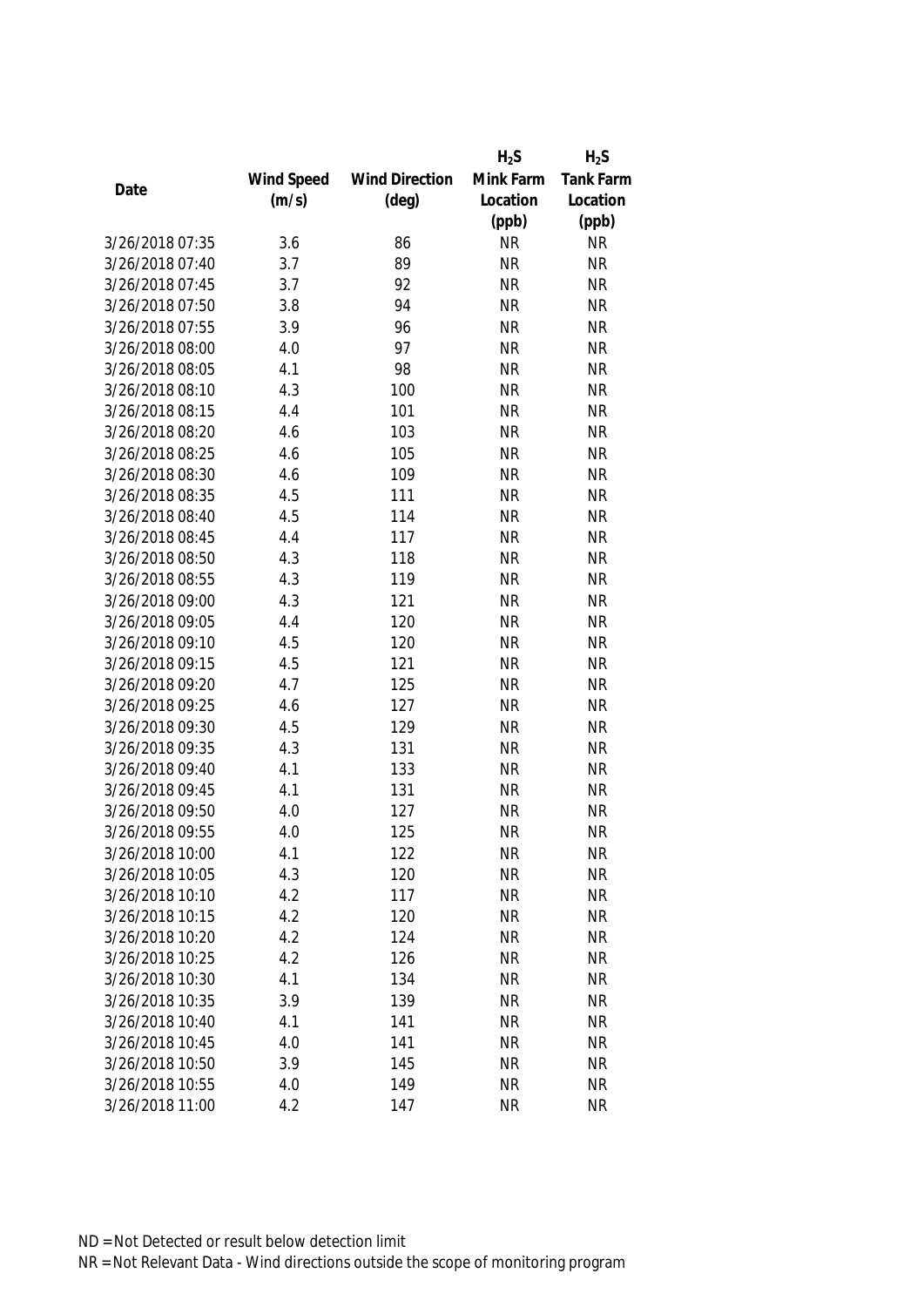|                 |            |                       | $H_2S$    | $H_2S$    |
|-----------------|------------|-----------------------|-----------|-----------|
|                 | Wind Speed | <b>Wind Direction</b> | Mink Farm | Tank Farm |
| Date            | (m/s)      | $(\text{deg})$        | Location  | Location  |
|                 |            |                       | (ppb)     | (ppb)     |
| 3/26/2018 11:05 | 4.2        | 147                   | <b>NR</b> | <b>NR</b> |
| 3/26/2018 11:10 | 4.0        | 148                   | <b>NR</b> | <b>NR</b> |
| 3/26/2018 11:15 | 4.1        | 152                   | <b>NR</b> | <b>NR</b> |
| 3/26/2018 11:20 | 4.0        | 148                   | <b>NR</b> | <b>NR</b> |
| 3/26/2018 11:25 | 4.0        | 142                   | <b>NR</b> | <b>NR</b> |
| 3/26/2018 11:30 | 3.8        | 137                   | <b>NR</b> | <b>NR</b> |
| 3/26/2018 11:35 | 3.5        | 132                   | <b>NR</b> | <b>NR</b> |
| 3/26/2018 11:40 | 3.5        | 127                   | <b>NR</b> | <b>NR</b> |
| 3/26/2018 11:45 | 3.6        | 121                   | <b>NR</b> | <b>NR</b> |
| 3/26/2018 11:50 | 3.5        | 117                   | <b>NR</b> | <b>NR</b> |
| 3/26/2018 11:55 | 3.5        | 116                   | <b>NR</b> | <b>NR</b> |
| 3/26/2018 12:00 | 3.5        | 116                   | <b>NR</b> | <b>NR</b> |
| 3/26/2018 12:05 | 3.6        | 120                   | <b>NR</b> | <b>NR</b> |
| 3/26/2018 12:10 | 3.6        | 126                   | <b>NR</b> | <b>NR</b> |
| 3/26/2018 12:15 | 3.4        | 128                   | <b>NR</b> | <b>NR</b> |
| 3/26/2018 12:20 | 3.7        | 131                   | <b>NR</b> | <b>NR</b> |
| 3/26/2018 12:25 | 3.8        | 133                   | <b>NR</b> | <b>NR</b> |
| 3/26/2018 12:30 | 3.7        | 133                   | <b>NR</b> | <b>NR</b> |
| 3/26/2018 12:35 | 4.1        | 134                   | <b>NR</b> | <b>NR</b> |
| 3/26/2018 12:40 | 4.3        | 131                   | <b>NR</b> | <b>NR</b> |
| 3/26/2018 12:45 | 4.5        | 131                   | <b>NR</b> | <b>NR</b> |
| 3/26/2018 12:50 | 4.4        | 130                   | <b>NR</b> | <b>NR</b> |
| 3/26/2018 12:55 | 4.4        | 131                   | <b>NR</b> | <b>NR</b> |
| 3/26/2018 13:00 | 4.5        | 132                   | <b>NR</b> | <b>NR</b> |
| 3/26/2018 13:05 | 4.5        | 130                   | <b>NR</b> | <b>NR</b> |
| 3/26/2018 13:10 | 4.6        | 128                   | <b>NR</b> | <b>NR</b> |
| 3/26/2018 13:15 | 4.7        | 126                   | <b>NR</b> | <b>NR</b> |
| 3/26/2018 13:20 | 4.7        | 128                   | <b>NR</b> | <b>NR</b> |
| 3/26/2018 13:25 | 4.7        | 129                   | <b>NR</b> | <b>NR</b> |
| 3/26/2018 13:30 | 4.7        | 126                   | NR        | <b>NR</b> |
| 3/26/2018 13:35 | 4.7        | 125                   | <b>NR</b> | <b>NR</b> |
| 3/26/2018 13:40 | 4.5        | 127                   | <b>NR</b> | <b>NR</b> |
| 3/26/2018 13:45 | 4.5        | 128                   | <b>NR</b> | <b>NR</b> |
| 3/26/2018 13:50 | 4.7        | 128                   | <b>NR</b> | <b>NR</b> |
| 3/26/2018 13:55 | 4.8        | 128                   | <b>NR</b> | <b>NR</b> |
| 3/26/2018 14:00 | 4.8        | 127                   | <b>NR</b> | <b>NR</b> |
|                 |            |                       |           |           |
| 3/26/2018 14:05 | 4.8        | 126                   | <b>NR</b> | <b>NR</b> |
| 3/26/2018 14:10 | 4.8        | 124                   | <b>NR</b> | <b>NR</b> |
| 3/26/2018 14:15 | 4.7        | 124                   | <b>NR</b> | <b>NR</b> |
| 3/26/2018 14:20 | 4.5        | 124                   | <b>NR</b> | <b>NR</b> |
| 3/26/2018 14:25 | 4.4        | 122                   | <b>NR</b> | <b>NR</b> |
| 3/26/2018 14:30 | 4.7        | 126                   | <b>NR</b> | <b>NR</b> |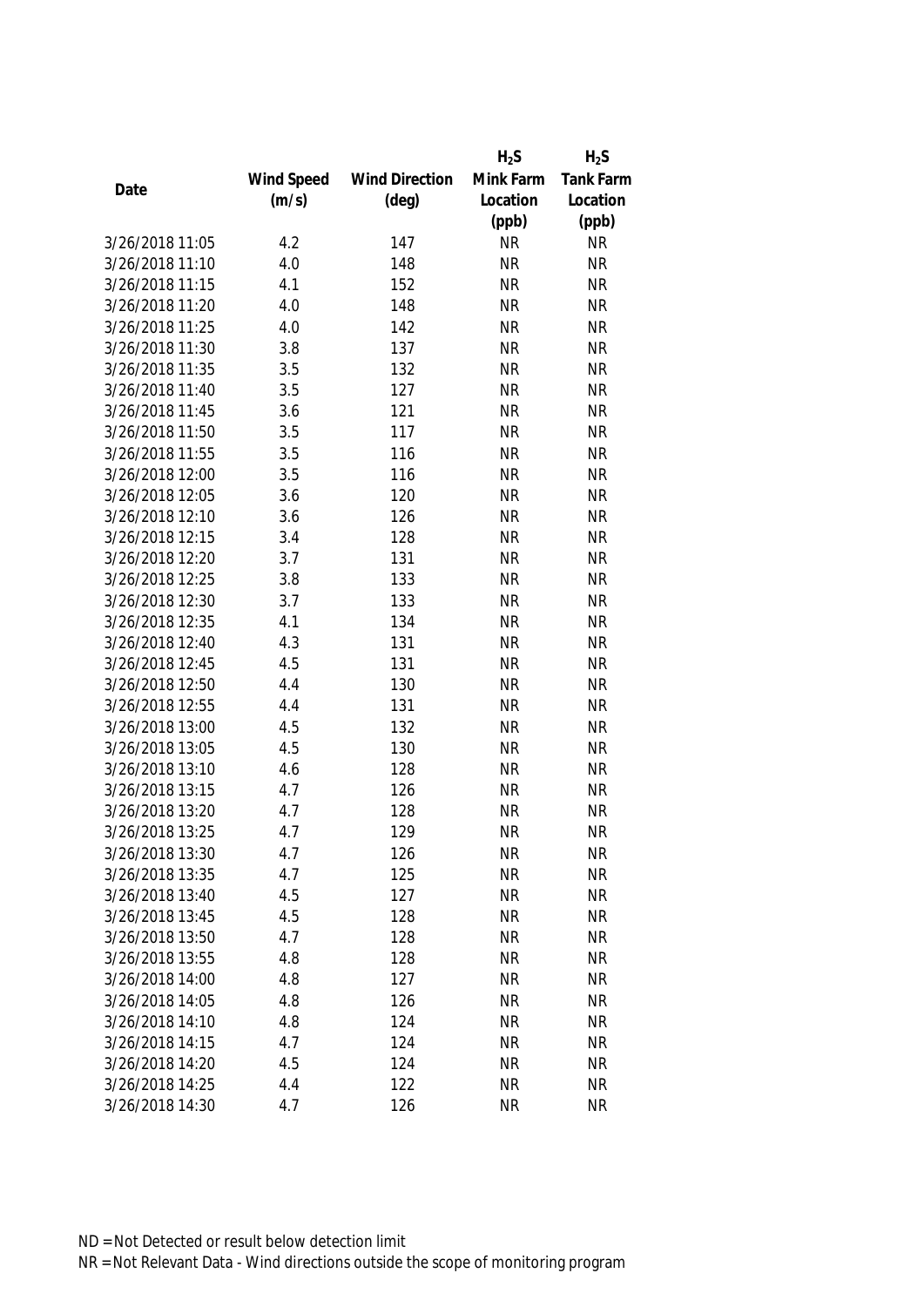|                 |            |                       | $H_2S$    | $H_2S$    |
|-----------------|------------|-----------------------|-----------|-----------|
|                 | Wind Speed | <b>Wind Direction</b> | Mink Farm | Tank Farm |
| Date            | (m/s)      | $(\text{deg})$        | Location  | Location  |
|                 |            |                       | (ppb)     | (ppb)     |
| 3/26/2018 14:35 | 4.7        | 129                   | <b>NR</b> | <b>NR</b> |
| 3/26/2018 14:40 | 4.8        | 131                   | <b>NR</b> | <b>NR</b> |
| 3/26/2018 14:45 | 5.1        | 134                   | <b>NR</b> | <b>NR</b> |
| 3/26/2018 14:50 | 5.4        | 135                   | <b>NR</b> | <b>NR</b> |
| 3/26/2018 14:55 | 5.3        | 135                   | <b>NR</b> | <b>NR</b> |
| 3/26/2018 15:00 | 5.2        | 133                   | <b>NR</b> | <b>NR</b> |
| 3/26/2018 15:05 | 5.2        | 132                   | <b>NR</b> | <b>NR</b> |
| 3/26/2018 15:10 | 5.3        | 129                   | <b>NR</b> | <b>NR</b> |
| 3/26/2018 15:15 | 5.3        | 127                   | <b>NR</b> | <b>NR</b> |
| 3/26/2018 15:20 | 5.3        | 126                   | <b>NR</b> | <b>NR</b> |
| 3/26/2018 15:25 | 5.6        | 124                   | <b>NR</b> | <b>NR</b> |
| 3/26/2018 15:30 | 5.7        | 125                   | <b>NR</b> | <b>NR</b> |
| 3/26/2018 15:35 | 5.6        | 124                   | <b>NR</b> | <b>NR</b> |
| 3/26/2018 15:40 | 5.5        | 125                   | <b>NR</b> | <b>NR</b> |
| 3/26/2018 15:45 | 5.4        | 126                   | <b>NR</b> | <b>NR</b> |
| 3/26/2018 15:50 | 5.2        | 127                   | <b>NR</b> | <b>NR</b> |
| 3/26/2018 15:55 | 5.0        | 131                   | <b>NR</b> | <b>NR</b> |
| 3/26/2018 16:00 | 5.4        | 132                   | <b>NR</b> | <b>NR</b> |
| 3/26/2018 16:05 | 5.8        | 133                   | <b>NR</b> | <b>NR</b> |
| 3/26/2018 16:10 | 6.2        | 135                   | <b>NR</b> | <b>NR</b> |
| 3/26/2018 16:15 | 6.3        | 137                   | <b>NR</b> | <b>NR</b> |
| 3/26/2018 16:20 | 6.6        | 139                   | <b>NR</b> | <b>NR</b> |
| 3/26/2018 16:25 | 6.7        | 140                   | <b>NR</b> | <b>NR</b> |
| 3/26/2018 16:30 | 6.4        | 140                   | <b>NR</b> | <b>NR</b> |
| 3/26/2018 16:35 | 6.0        | 142                   | <b>NR</b> | <b>NR</b> |
| 3/26/2018 16:40 | 5.5        | 142                   | <b>NR</b> | <b>NR</b> |
| 3/26/2018 16:45 | 5.3        | 143                   | <b>NR</b> | <b>NR</b> |
| 3/26/2018 16:50 | 5.0        | 146                   | <b>NR</b> | <b>NR</b> |
| 3/26/2018 16:55 | 4.9        | 149                   | <b>NR</b> | <b>NR</b> |
| 3/26/2018 17:00 | 4.8        | 149                   | <b>NR</b> | <b>NR</b> |
| 3/26/2018 17:05 | 5.0        | 150                   | <b>NR</b> | <b>NR</b> |
| 3/26/2018 17:10 | 5.0        | 151                   | <b>NR</b> | <b>NR</b> |
| 3/26/2018 17:15 | 5.1        | 151                   | <b>NR</b> | <b>NR</b> |
| 3/26/2018 17:20 | 5.4        | 148                   | <b>NR</b> | <b>NR</b> |
| 3/26/2018 17:25 | 5.4        | 146                   | <b>NR</b> | <b>NR</b> |
| 3/26/2018 17:30 | 5.5        | 147                   | <b>NR</b> | <b>NR</b> |
| 3/26/2018 17:35 | 5.4        | 148                   | <b>NR</b> | <b>NR</b> |
| 3/26/2018 17:40 | 5.5        | 149                   | <b>NR</b> | <b>NR</b> |
| 3/26/2018 17:45 | 5.5        | 149                   | <b>NR</b> | <b>NR</b> |
| 3/26/2018 17:50 | 5.3        | 150                   | <b>NR</b> | <b>NR</b> |
| 3/26/2018 17:55 | 5.5        | 148                   | <b>NR</b> | <b>NR</b> |
|                 |            |                       |           |           |
| 3/26/2018 18:00 | 5.5        | 147                   | <b>NR</b> | <b>NR</b> |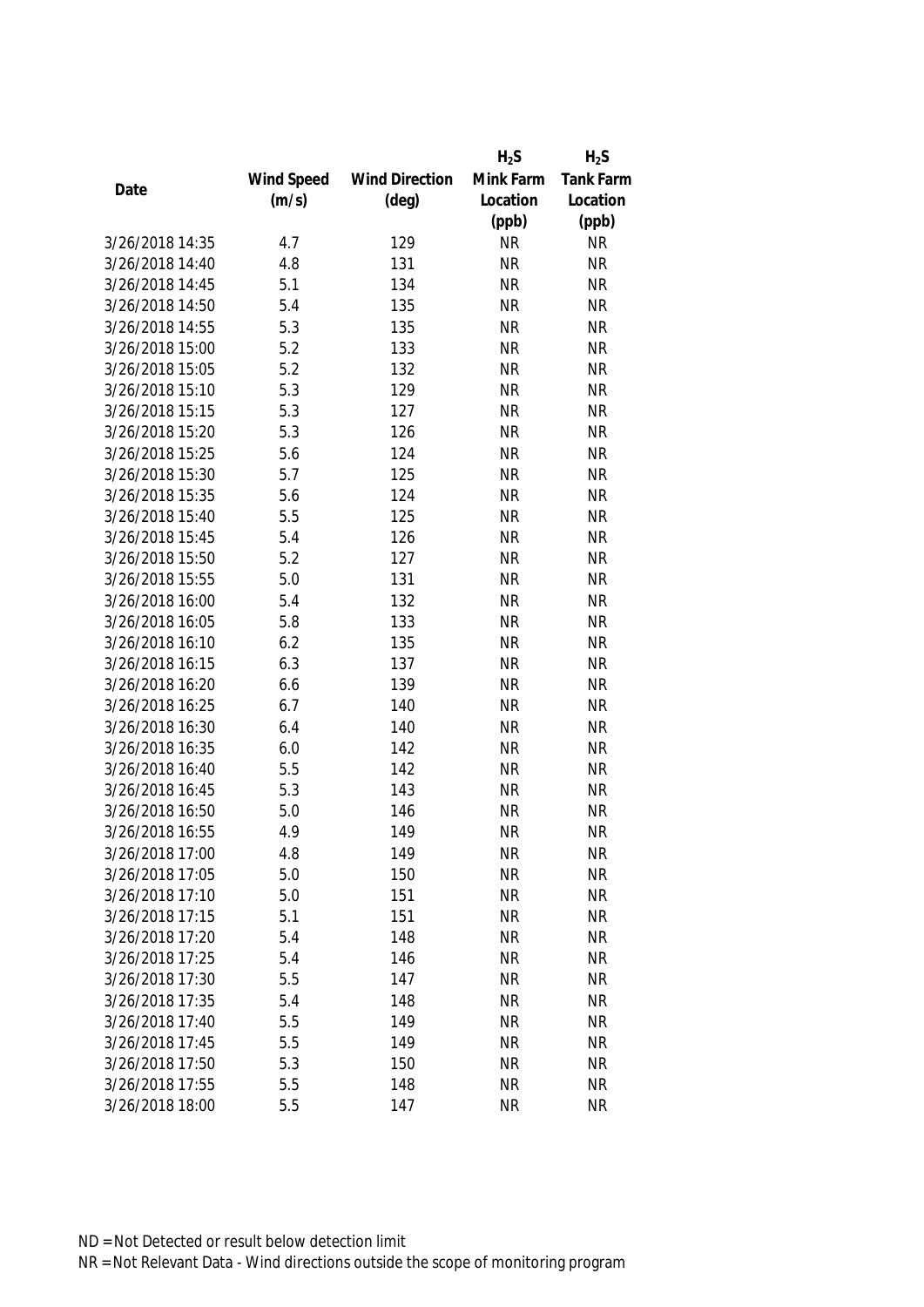|                 |            |                       | $H_2S$    | $H_2S$    |
|-----------------|------------|-----------------------|-----------|-----------|
|                 | Wind Speed | <b>Wind Direction</b> | Mink Farm | Tank Farm |
| Date            | (m/s)      | $(\text{deg})$        | Location  | Location  |
|                 |            |                       | (ppb)     | (ppb)     |
| 3/26/2018 18:05 | 5.6        | 147                   | <b>NR</b> | <b>NR</b> |
| 3/26/2018 18:10 | 5.7        | 145                   | <b>NR</b> | <b>NR</b> |
| 3/26/2018 18:15 | 5.9        | 146                   | <b>NR</b> | <b>NR</b> |
| 3/26/2018 18:20 | 5.8        | 146                   | <b>NR</b> | <b>NR</b> |
| 3/26/2018 18:25 | 5.6        | 146                   | <b>NR</b> | <b>NR</b> |
| 3/26/2018 18:30 | 5.5        | 146                   | <b>NR</b> | <b>NR</b> |
| 3/26/2018 18:35 | 5.4        | 144                   | <b>NR</b> | <b>NR</b> |
| 3/26/2018 18:40 | 5.5        | 143                   | <b>NR</b> | <b>NR</b> |
| 3/26/2018 18:45 | 5.4        | 142                   | <b>NR</b> | <b>NR</b> |
| 3/26/2018 18:50 | 5.4        | 142                   | <b>NR</b> | <b>NR</b> |
| 3/26/2018 18:55 | 5.4        | 142                   | <b>NR</b> | <b>NR</b> |
| 3/26/2018 19:00 | 5.7        | 141                   | <b>NR</b> | <b>NR</b> |
| 3/26/2018 19:05 | 6.0        | 142                   | <b>NR</b> | <b>NR</b> |
| 3/26/2018 19:10 | 6.1        | 143                   | <b>NR</b> | <b>NR</b> |
| 3/26/2018 19:15 | 6.2        | 142                   | <b>NR</b> | <b>NR</b> |
| 3/26/2018 19:20 | 6.6        | 140                   | <b>NR</b> | <b>NR</b> |
| 3/26/2018 19:25 | 6.6        | 140                   | <b>NR</b> | <b>NR</b> |
| 3/26/2018 19:30 | 6.2        | 141                   | <b>NR</b> | <b>NR</b> |
| 3/26/2018 19:35 | 6.0        | 140                   | <b>NR</b> | <b>NR</b> |
| 3/26/2018 19:40 | 6.0        | 138                   | <b>NR</b> | <b>NR</b> |
| 3/26/2018 19:45 | 6.0        | 140                   | <b>NR</b> | <b>NR</b> |
| 3/26/2018 19:50 | 6.0        | 139                   | <b>NR</b> | <b>NR</b> |
| 3/26/2018 19:55 | 6.0        | 138                   | <b>NR</b> | <b>NR</b> |
| 3/26/2018 20:00 | 6.2        | 138                   | <b>NR</b> | <b>NR</b> |
| 3/26/2018 20:05 | 6.2        | 138                   | <b>NR</b> | <b>NR</b> |
| 3/26/2018 20:10 | 6.1        | 140                   | <b>NR</b> | <b>NR</b> |
| 3/26/2018 20:15 | 6.0        | 140                   | <b>NR</b> | <b>NR</b> |
| 3/26/2018 20:20 | 6.0        | 144                   | <b>NR</b> | <b>NR</b> |
| 3/26/2018 20:25 | 5.9        | 145                   | <b>NR</b> | <b>NR</b> |
| 3/26/2018 20:30 | 5.9        | 147                   | <b>NR</b> | <b>NR</b> |
| 3/26/2018 20:35 | 6.0        | 150                   | <b>NR</b> | <b>NR</b> |
| 3/26/2018 20:40 | 6.2        | 152                   | <b>NR</b> | <b>NR</b> |
| 3/26/2018 20:45 | 6.3        | 153                   | <b>NR</b> | <b>NR</b> |
| 3/26/2018 20:50 | 6.4        | 151                   | <b>NR</b> | <b>NR</b> |
| 3/26/2018 20:55 | 6.4        | 151                   | <b>NR</b> | <b>NR</b> |
| 3/26/2018 21:00 | 6.2        | 149                   | <b>NR</b> | <b>NR</b> |
| 3/26/2018 21:05 | 6.0        | 148                   | <b>NR</b> | <b>NR</b> |
| 3/26/2018 21:10 | 5.8        | 145                   | <b>NR</b> | <b>NR</b> |
| 3/26/2018 21:15 | 5.6        | 144                   | <b>NR</b> | <b>NR</b> |
| 3/26/2018 21:20 | 5.4        | 143                   | <b>NR</b> | <b>NR</b> |
| 3/26/2018 21:25 | 5.4        | 143                   | <b>NR</b> | <b>NR</b> |
| 3/26/2018 21:30 | 5.3        | 141                   | <b>NR</b> | <b>NR</b> |
|                 |            |                       |           |           |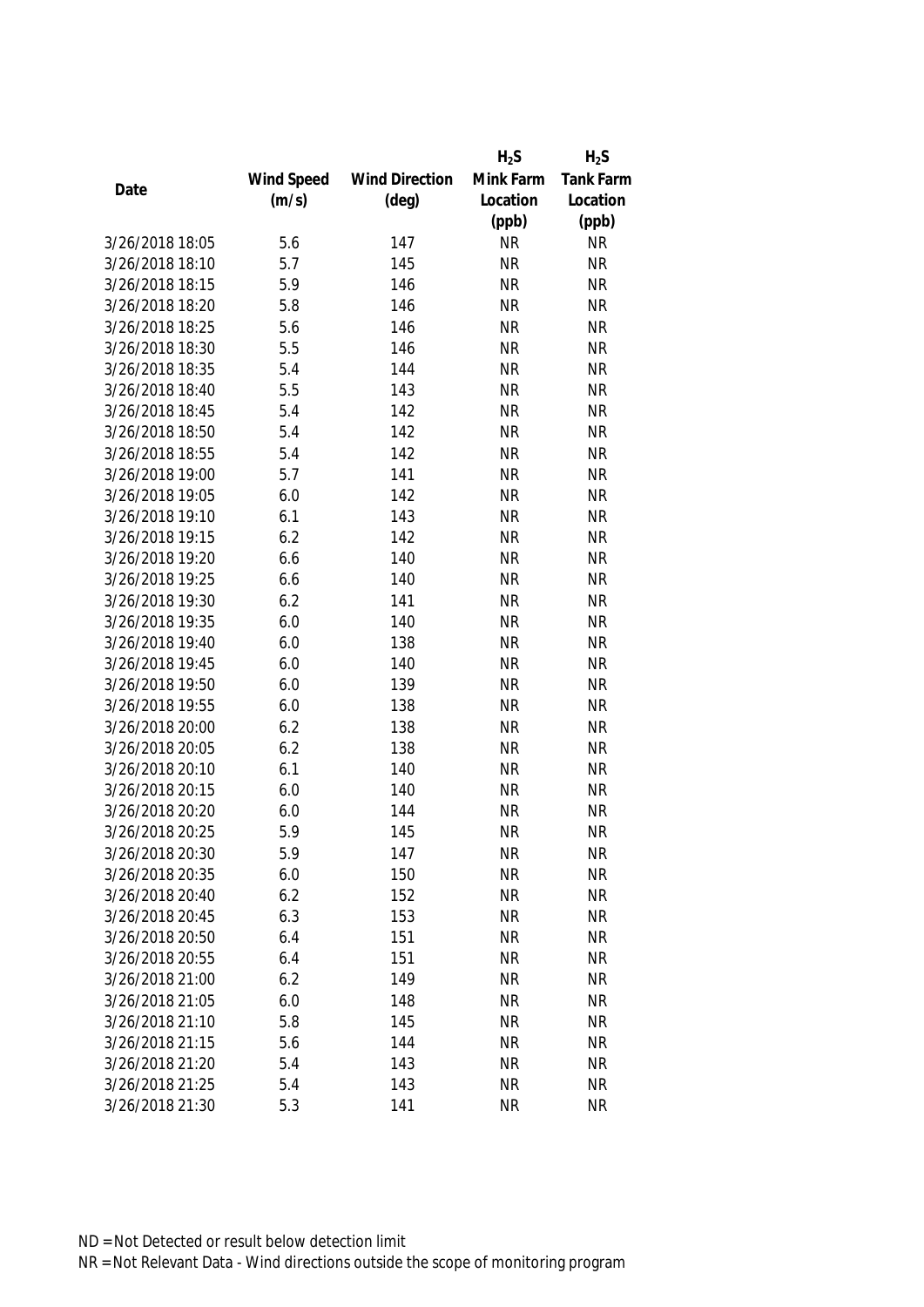|                 |            |                       | $H_2S$    | $H_2S$         |
|-----------------|------------|-----------------------|-----------|----------------|
|                 | Wind Speed | <b>Wind Direction</b> | Mink Farm | Tank Farm      |
| Date            | (m/s)      | $(\text{deg})$        | Location  | Location       |
|                 |            |                       | (ppb)     | (ppb)          |
| 3/26/2018 21:35 | 5.4        | 140                   | <b>NR</b> | <b>NR</b>      |
| 3/26/2018 21:40 | 5.6        | 140                   | <b>NR</b> | <b>NR</b>      |
| 3/26/2018 21:45 | 5.5        | 140                   | <b>NR</b> | <b>NR</b>      |
| 3/26/2018 21:50 | 5.5        | 140                   | <b>NR</b> | <b>NR</b>      |
| 3/26/2018 21:55 | 5.5        | 141                   | <b>NR</b> | <b>NR</b>      |
| 3/26/2018 22:00 | 5.5        | 143                   | <b>NR</b> | <b>NR</b>      |
| 3/26/2018 22:05 | 5.5        | 144                   | <b>NR</b> | <b>NR</b>      |
| 3/26/2018 22:10 | 5.5        | 145                   | <b>NR</b> | <b>NR</b>      |
| 3/26/2018 22:15 | 5.6        | 147                   | <b>NR</b> | <b>NR</b>      |
| 3/26/2018 22:20 | 5.7        | 150                   | <b>NR</b> | <b>NR</b>      |
| 3/26/2018 22:25 | 5.8        | 152                   | <b>NR</b> | <b>NR</b>      |
| 3/26/2018 22:30 | 5.9        | 153                   | <b>NR</b> | <b>NR</b>      |
| 3/26/2018 22:35 | 5.9        | 154                   | <b>NR</b> | <b>NR</b>      |
| 3/26/2018 22:40 | 5.7        | 155                   | <b>NR</b> | <b>NR</b>      |
| 3/26/2018 22:45 | 5.5        | 155                   | <b>NR</b> | <b>NR</b>      |
| 3/26/2018 22:50 | 5.5        | 155                   | <b>NR</b> | <b>NR</b>      |
| 3/26/2018 22:55 | 5.2        | 155                   | <b>NR</b> | <b>NR</b>      |
| 3/26/2018 23:00 | 5.2        | 157                   | <b>NR</b> | <b>NR</b>      |
| 3/26/2018 23:05 | 5.2        | 159                   | <b>NR</b> | <b>NR</b>      |
| 3/26/2018 23:10 | 5.1        | 162                   | <b>NR</b> | <b>NR</b>      |
| 3/26/2018 23:15 | 5.1        | 164                   | <b>NR</b> | <b>NR</b>      |
| 3/26/2018 23:20 | 5.0        | 165                   | <b>NR</b> | <b>NR</b>      |
| 3/26/2018 23:25 | 5.0        | 165                   | <b>NR</b> | <b>NR</b>      |
| 3/26/2018 23:30 | 4.9        | 165                   | <b>NR</b> | <b>NR</b>      |
| 3/26/2018 23:35 | 4.9        | 165                   | <b>NR</b> | <b>NR</b>      |
| 3/26/2018 23:40 | 5.0        | 164                   | <b>NR</b> | <b>NR</b>      |
| 3/26/2018 23:45 | 4.9        | 165                   | <b>NR</b> | <b>NR</b>      |
| 3/26/2018 23:50 | 5.0        | 166                   | <b>NR</b> | <b>NR</b>      |
| 3/26/2018 23:55 | 5.0        | 166                   | <b>NR</b> | <b>NR</b>      |
| 3/26/2018 24:00 | 5.1        | 168                   | <b>NR</b> | <b>NR</b>      |
| 3/27/2018 00:05 | 5.2        | 169                   | <b>NR</b> | <b>NR</b>      |
| 3/27/2018 00:10 | 5.1        | 171                   | <b>NR</b> | 1              |
| 3/27/2018 00:15 | 5.1        | 172                   | <b>NR</b> | 1              |
| 3/27/2018 00:20 | 5.0        | 174                   | <b>NR</b> | 1              |
| 3/27/2018 00:25 | 5.0        | 177                   | <b>NR</b> | 1              |
| 3/27/2018 00:30 | 5.1        | 177                   | <b>NR</b> | $\mathbf{1}$   |
| 3/27/2018 00:35 | 5.1        | 178                   | <b>NR</b> | 1              |
| 3/27/2018 00:40 | 5.2        | 180                   | <b>NR</b> | $\overline{2}$ |
| 3/27/2018 00:45 | 5.6        | 181                   | <b>NR</b> | $\overline{2}$ |
| 3/27/2018 00:50 | 5.7        | 182                   | <b>NR</b> | 1              |
| 3/27/2018 00:55 | 5.7        | 182                   | <b>NR</b> | $\overline{2}$ |
| 3/27/2018 01:00 | 5.4        | 184                   | <b>NR</b> | $\overline{2}$ |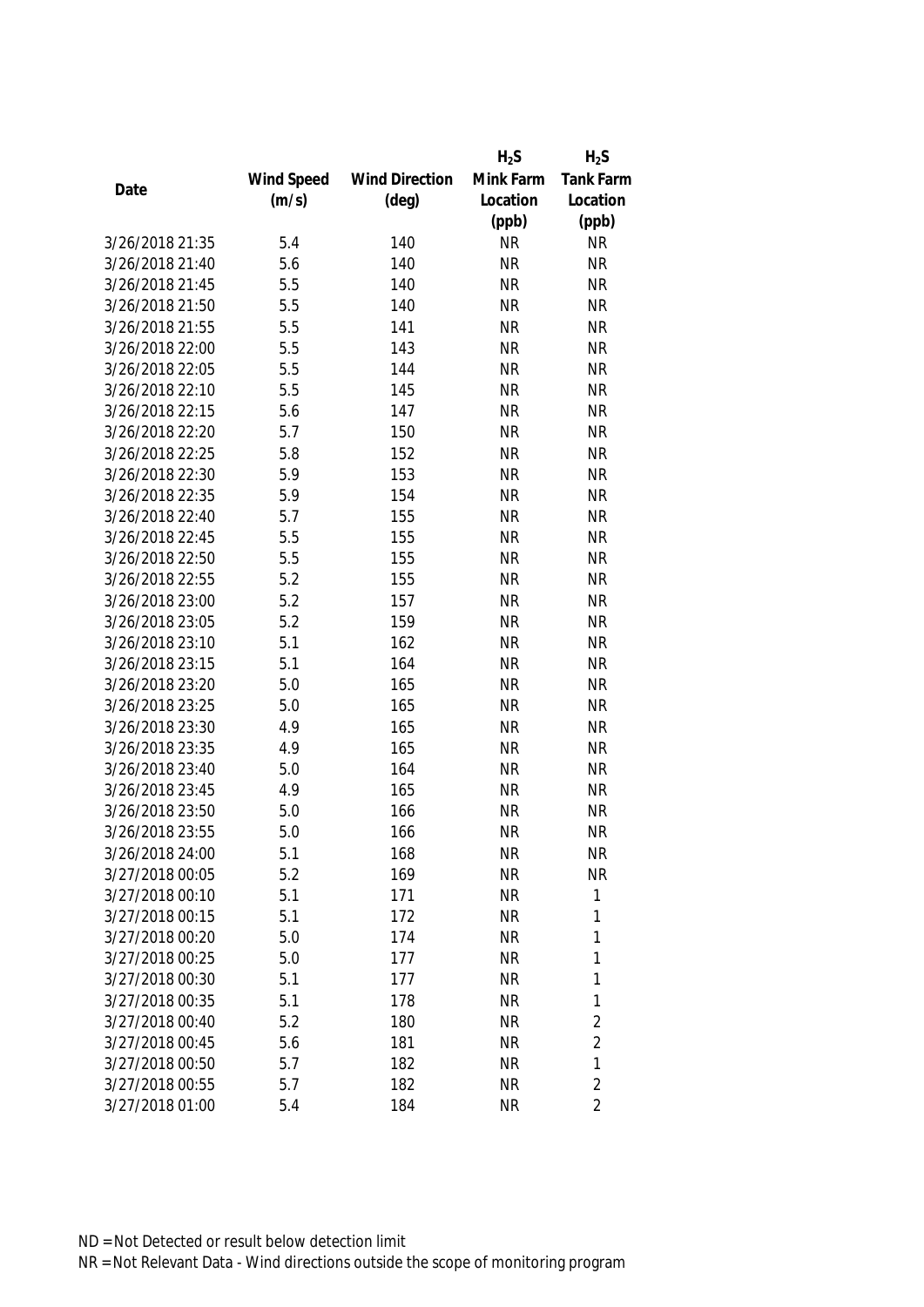|                 |            |                       | $H_2S$    | $H_2S$           |
|-----------------|------------|-----------------------|-----------|------------------|
|                 | Wind Speed | <b>Wind Direction</b> | Mink Farm | <b>Tank Farm</b> |
| Date            | (m/s)      | $(\text{deg})$        | Location  | Location         |
|                 |            |                       | (ppb)     | (ppb)            |
| 3/27/2018 01:05 | 5.2        | 186                   | <b>NR</b> | 1                |
| 3/27/2018 01:10 | 5.2        | 186                   | <b>NR</b> | 1                |
| 3/27/2018 01:15 | 4.9        | 186                   | <b>NR</b> | 1                |
| 3/27/2018 01:20 | 4.7        | 187                   | <b>NR</b> | 1                |
| 3/27/2018 01:25 | 4.6        | 189                   | <b>NR</b> | 1                |
| 3/27/2018 01:30 | 4.6        | 190                   | <b>NR</b> | 1                |
| 3/27/2018 01:35 | 4.5        | 189                   | <b>NR</b> | 1                |
| 3/27/2018 01:40 | 4.3        | 189                   | <b>NR</b> | 1                |
| 3/27/2018 01:45 | 4.2        | 191                   | <b>NR</b> | 1                |
| 3/27/2018 01:50 | 4.2        | 189                   | <b>NR</b> | $\mathbf{1}$     |
| 3/27/2018 01:55 | 4.2        | 189                   | <b>NR</b> | $\overline{2}$   |
| 3/27/2018 02:00 | 4.3        | 189                   | <b>NR</b> | $\overline{2}$   |
| 3/27/2018 02:05 | 4.4        | 190                   | <b>NR</b> | 1                |
| 3/27/2018 02:10 | 4.6        | 190                   | <b>NR</b> | 1                |
| 3/27/2018 02:15 | 4.7        | 191                   | <b>NR</b> | 1                |
| 3/27/2018 02:20 | 4.6        | 193                   | <b>NR</b> | $\mathbf{1}$     |
| 3/27/2018 02:25 | 4.6        | 194                   | <b>NR</b> | 1                |
| 3/27/2018 02:30 | 4.6        | 196                   | <b>NR</b> | 1                |
| 3/27/2018 02:35 | 4.5        | 197                   | <b>NR</b> | 1                |
| 3/27/2018 02:40 | 4.3        | 197                   | <b>NR</b> | 1                |
| 3/27/2018 02:45 | 4.4        | 196                   | <b>NR</b> | 1                |
| 3/27/2018 02:50 | 4.4        | 197                   | <b>NR</b> | 1                |
| 3/27/2018 02:55 | 4.3        | 195                   | <b>NR</b> | 1                |
| 3/27/2018 03:00 | 4.5        | 194                   | <b>NR</b> | 1                |
| 3/27/2018 03:05 | 4.6        | 193                   | <b>NR</b> | 1                |
| 3/27/2018 03:10 | 4.7        | 192                   | <b>NR</b> | 1                |
| 3/27/2018 03:15 | 4.6        | 193                   | <b>NR</b> | 1                |
| 3/27/2018 03:20 | 4.7        | 195                   | <b>NR</b> | 1                |
| 3/27/2018 03:25 | 4.8        | 195                   | <b>NR</b> | 1                |
| 3/27/2018 03:30 | 4.9        | 196                   | <b>NR</b> | 1                |
| 3/27/2018 03:35 | 4.6        | 196                   | <b>NR</b> | 1                |
| 3/27/2018 03:40 | 4.7        | 197                   | <b>NR</b> | 1                |
| 3/27/2018 03:45 | 4.8        | 198                   | <b>NR</b> | 1                |
| 3/27/2018 03:50 | 4.7        | 197                   | <b>NR</b> | 1                |
| 3/27/2018 03:55 | 4.6        | 198                   | <b>NR</b> | 1                |
| 3/27/2018 04:00 | 4.5        | 199                   | <b>NR</b> | 1                |
| 3/27/2018 04:05 | 4.6        | 202                   | <b>NR</b> | 1                |
| 3/27/2018 04:10 | 4.7        | 203                   | NR        | 1                |
| 3/27/2018 04:15 | 4.7        | 204                   | <b>NR</b> | 1                |
| 3/27/2018 04:20 | 4.7        | 206                   | <b>NR</b> | 1                |
| 3/27/2018 04:25 | 4.8        | 208                   | <b>NR</b> | 1                |
| 3/27/2018 04:30 | 5.0        | 210                   | <b>NR</b> | 1                |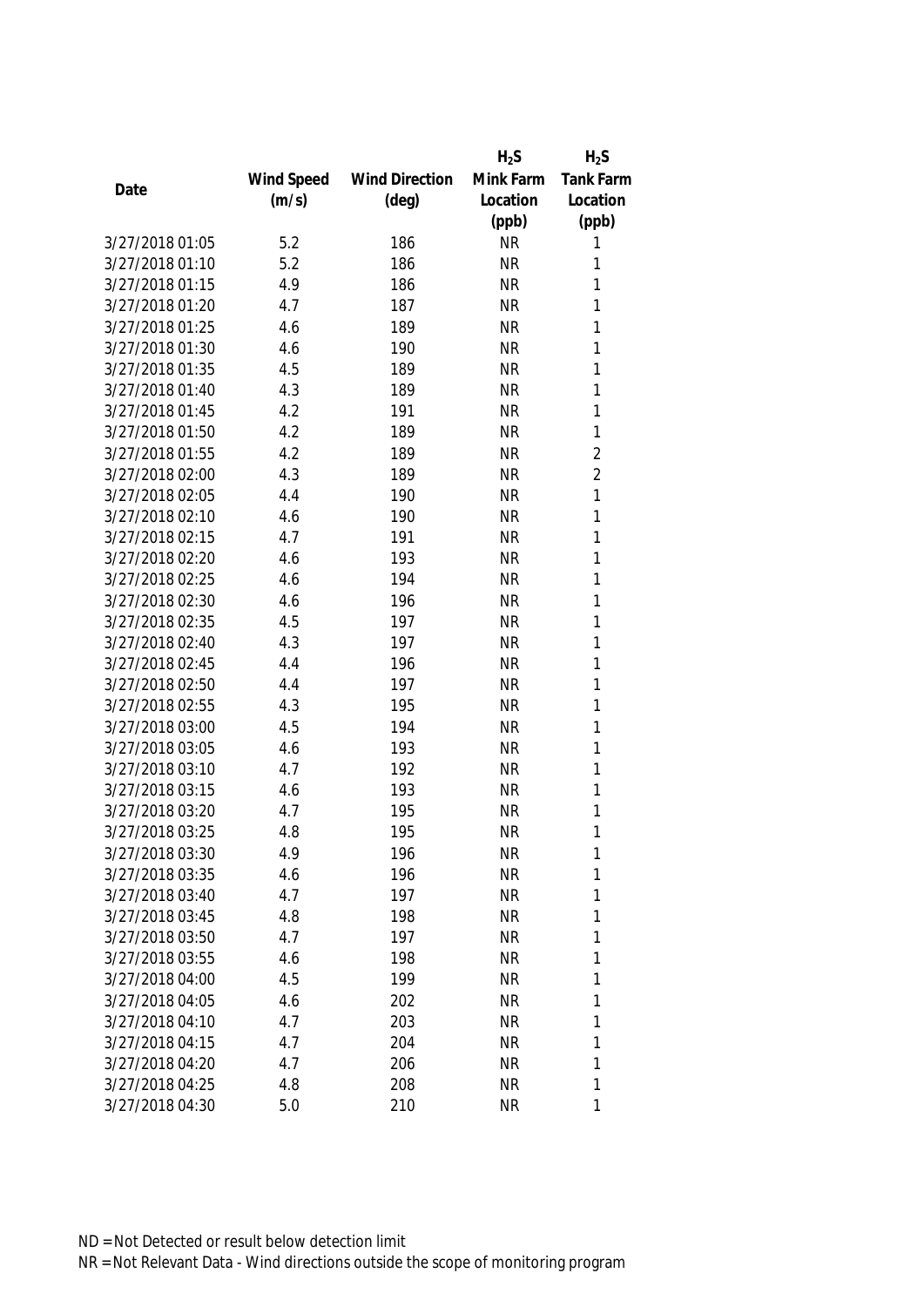|                 |            |                       | $H_2S$    | $H_2S$         |
|-----------------|------------|-----------------------|-----------|----------------|
|                 | Wind Speed | <b>Wind Direction</b> | Mink Farm | Tank Farm      |
| Date            | (m/s)      | $(\text{deg})$        | Location  | Location       |
|                 |            |                       | (ppb)     | (ppb)          |
| 3/27/2018 04:35 | 5.1        | 213                   | <b>NR</b> | 1              |
| 3/27/2018 04:40 | 5.3        | 215                   | <b>NR</b> | 1              |
| 3/27/2018 04:45 | 5.3        | 217                   | <b>NR</b> | 1              |
| 3/27/2018 04:50 | 5.5        | 219                   | <b>NR</b> | 1              |
| 3/27/2018 04:55 | 5.6        | 220                   | <b>NR</b> | 1              |
| 3/27/2018 05:00 | 5.5        | 220                   | <b>NR</b> | 1              |
| 3/27/2018 05:05 | 5.4        | 220                   | <b>NR</b> | 1              |
| 3/27/2018 05:10 | 5.4        | 219                   | <b>NR</b> | 1              |
| 3/27/2018 05:15 | 5.4        | 219                   | <b>NR</b> | 1              |
| 3/27/2018 05:20 | 5.4        | 220                   | <b>NR</b> | 1              |
| 3/27/2018 05:25 | 5.2        | 219                   | <b>NR</b> | 1              |
| 3/27/2018 05:30 | 5.2        | 219                   | <b>NR</b> | 1              |
| 3/27/2018 05:35 | 5.1        | 218                   | <b>NR</b> | 1              |
| 3/27/2018 05:40 | 5.1        | 219                   | <b>NR</b> | 1              |
| 3/27/2018 05:45 | 5.1        | 219                   | <b>NR</b> | 1              |
| 3/27/2018 05:50 | 5.1        | 219                   | <b>NR</b> | $\mathbf{1}$   |
| 3/27/2018 05:55 | 5.1        | 218                   | <b>NR</b> | 1              |
| 3/27/2018 06:00 | 5.2        | 218                   | <b>NR</b> | 1              |
| 3/27/2018 06:05 | 5.3        | 219                   | <b>NR</b> | 1              |
| 3/27/2018 06:10 | 5.2        | 219                   | <b>NR</b> | 1              |
| 3/27/2018 06:15 | 5.0        | 218                   | <b>NR</b> | 1              |
| 3/27/2018 06:20 | 4.9        | 217                   | <b>NR</b> | 1              |
| 3/27/2018 06:25 | 4.9        | 217                   | <b>NR</b> | $\mathbf{1}$   |
| 3/27/2018 06:30 | 4.8        | 218                   | <b>NR</b> | 1              |
| 3/27/2018 06:35 | 4.7        | 217                   | <b>NR</b> | 1              |
| 3/27/2018 06:40 | 4.6        | 215                   | <b>NR</b> | 1              |
| 3/27/2018 06:45 | 4.6        | 214                   | <b>NR</b> | 1              |
| 3/27/2018 06:50 | 4.6        | 213                   | <b>NR</b> | 1              |
| 3/27/2018 06:55 | 4.5        | 213                   | <b>NR</b> | 1              |
| 3/27/2018 07:00 | 4.5        | 211                   | <b>NR</b> | 1              |
| 3/27/2018 07:05 | 4.3        | 210                   | <b>NR</b> | 1              |
| 3/27/2018 07:10 | 4.5        | 210                   | <b>NR</b> | 1              |
| 3/27/2018 07:15 | 4.4        | 212                   | <b>NR</b> | 1              |
| 3/27/2018 07:20 | 4.3        | 213                   | <b>NR</b> | 1              |
| 3/27/2018 07:25 | 4.3        | 213                   | <b>NR</b> | 1              |
| 3/27/2018 07:30 | 4.2        | 214                   | <b>NR</b> | 1              |
| 3/27/2018 07:35 | 4.3        | 215                   | <b>NR</b> | 1              |
| 3/27/2018 07:40 | 4.2        | 215                   | <b>NR</b> | 1              |
| 3/27/2018 07:45 | 4.2        | 214                   | <b>NR</b> | 1              |
| 3/27/2018 07:50 | 4.2        | 214                   | <b>NR</b> | $\overline{2}$ |
| 3/27/2018 07:55 | 4.3        | 214                   | <b>NR</b> | $\overline{2}$ |
| 3/27/2018 08:00 | 4.3        | 215                   | <b>NR</b> | $\overline{2}$ |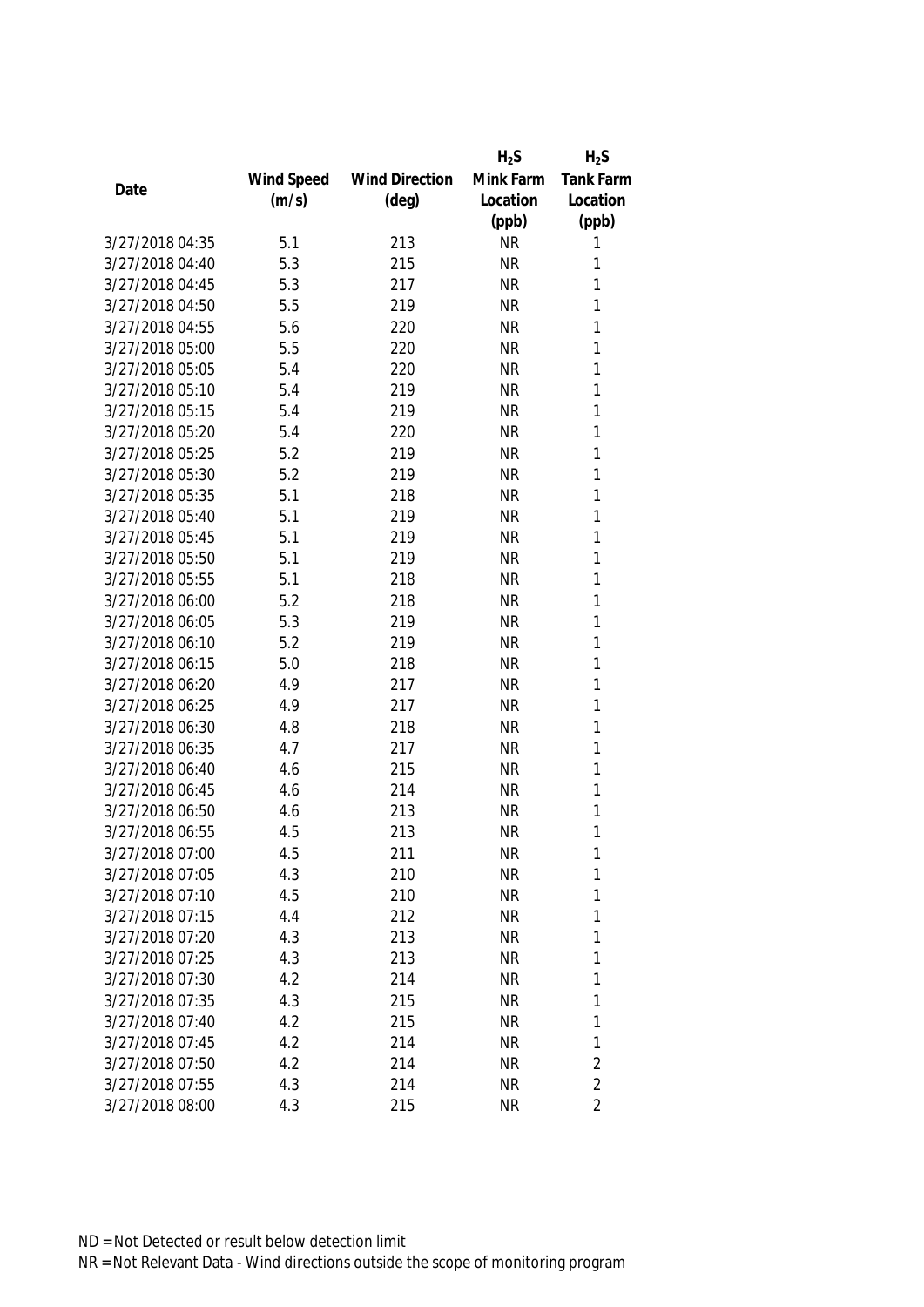|                 |            |                       | $H_2S$         | $H_2S$         |
|-----------------|------------|-----------------------|----------------|----------------|
|                 | Wind Speed | <b>Wind Direction</b> | Mink Farm      | Tank Farm      |
| Date            | (m/s)      | $(\text{deg})$        | Location       | Location       |
|                 |            |                       | (ppb)          | (ppb)          |
| 3/27/2018 08:05 | 4.4        | 216                   | <b>NR</b>      | 2              |
| 3/27/2018 08:10 | 4.3        | 217                   | <b>NR</b>      | 1              |
| 3/27/2018 08:15 | 4.3        | 219                   | <b>NR</b>      | 1              |
| 3/27/2018 08:20 | 4.3        | 220                   | <b>NR</b>      | 1              |
| 3/27/2018 08:25 | 4.3        | 220                   | <b>NR</b>      | 1              |
| 3/27/2018 08:30 | 4.3        | 219                   | <b>NR</b>      | $\overline{2}$ |
| 3/27/2018 08:35 | 4.3        | 219                   | <b>NR</b>      | $\overline{2}$ |
| 3/27/2018 08:40 | 4.3        | 222                   | <b>NR</b>      | $\overline{2}$ |
| 3/27/2018 08:45 | 4.3        | 227                   | <b>NR</b>      | $\overline{2}$ |
| 3/27/2018 08:50 | 4.6        | 233                   | 1              | $\overline{2}$ |
| 3/27/2018 08:55 | 4.7        | 239                   | 1              | $\overline{2}$ |
| 3/27/2018 09:00 | 4.8        | 247                   | 1              | 1              |
| 3/27/2018 09:05 | 5.0        | 252                   | 1              | 1              |
| 3/27/2018 09:10 | 5.2        | 254                   | 1              | $\overline{2}$ |
| 3/27/2018 09:15 | 5.5        | 255                   | <b>ND</b>      | $\overline{2}$ |
| 3/27/2018 09:20 | 5.2        | 253                   | 1              | $\overline{2}$ |
| 3/27/2018 09:25 | 5.1        | 252                   | 1              | $\overline{2}$ |
| 3/27/2018 09:30 | 5.2        | 251                   | 1              | $\overline{2}$ |
| 3/27/2018 09:35 | 5.0        | 250                   | <b>ND</b>      | $\overline{2}$ |
| 3/27/2018 09:40 | 5.0        | 250                   | <b>ND</b>      | $\overline{2}$ |
| 3/27/2018 09:45 | 4.9        | 249                   | <b>ND</b>      | $\overline{2}$ |
| 3/27/2018 09:50 | 4.9        | 251                   | <b>ND</b>      | $\overline{2}$ |
| 3/27/2018 09:55 | 4.8        | 253                   | <b>ND</b>      | $\overline{2}$ |
| 3/27/2018 10:00 | 4.6        | 255                   | <b>ND</b>      | 1              |
| 3/27/2018 10:05 | 4.4        | 258                   | <b>ND</b>      | 1              |
| 3/27/2018 10:10 | 4.2        | 260                   | 1              | 1              |
| 3/27/2018 10:15 | 4.0        | 264                   | 1              | 1              |
| 3/27/2018 10:20 | 3.9        | 269                   | 1              | 1              |
| 3/27/2018 10:25 | 3.6        | 271                   | 1              | $\overline{2}$ |
| 3/27/2018 10:30 | 3.6        | 271                   | 1              | 2              |
| 3/27/2018 10:35 | 3.5        | 271                   | 1              | 1              |
| 3/27/2018 10:40 | 3.5        | 271                   | 1              | 1              |
| 3/27/2018 10:45 | 3.6        | 270                   | 1              | 1              |
| 3/27/2018 10:50 | 3.8        | 267                   | 1              | 1              |
| 3/27/2018 10:55 | 3.9        | 268                   | 1              | 1              |
| 3/27/2018 11:00 | 4.0        | 270                   | 1              | 1              |
| 3/27/2018 11:05 | 4.0        | 271                   | 1              | 1              |
| 3/27/2018 11:10 | 4.1        | 273                   | 2              | 1              |
| 3/27/2018 11:15 | 4.0        | 275                   | $\overline{2}$ | 1              |
| 3/27/2018 11:20 | 3.7        | 276                   | 2              | <b>NR</b>      |
| 3/27/2018 11:25 | 3.5        | 275                   | $\overline{2}$ | 1              |
| 3/27/2018 11:30 | 3.3        | 274                   | 2              | 1              |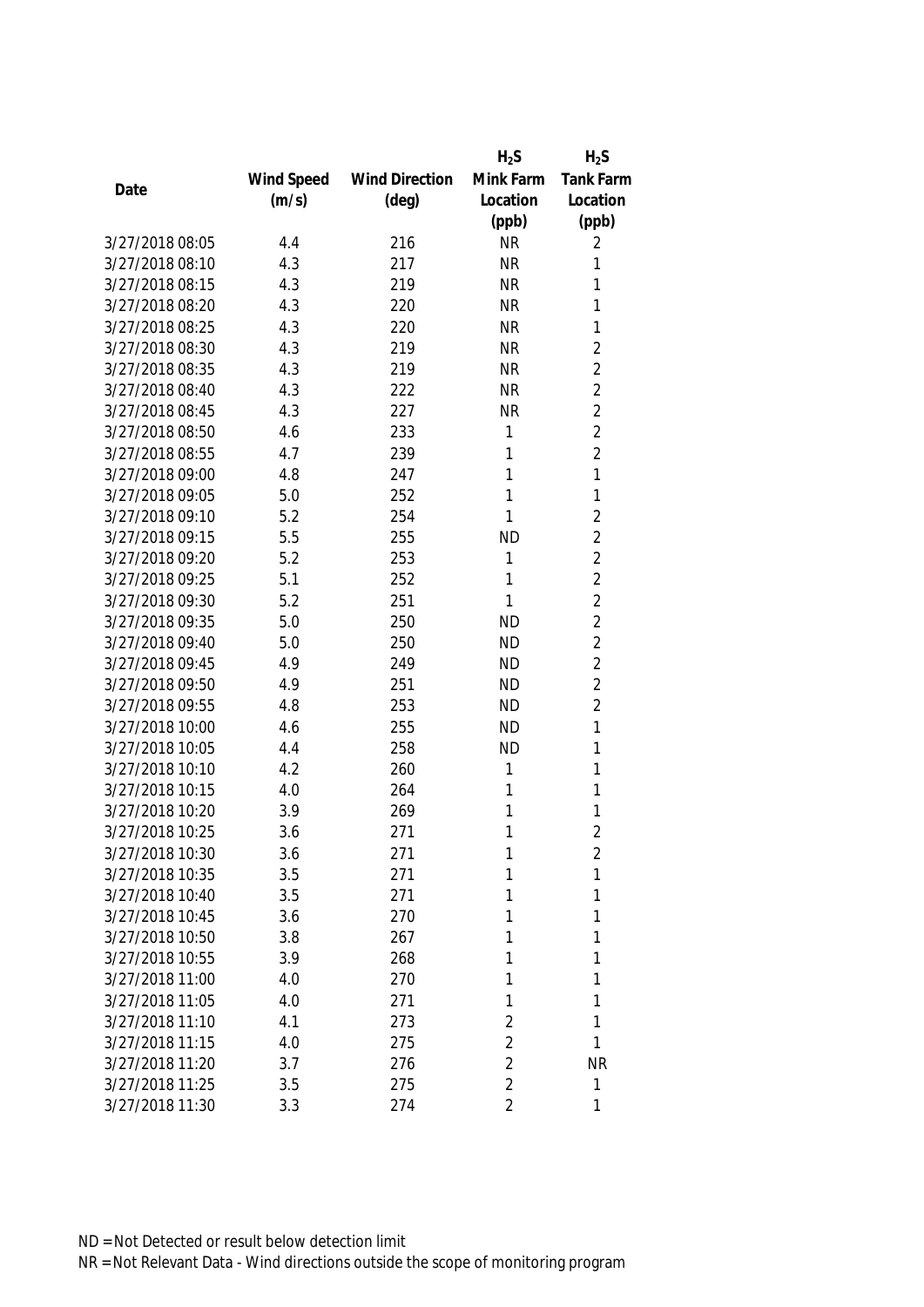|                 |            |                       | $H_2S$         | $H_2S$           |
|-----------------|------------|-----------------------|----------------|------------------|
|                 | Wind Speed | <b>Wind Direction</b> | Mink Farm      | <b>Tank Farm</b> |
| Date            | (m/s)      | $(\text{deg})$        | Location       | Location         |
|                 |            |                       | (ppb)          | (ppb)            |
| 3/27/2018 11:35 | 3.2        | 273                   | 2              | 1                |
| 3/27/2018 11:40 | 3.1        | 273                   | 1              | 1                |
| 3/27/2018 11:45 | 3.0        | 275                   | 1              | 1                |
| 3/27/2018 11:50 | 3.0        | 274                   | 1              | 1                |
| 3/27/2018 11:55 | 3.1        | 275                   | 1              | 1                |
| 3/27/2018 12:00 | 3.4        | 276                   | 1              | <b>NR</b>        |
| 3/27/2018 12:05 | 3.5        | 278                   | 1              | <b>NR</b>        |
| 3/27/2018 12:10 | 3.6        | 280                   | 1              | <b>NR</b>        |
| 3/27/2018 12:15 | 3.7        | 279                   | $\overline{2}$ | <b>NR</b>        |
| 3/27/2018 12:20 | 3.8        | 285                   | 3              | <b>NR</b>        |
| 3/27/2018 12:25 | 3.9        | 285                   | 3              | <b>NR</b>        |
| 3/27/2018 12:30 | 3.8        | 288                   | 3              | <b>NR</b>        |
| 3/27/2018 12:35 | 3.7        | 290                   | 4              | <b>NR</b>        |
| 3/27/2018 12:40 | 3.8        | 294                   | 4              | <b>NR</b>        |
| 3/27/2018 12:45 | 3.8        | 299                   | 4              | <b>NR</b>        |
| 3/27/2018 12:50 | 3.7        | 295                   | 4              | <b>NR</b>        |
| 3/27/2018 12:55 | 3.7        | 297                   | 4              | <b>NR</b>        |
| 3/27/2018 13:00 | 3.7        | 293                   | 4              | <b>NR</b>        |
| 3/27/2018 13:05 | 3.6        | 288                   | 4              | <b>NR</b>        |
| 3/27/2018 13:10 | 3.6        | 283                   | 4              | <b>NR</b>        |
| 3/27/2018 13:15 | 3.6        | 277                   | 3              | <b>NR</b>        |
| 3/27/2018 13:20 | 3.7        | 276                   | 1              | <b>NR</b>        |
| 3/27/2018 13:25 | 3.7        | 273                   | $\overline{2}$ | $\mathbf{1}$     |
| 3/27/2018 13:30 | 3.8        | 272                   | 1              | 1                |
| 3/27/2018 13:35 | 3.9        | 274                   | $\overline{2}$ | 1                |
| 3/27/2018 13:40 | 4.0        | 279                   | $\overline{2}$ | <b>NR</b>        |
| 3/27/2018 13:45 | 4.0        | 284                   | $\overline{2}$ | <b>NR</b>        |
| 3/27/2018 13:50 | 3.9        | 286                   | 3              | <b>NR</b>        |
| 3/27/2018 13:55 | 3.9        | 289                   | $\overline{2}$ | <b>NR</b>        |
| 3/27/2018 14:00 | 3.9        | 295                   | 2              | <b>NR</b>        |
| 3/27/2018 14:05 | 3.7        | 298                   | $\overline{2}$ | <b>NR</b>        |
| 3/27/2018 14:10 | 3.7        | 294                   | $\overline{2}$ | <b>NR</b>        |
| 3/27/2018 14:15 | 3.9        | 290                   | $\overline{2}$ | <b>NR</b>        |
| 3/27/2018 14:20 | 3.9        | 288                   | $\overline{2}$ | <b>NR</b>        |
| 3/27/2018 14:25 | 3.7        | 290                   | $\overline{2}$ | <b>NR</b>        |
| 3/27/2018 14:30 | 3.6        | 289                   | 1              | <b>NR</b>        |
| 3/27/2018 14:35 | 3.6        | 286                   | 1              | <b>NR</b>        |
| 3/27/2018 14:40 | 3.6        | 291                   | 1              | <b>NR</b>        |
| 3/27/2018 14:45 | 3.6        | 290                   | 1              | <b>NR</b>        |
| 3/27/2018 14:50 | 3.6        | 290                   | $\overline{2}$ | <b>NR</b>        |
| 3/27/2018 14:55 | 3.7        | 290                   | 1              | <b>NR</b>        |
| 3/27/2018 15:00 | 3.8        | 286                   | $\overline{2}$ | <b>NR</b>        |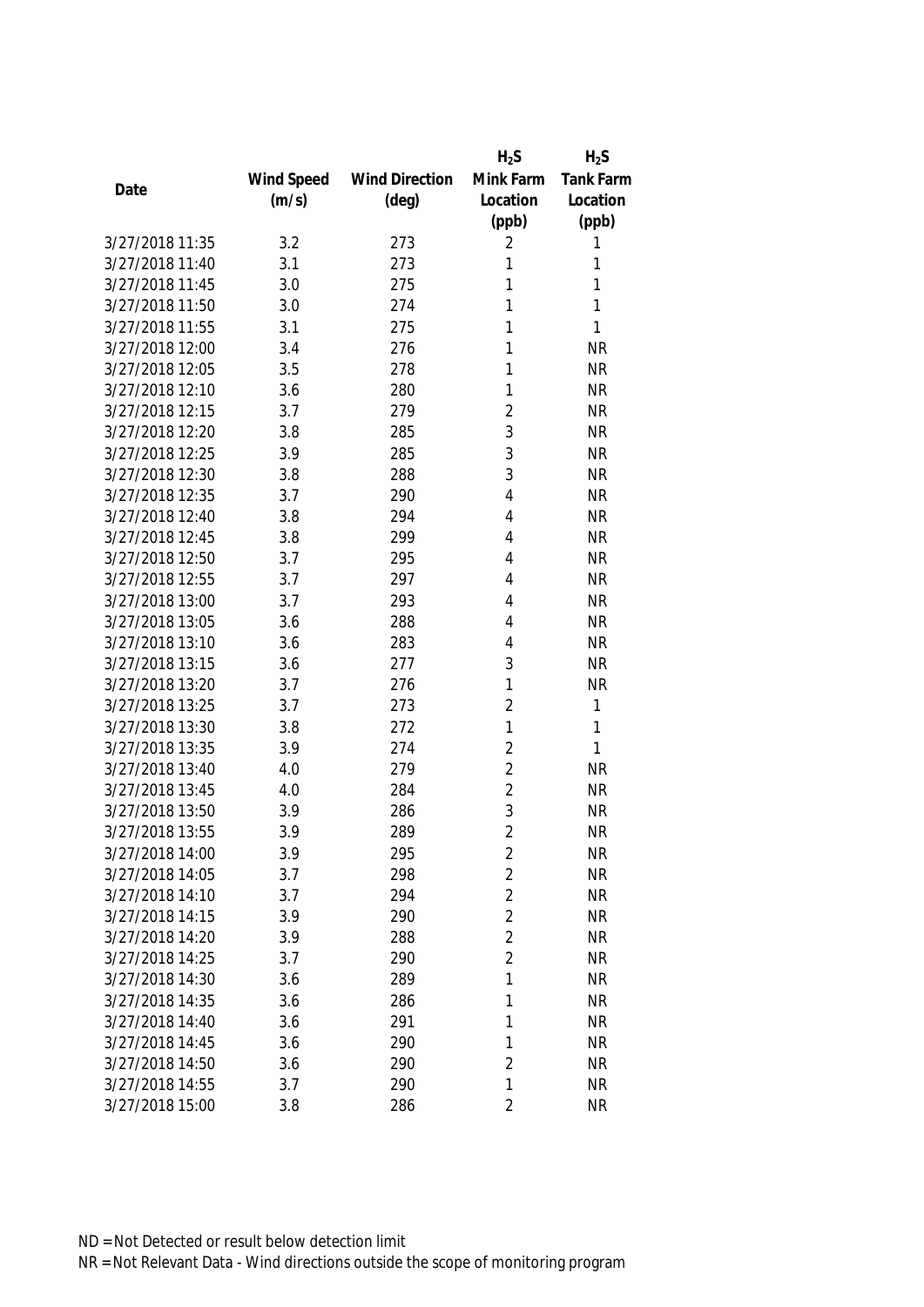|                 |            |                       | $H_2S$         | $H_2S$           |
|-----------------|------------|-----------------------|----------------|------------------|
|                 | Wind Speed | <b>Wind Direction</b> | Mink Farm      | <b>Tank Farm</b> |
| Date            | (m/s)      | $(\text{deg})$        | Location       | Location         |
|                 |            |                       | (ppb)          | (ppb)            |
| 3/27/2018 15:05 | 3.9        | 285                   | 2              | <b>NR</b>        |
| 3/27/2018 15:10 | 3.8        | 281                   | $\overline{2}$ | <b>NR</b>        |
| 3/27/2018 15:15 | 3.7        | 281                   | 1              | <b>NR</b>        |
| 3/27/2018 15:20 | 3.7        | 280                   | 1              | <b>NR</b>        |
| 3/27/2018 15:25 | 3.8        | 278                   | 1              | <b>NR</b>        |
| 3/27/2018 15:30 | 3.8        | 282                   | 1              | <b>NR</b>        |
| 3/27/2018 15:35 | 3.9        | 286                   | 1              | <b>NR</b>        |
| 3/27/2018 15:40 | 3.9        | 290                   | 1              | <b>NR</b>        |
| 3/27/2018 15:45 | 4.1        | 295                   | 1              | <b>NR</b>        |
| 3/27/2018 15:50 | 4.0        | 300                   | 1              | <b>NR</b>        |
| 3/27/2018 15:55 | 4.0        | 304                   | 1              | <b>NR</b>        |
| 3/27/2018 16:00 | 4.0        | 310                   | 1              | <b>NR</b>        |
| 3/27/2018 16:05 | 4.1        | 315                   | 1              | <b>NR</b>        |
| 3/27/2018 16:10 | 4.3        | 318                   | 1              | <b>NR</b>        |
| 3/27/2018 16:15 | 4.3        | 322                   | 1              | <b>NR</b>        |
| 3/27/2018 16:20 | 4.5        | 326                   | 1              | <b>NR</b>        |
| 3/27/2018 16:25 | 4.5        | 329                   | 1              | <b>NR</b>        |
| 3/27/2018 16:30 | 4.2        | 328                   | 1              | <b>NR</b>        |
| 3/27/2018 16:35 | 4.1        | 325                   | 1              | <b>NR</b>        |
| 3/27/2018 16:40 | 3.9        | 324                   | 1              | <b>NR</b>        |
| 3/27/2018 16:45 | 3.6        | 323                   | 1              | <b>NR</b>        |
| 3/27/2018 16:50 | 3.3        | 323                   | 1              | <b>NR</b>        |
| 3/27/2018 16:55 | 3.1        | 325                   | 1              | <b>NR</b>        |
| 3/27/2018 17:00 | 3.1        | 328                   | 1              | <b>NR</b>        |
| 3/27/2018 17:05 | 3.1        | 333                   | 1              | <b>NR</b>        |
| 3/27/2018 17:10 | 3.0        | 335                   | 1              | <b>NR</b>        |
| 3/27/2018 17:15 | 2.9        | 334                   | 1              | <b>NR</b>        |
| 3/27/2018 17:20 | 3.1        | 334                   | 1              | <b>NR</b>        |
| 3/27/2018 17:25 | 3.3        | 332                   | 1              | <b>NR</b>        |
| 3/27/2018 17:30 | 3.3        | 331                   | 1              | <b>NR</b>        |
| 3/27/2018 17:35 | 3.2        | 332                   | <b>ND</b>      | <b>NR</b>        |
| 3/27/2018 17:40 | 3.0        | 331                   | <b>ND</b>      | <b>NR</b>        |
| 3/27/2018 17:45 | 2.9        | 331                   | <b>ND</b>      | <b>NR</b>        |
| 3/27/2018 17:50 | 2.9        | 326                   | <b>ND</b>      | <b>NR</b>        |
| 3/27/2018 17:55 | 2.8        | 325                   | <b>ND</b>      | <b>NR</b>        |
| 3/27/2018 18:00 | 2.9        | 324                   | <b>ND</b>      | <b>NR</b>        |
| 3/27/2018 18:05 | 2.9        | 323                   | 1              | <b>NR</b>        |
| 3/27/2018 18:10 | 3.0        | 326                   | 1              | <b>NR</b>        |
| 3/27/2018 18:15 | 2.9        | 330                   | 1              | <b>NR</b>        |
| 3/27/2018 18:20 | 2.8        | 338                   | 1              | <b>NR</b>        |
| 3/27/2018 18:25 | 2.6        | 343                   | 1              | <b>NR</b>        |
| 3/27/2018 18:30 | 2.3        | 343                   | 1              | <b>NR</b>        |
|                 |            |                       |                |                  |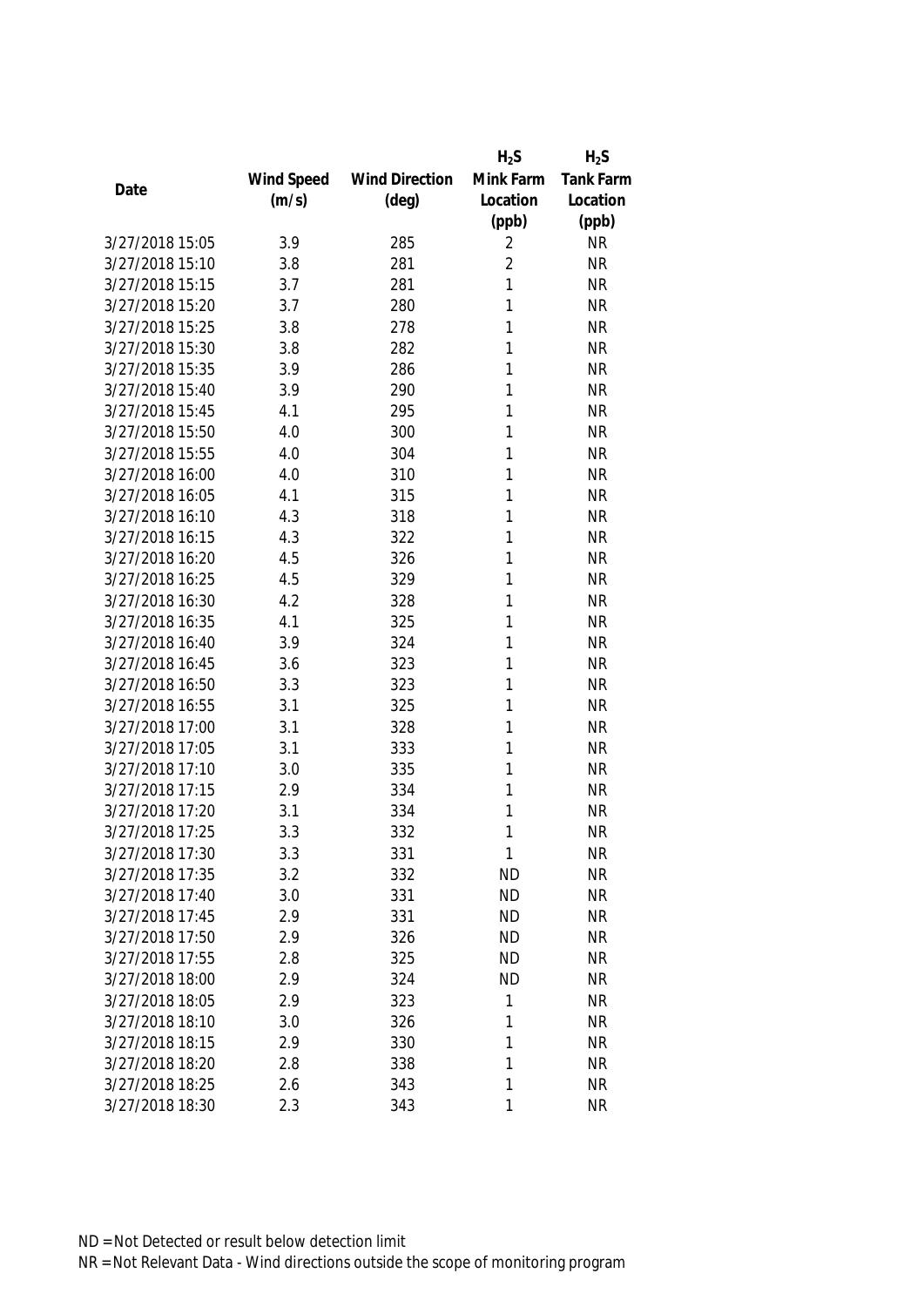|                 |            |                       | $H_2S$    | $H_2S$    |
|-----------------|------------|-----------------------|-----------|-----------|
|                 | Wind Speed | <b>Wind Direction</b> | Mink Farm | Tank Farm |
| Date            | (m/s)      | $(\text{deg})$        | Location  | Location  |
|                 |            |                       | (ppb)     | (ppb)     |
| 3/27/2018 18:35 | 2.3        | 343                   | <b>ND</b> | <b>NR</b> |
| 3/27/2018 18:40 | 2.4        | 342                   | <b>ND</b> | <b>NR</b> |
| 3/27/2018 18:45 | 2.4        | 340                   | <b>ND</b> | <b>NR</b> |
| 3/27/2018 18:50 | 2.4        | 338                   | 1         | <b>NR</b> |
| 3/27/2018 18:55 | 2.4        | 337                   | 1         | <b>NR</b> |
| 3/27/2018 19:00 | 2.5        | 338                   | 1         | <b>NR</b> |
| 3/27/2018 19:05 | 2.3        | 340                   | 1         | <b>NR</b> |
| 3/27/2018 19:10 | 2.1        | 341                   | 1         | <b>NR</b> |
| 3/27/2018 19:15 | 2.0        | 343                   | 1         | <b>NR</b> |
| 3/27/2018 19:20 | 2.0        | 345                   | 1         | <b>NR</b> |
| 3/27/2018 19:25 | 2.1        | 345                   | 1         | <b>NR</b> |
| 3/27/2018 19:30 | 2.0        | 346                   | 1         | <b>NR</b> |
| 3/27/2018 19:35 | 2.0        | 347                   | 1         | <b>NR</b> |
| 3/27/2018 19:40 | 2.0        | 348                   | 1         | <b>NR</b> |
| 3/27/2018 19:45 | 1.9        | 350                   | 1         | <b>NR</b> |
| 3/27/2018 19:50 | 1.8        | 352                   | 1         | <b>NR</b> |
| 3/27/2018 19:55 | 1.7        | 353                   | 1         | <b>NR</b> |
| 3/27/2018 20:00 | 1.8        | 353                   | 1         | <b>NR</b> |
| 3/27/2018 20:05 | 1.9        | 353                   | 1         | <b>NR</b> |
| 3/27/2018 20:10 | 1.9        | 351                   | 1         | <b>NR</b> |
| 3/27/2018 20:15 | 2.0        | 350                   | 1         | <b>NR</b> |
| 3/27/2018 20:20 | 2.1        | 347                   | 1         | <b>NR</b> |
| 3/27/2018 20:25 | 2.3        | 344                   | 1         | <b>NR</b> |
| 3/27/2018 20:30 | 2.3        | 342                   | 1         | <b>NR</b> |
| 3/27/2018 20:35 | 2.4        | 341                   | 1         | <b>NR</b> |
| 3/27/2018 20:40 | 2.5        | 339                   | 1         | <b>NR</b> |
| 3/27/2018 20:45 | 2.6        | 338                   | 1         | <b>NR</b> |
| 3/27/2018 20:50 | 2.5        | 340                   | 1         | <b>NR</b> |
| 3/27/2018 20:55 | 2.5        | 343                   | 1         | <b>NR</b> |
| 3/27/2018 21:00 | 2.4        | 346                   | 1         | <b>NR</b> |
| 3/27/2018 21:05 | 2.3        | 348                   | 1         | <b>NR</b> |
| 3/27/2018 21:10 | 2.3        | 351                   | 1         | <b>NR</b> |
| 3/27/2018 21:15 | 2.3        | 352                   | 1         | <b>NR</b> |
| 3/27/2018 21:20 | 2.4        | 352                   | 1         | <b>NR</b> |
| 3/27/2018 21:25 | 2.3        | 351                   | 1         | <b>NR</b> |
| 3/27/2018 21:30 | 2.3        | 350                   | 1         | <b>NR</b> |
| 3/27/2018 21:35 | 2.3        | 350                   | 1         | <b>NR</b> |
| 3/27/2018 21:40 | 2.2        | 350                   | 1         | <b>NR</b> |
| 3/27/2018 21:45 | 2.2        | 351                   | 1         | <b>NR</b> |
| 3/27/2018 21:50 | 2.1        | 350                   | 1         | <b>NR</b> |
| 3/27/2018 21:55 | 2.1        | 349                   | 1         | <b>NR</b> |
| 3/27/2018 22:00 | 2.1        | 349                   | 1         | <b>NR</b> |
|                 |            |                       |           |           |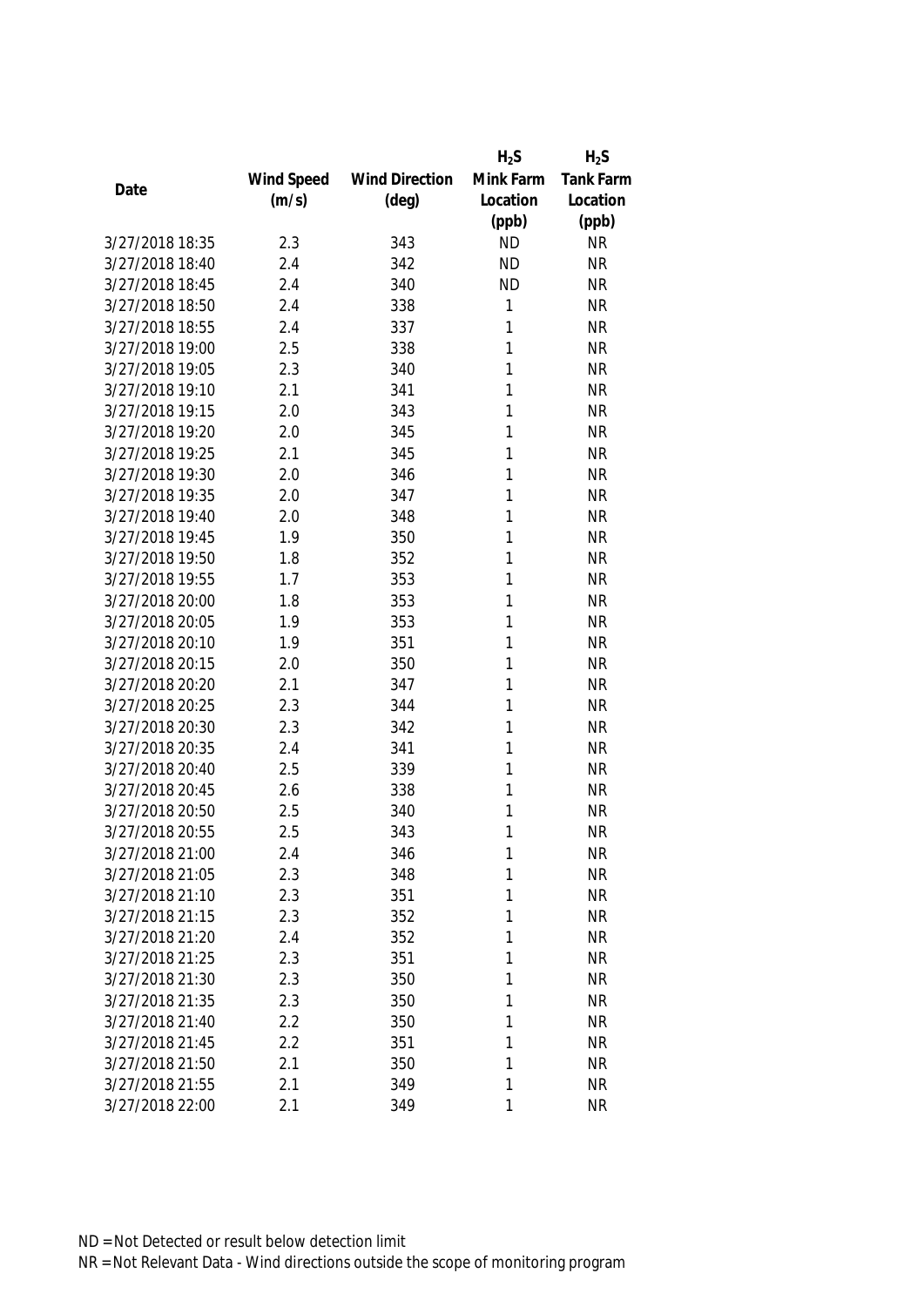|                 |            |                       | $H_2S$         | $H_2S$           |
|-----------------|------------|-----------------------|----------------|------------------|
|                 | Wind Speed | <b>Wind Direction</b> | Mink Farm      | <b>Tank Farm</b> |
| Date            | (m/s)      | $(\text{deg})$        | Location       | Location         |
|                 |            |                       | (ppb)          | (ppb)            |
| 3/27/2018 22:05 | 2.0        | 349                   | 1              | <b>NR</b>        |
| 3/27/2018 22:10 | 2.0        | 351                   | 1              | <b>NR</b>        |
| 3/27/2018 22:15 | 1.9        | 353                   | 1              | <b>NR</b>        |
| 3/27/2018 22:20 | 1.9        | 355                   | 1              | <b>NR</b>        |
| 3/27/2018 22:25 | 1.8        | 358                   | 1              | <b>NR</b>        |
| 3/27/2018 22:30 | 1.9        | 359                   | 1              | <b>NR</b>        |
| 3/27/2018 22:35 | 1.8        | 358                   | 1              | <b>NR</b>        |
| 3/27/2018 22:40 | 1.8        | 356                   | 1              | <b>NR</b>        |
| 3/27/2018 22:45 | 1.7        | 354                   | 1              | <b>NR</b>        |
| 3/27/2018 22:50 | 1.7        | 352                   | 1              | <b>NR</b>        |
| 3/27/2018 22:55 | 1.6        | 350                   | 1              | <b>NR</b>        |
| 3/27/2018 23:00 | 1.6        | 349                   | $\overline{2}$ | <b>NR</b>        |
| 3/27/2018 23:05 | 1.6        | 350                   | $\overline{2}$ | <b>NR</b>        |
| 3/27/2018 23:10 | 1.6        | 351                   | $\overline{2}$ | <b>NR</b>        |
| 3/27/2018 23:15 | 1.6        | 352                   | $\overline{2}$ | <b>NR</b>        |
| 3/27/2018 23:20 | 1.6        | 354                   | 1              | <b>NR</b>        |
| 3/27/2018 23:25 | 1.7        | 355                   | 1              | <b>NR</b>        |
| 3/27/2018 23:30 | 1.7        | 356                   | 1              | <b>NR</b>        |
| 3/27/2018 23:35 | 1.7        | 357                   | 1              | <b>NR</b>        |
| 3/27/2018 23:40 | 1.8        | 359                   | <b>ND</b>      | <b>NR</b>        |
| 3/27/2018 23:45 | 1.9        | 1                     | <b>ND</b>      | <b>NR</b>        |
| 3/27/2018 23:50 | 1.9        | $\overline{2}$        | <b>ND</b>      | <b>NR</b>        |
| 3/27/2018 23:55 | 1.9        | 4                     | <b>ND</b>      | <b>NR</b>        |
| 3/27/2018 24:00 | 1.9        | 6                     | 1              | <b>NR</b>        |
| 3/28/2018 00:05 | 1.9        | 8                     | 1              | <b>NR</b>        |
| 3/28/2018 00:10 | 1.8        | 9                     | 1              | <b>NR</b>        |
| 3/28/2018 00:15 | 1.8        | 10                    | 1              | <b>NR</b>        |
| 3/28/2018 00:20 | 1.8        | 11                    | 1              | <b>NR</b>        |
| 3/28/2018 00:25 | 1.8        | 13                    | 1              | <b>NR</b>        |
| 3/28/2018 00:30 | 1.8        | 14                    | 1              | <b>NR</b>        |
| 3/28/2018 00:35 | 1.7        | 16                    | 1              | <b>NR</b>        |
| 3/28/2018 00:40 | 1.6        | 20                    | <b>ND</b>      | <b>NR</b>        |
| 3/28/2018 00:45 | 1.6        | 24                    | 1              | <b>NR</b>        |
| 3/28/2018 00:50 | 1.5        | 30                    | 1              | <b>NR</b>        |
| 3/28/2018 00:55 | 1.5        | 34                    | 1              | <b>NR</b>        |
| 3/28/2018 01:00 | 1.4        | 40                    | 1              | <b>NR</b>        |
| 3/28/2018 01:05 | 1.3        | 43                    | <b>NR</b>      | <b>NR</b>        |
| 3/28/2018 01:10 | 1.3        | 45                    | <b>NR</b>      | <b>NR</b>        |
| 3/28/2018 01:15 | 1.3        | 47                    | <b>NR</b>      | <b>NR</b>        |
| 3/28/2018 01:20 | 1.3        | 46                    | <b>NR</b>      | <b>NR</b>        |
| 3/28/2018 01:25 | 1.4        | 44                    | <b>NR</b>      | NR               |
| 3/28/2018 01:30 | 1.5        | 42                    | <b>NR</b>      | <b>NR</b>        |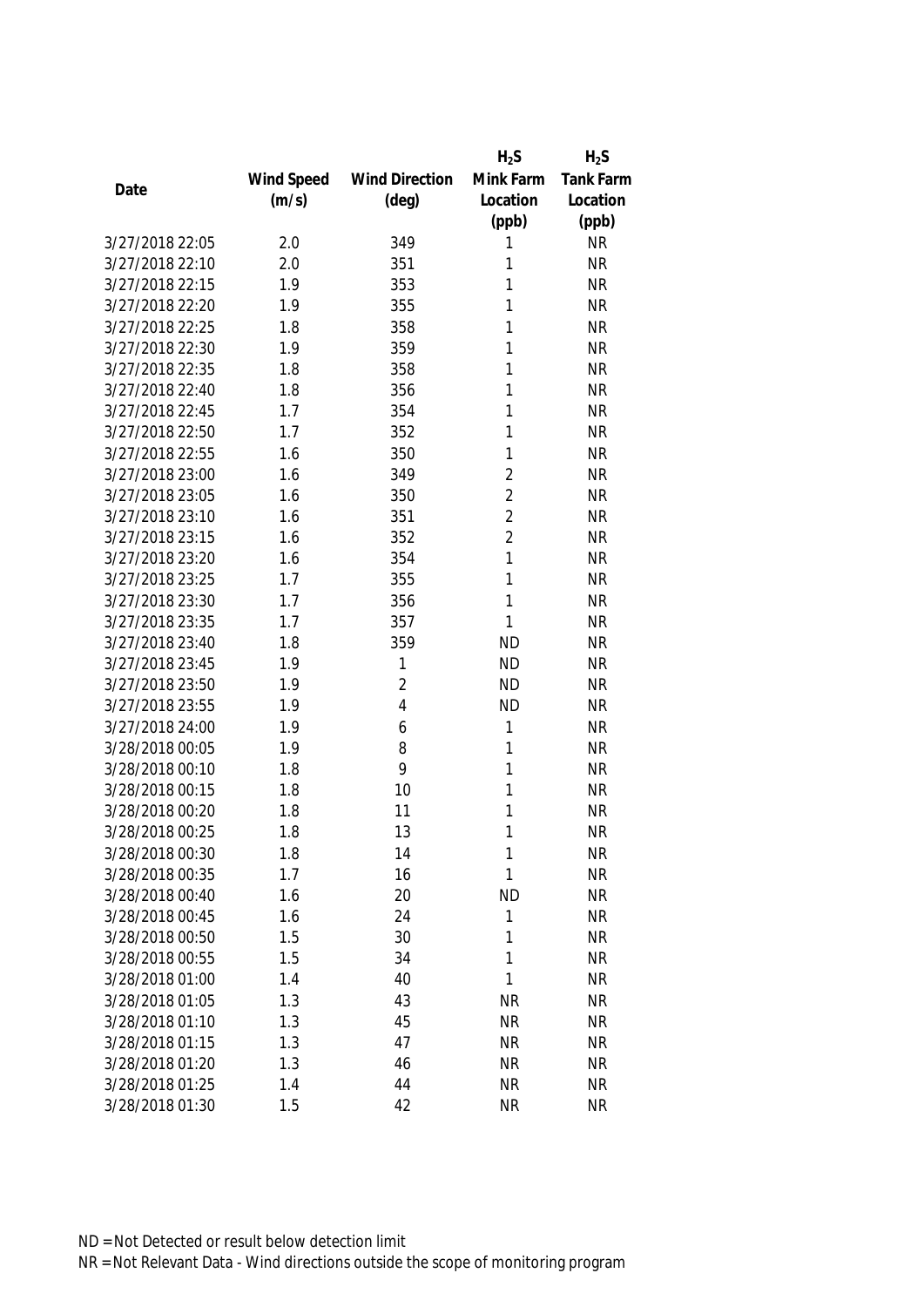|                 |            |                       | $H_2S$    | $H_2S$           |
|-----------------|------------|-----------------------|-----------|------------------|
|                 | Wind Speed | <b>Wind Direction</b> | Mink Farm | <b>Tank Farm</b> |
| Date            | (m/s)      | $(\text{deg})$        | Location  | Location         |
|                 |            |                       | (ppb)     | (ppb)            |
| 3/28/2018 01:35 | 1.6        | 41                    | <b>NR</b> | <b>NR</b>        |
| 3/28/2018 01:40 | 1.7        | 39                    | <b>ND</b> | <b>NR</b>        |
| 3/28/2018 01:45 | 1.8        | 38                    | <b>ND</b> | <b>NR</b>        |
| 3/28/2018 01:50 | 1.8        | 38                    | <b>ND</b> | <b>NR</b>        |
| 3/28/2018 01:55 | 1.7        | 39                    | <b>ND</b> | <b>NR</b>        |
| 3/28/2018 02:00 | 1.6        | 40                    | <b>ND</b> | <b>NR</b>        |
| 3/28/2018 02:05 | 1.6        | 43                    | <b>NR</b> | <b>NR</b>        |
| 3/28/2018 02:10 | 1.5        | 45                    | <b>NR</b> | <b>NR</b>        |
| 3/28/2018 02:15 | 1.5        | 45                    | <b>NR</b> | <b>NR</b>        |
| 3/28/2018 02:20 | 1.5        | 45                    | <b>NR</b> | <b>NR</b>        |
| 3/28/2018 02:25 | 1.5        | 48                    | <b>NR</b> | <b>NR</b>        |
| 3/28/2018 02:30 | 1.5        | 53                    | <b>NR</b> | <b>NR</b>        |
| 3/28/2018 02:35 | 1.6        | 58                    | <b>NR</b> | <b>NR</b>        |
| 3/28/2018 02:40 | 1.7        | 64                    | <b>NR</b> | <b>NR</b>        |
| 3/28/2018 02:45 | 1.7        | 74                    | <b>NR</b> | <b>NR</b>        |
| 3/28/2018 02:50 | 1.8        | 85                    | <b>NR</b> | <b>NR</b>        |
| 3/28/2018 02:55 | 1.9        | 91                    | <b>NR</b> | <b>NR</b>        |
| 3/28/2018 03:00 | 2.0        | 95                    | <b>NR</b> | <b>NR</b>        |
| 3/28/2018 03:05 | 2.1        | 96                    | <b>NR</b> | <b>NR</b>        |
| 3/28/2018 03:10 | 2.1        | 96                    | <b>NR</b> | <b>NR</b>        |
| 3/28/2018 03:15 | 2.1        | 95                    | <b>NR</b> | <b>NR</b>        |
| 3/28/2018 03:20 | 2.0        | 95                    | <b>NR</b> | <b>NR</b>        |
| 3/28/2018 03:25 | 2.0        | 95                    | <b>NR</b> | <b>NR</b>        |
| 3/28/2018 03:30 | 2.0        | 96                    | <b>NR</b> | <b>NR</b>        |
| 3/28/2018 03:35 | 1.9        | 97                    | <b>NR</b> | <b>NR</b>        |
| 3/28/2018 03:40 | 1.9        | 98                    | <b>NR</b> | <b>NR</b>        |
| 3/28/2018 03:45 | 1.8        | 98                    | <b>NR</b> | <b>NR</b>        |
| 3/28/2018 03:50 | 1.9        | 97                    | <b>NR</b> | <b>NR</b>        |
| 3/28/2018 03:55 | 2.0        | 96                    | <b>NR</b> | <b>NR</b>        |
| 3/28/2018 04:00 | 2.0        | 95                    | <b>NR</b> | <b>NR</b>        |
| 3/28/2018 04:05 | 2.0        | 95                    | <b>NR</b> | <b>NR</b>        |
| 3/28/2018 04:10 | 2.0        | 94                    | <b>NR</b> | <b>NR</b>        |
| 3/28/2018 04:15 | 2.0        | 93                    | <b>NR</b> | <b>NR</b>        |
| 3/28/2018 04:20 | 2.0        | 92                    | <b>NR</b> | <b>NR</b>        |
| 3/28/2018 04:25 | 1.9        | 90                    | <b>NR</b> | <b>NR</b>        |
| 3/28/2018 04:30 | 1.9        | 88                    | <b>NR</b> | <b>NR</b>        |
| 3/28/2018 04:35 | 1.9        | 84                    | <b>NR</b> | <b>NR</b>        |
| 3/28/2018 04:40 | 1.9        | 82                    | <b>NR</b> | <b>NR</b>        |
| 3/28/2018 04:45 | 1.8        | 82                    | <b>NR</b> | <b>NR</b>        |
| 3/28/2018 04:50 | 1.7        | 81                    | <b>NR</b> | <b>NR</b>        |
| 3/28/2018 04:55 | 1.7        | 82                    | <b>NR</b> | <b>NR</b>        |
|                 |            |                       |           |                  |
| 3/28/2018 05:00 | 1.8        | 84                    | <b>NR</b> | <b>NR</b>        |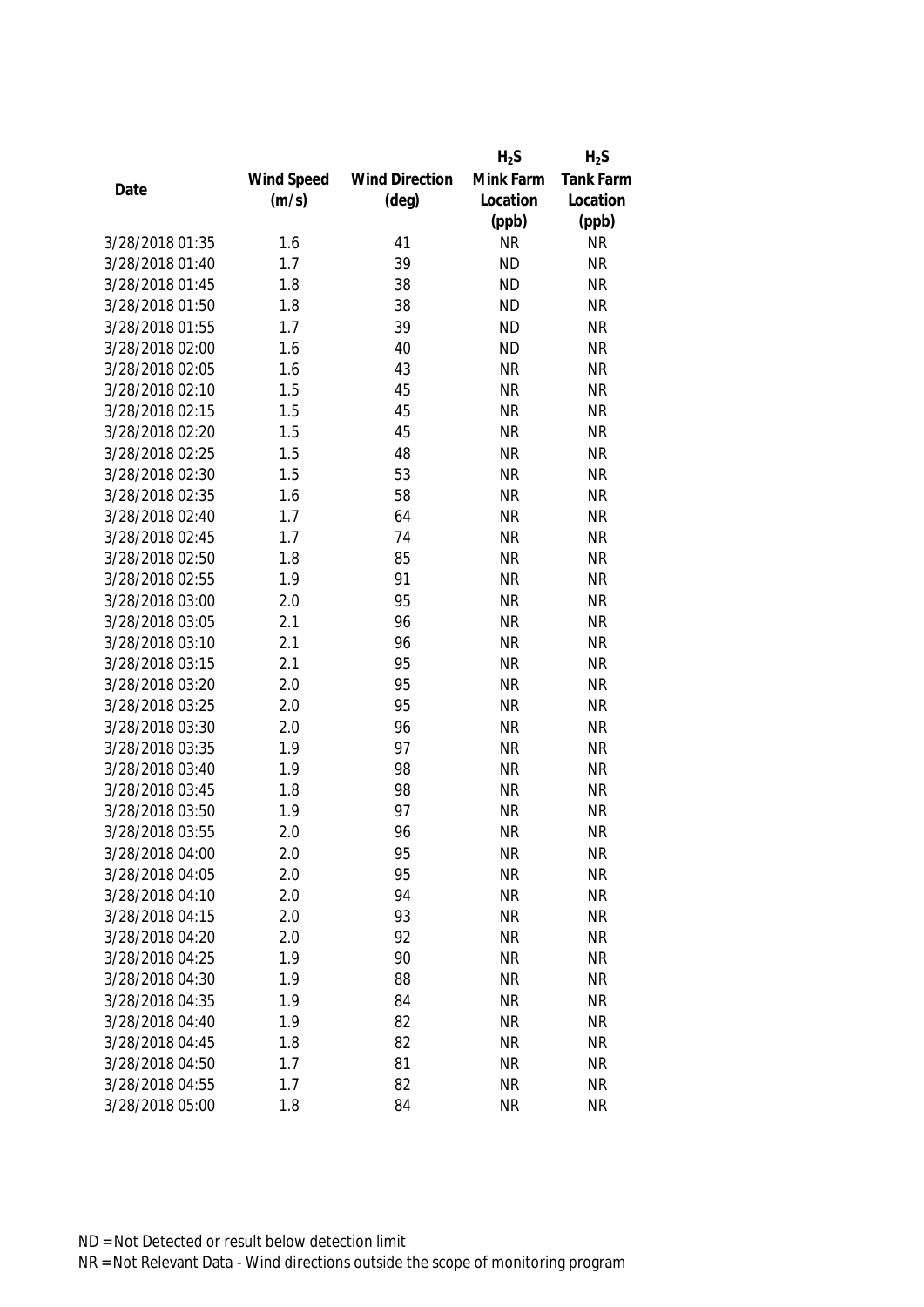|                 |            |                       | $H_2S$    | $H_2S$           |
|-----------------|------------|-----------------------|-----------|------------------|
|                 | Wind Speed | <b>Wind Direction</b> | Mink Farm | <b>Tank Farm</b> |
| Date            | (m/s)      | $(\text{deg})$        | Location  | Location         |
|                 |            |                       | (ppb)     | (ppb)            |
| 3/28/2018 05:05 | 1.8        | 86                    | <b>NR</b> | <b>NR</b>        |
| 3/28/2018 05:10 | 1.8        | 88                    | <b>NR</b> | <b>NR</b>        |
| 3/28/2018 05:15 | 1.9        | 88                    | <b>NR</b> | <b>NR</b>        |
| 3/28/2018 05:20 | 2.0        | 88                    | <b>NR</b> | <b>NR</b>        |
| 3/28/2018 05:25 | 2.0        | 90                    | <b>NR</b> | <b>NR</b>        |
| 3/28/2018 05:30 | 2.0        | 90                    | <b>NR</b> | <b>NR</b>        |
| 3/28/2018 05:35 | 1.9        | 89                    | <b>NR</b> | <b>NR</b>        |
| 3/28/2018 05:40 | 1.9        | 88                    | <b>NR</b> | <b>NR</b>        |
| 3/28/2018 05:45 | 1.9        | 89                    | <b>NR</b> | <b>NR</b>        |
| 3/28/2018 05:50 | 1.9        | 90                    | <b>NR</b> | <b>NR</b>        |
| 3/28/2018 05:55 | 1.8        | 90                    | <b>NR</b> | <b>NR</b>        |
| 3/28/2018 06:00 | 1.9        | 90                    | <b>NR</b> | <b>NR</b>        |
| 3/28/2018 06:05 | 1.8        | 90                    | <b>NR</b> | <b>NR</b>        |
| 3/28/2018 06:10 | 1.9        | 89                    | <b>NR</b> | <b>NR</b>        |
| 3/28/2018 06:15 | 1.9        | 88                    | <b>NR</b> | <b>NR</b>        |
| 3/28/2018 06:20 | 1.9        | 87                    | <b>NR</b> | <b>NR</b>        |
| 3/28/2018 06:25 | 1.9        | 85                    | <b>NR</b> | <b>NR</b>        |
| 3/28/2018 06:30 | 1.9        | 84                    | <b>NR</b> | <b>NR</b>        |
| 3/28/2018 06:35 | 1.8        | 82                    | <b>NR</b> | <b>NR</b>        |
| 3/28/2018 06:40 | 1.7        | 82                    | <b>NR</b> | <b>NR</b>        |
| 3/28/2018 06:45 | 1.7        | 78                    | <b>NR</b> | <b>NR</b>        |
| 3/28/2018 06:50 | 1.6        | 77                    | <b>NR</b> | <b>NR</b>        |
| 3/28/2018 06:55 | 1.6        | 77                    | <b>NR</b> | <b>NR</b>        |
| 3/28/2018 07:00 | 1.7        | 78                    | <b>NR</b> | <b>NR</b>        |
| 3/28/2018 07:05 | 1.8        | 81                    | <b>NR</b> | <b>NR</b>        |
| 3/28/2018 07:10 | 1.9        | 84                    | <b>NR</b> | <b>NR</b>        |
| 3/28/2018 07:15 | 2.0        | 87                    | <b>NR</b> | <b>NR</b>        |
| 3/28/2018 07:20 | 2.1        | 88                    | <b>NR</b> | <b>NR</b>        |
| 3/28/2018 07:25 | 2.1        | 86                    | <b>NR</b> | <b>NR</b>        |
| 3/28/2018 07:30 | 2.0        | 79                    | <b>NR</b> | <b>NR</b>        |
| 3/28/2018 07:35 | 2.0        | 71                    | <b>NR</b> | <b>NR</b>        |
| 3/28/2018 07:40 | 2.0        | 63                    | <b>NR</b> | <b>NR</b>        |
| 3/28/2018 07:45 | 1.9        | 56                    | <b>NR</b> | <b>NR</b>        |
| 3/28/2018 07:50 | 1.8        | 51                    | <b>NR</b> | <b>NR</b>        |
| 3/28/2018 07:55 | 1.7        | 48                    | <b>NR</b> | <b>NR</b>        |
| 3/28/2018 08:00 | 1.7        | 48                    | <b>NR</b> | <b>NR</b>        |
| 3/28/2018 08:05 | 1.6        | 49                    | <b>NR</b> | <b>NR</b>        |
| 3/28/2018 08:10 | 1.7        | 52                    | <b>NR</b> | <b>NR</b>        |
| 3/28/2018 08:15 | 1.6        | 53                    | <b>NR</b> | <b>NR</b>        |
| 3/28/2018 08:20 | 1.6        | 52                    | <b>NR</b> | <b>NR</b>        |
| 3/28/2018 08:25 | 1.7        | 49                    | <b>NR</b> | <b>NR</b>        |
| 3/28/2018 08:30 | 1.7        | 47                    | <b>NR</b> | <b>NR</b>        |
|                 |            |                       |           |                  |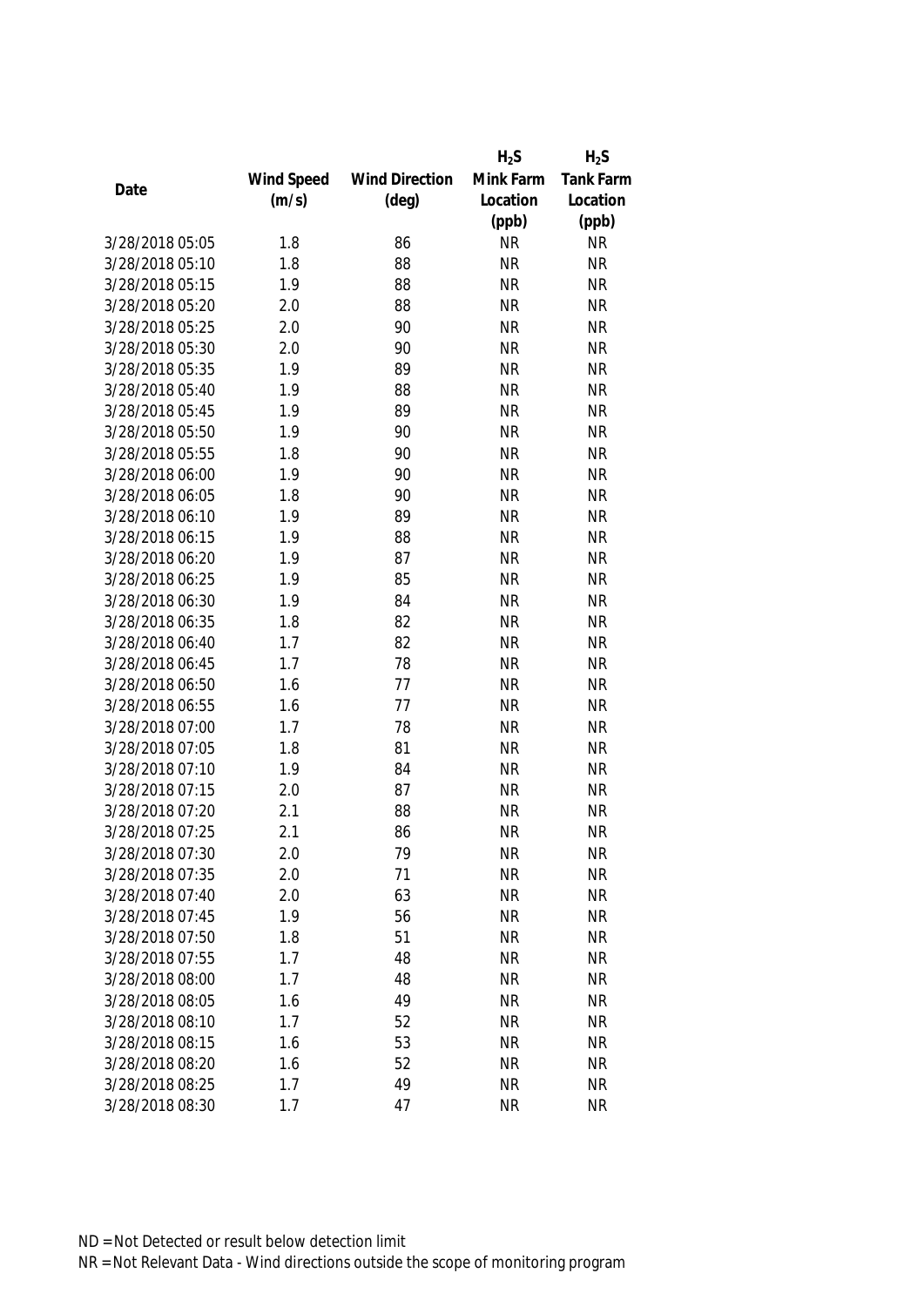|                 |            |                       | $H_2S$    | $H_2S$    |
|-----------------|------------|-----------------------|-----------|-----------|
|                 | Wind Speed | <b>Wind Direction</b> | Mink Farm | Tank Farm |
| Date            | (m/s)      | $(\text{deg})$        | Location  | Location  |
|                 |            |                       | (ppb)     | (ppb)     |
| 3/28/2018 08:35 | 1.7        | 50                    | <b>NR</b> | <b>NR</b> |
| 3/28/2018 08:40 | 1.6        | 50                    | <b>NR</b> | <b>NR</b> |
| 3/28/2018 08:45 | 1.8        | 56                    | <b>NR</b> | <b>NR</b> |
| 3/28/2018 08:50 | 1.8        | 64                    | <b>NR</b> | <b>NR</b> |
| 3/28/2018 08:55 | 1.9        | 73                    | <b>NR</b> | <b>NR</b> |
| 3/28/2018 09:00 | 1.9        | 85                    | <b>NR</b> | <b>NR</b> |
| 3/28/2018 09:05 | 2.0        | 91                    | <b>NR</b> | <b>NR</b> |
| 3/28/2018 09:10 | 2.2        | 95                    | <b>NR</b> | <b>NR</b> |
| 3/28/2018 09:15 | 2.2        | 98                    | <b>NR</b> | <b>NR</b> |
| 3/28/2018 09:20 | 2.2        | 100                   | <b>NR</b> | <b>NR</b> |
| 3/28/2018 09:25 | 2.2        | 104                   | <b>NR</b> | <b>NR</b> |
| 3/28/2018 09:30 | 2.2        | 106                   | <b>NR</b> | <b>NR</b> |
| 3/28/2018 09:35 | 2.1        | 108                   | <b>NR</b> | <b>NR</b> |
| 3/28/2018 09:40 | 2.2        | 112                   | <b>NR</b> | <b>NR</b> |
| 3/28/2018 09:45 | 2.1        | 118                   | <b>NR</b> | <b>NR</b> |
| 3/28/2018 09:50 | 2.1        | 120                   | <b>NR</b> | <b>NR</b> |
| 3/28/2018 09:55 | 2.1        | 120                   | <b>NR</b> | <b>NR</b> |
| 3/28/2018 10:00 | 2.0        | 117                   | <b>NR</b> | <b>NR</b> |
| 3/28/2018 10:05 | 2.0        | 115                   | <b>NR</b> | <b>NR</b> |
| 3/28/2018 10:10 | 2.1        | 111                   | <b>NR</b> | <b>NR</b> |
| 3/28/2018 10:15 | 2.0        | 110                   | <b>NR</b> | <b>NR</b> |
| 3/28/2018 10:20 | 2.0        | 109                   | <b>NR</b> | <b>NR</b> |
| 3/28/2018 10:25 | 2.0        | 107                   | <b>NR</b> | <b>NR</b> |
| 3/28/2018 10:30 | 1.9        | 111                   | <b>NR</b> | <b>NR</b> |
| 3/28/2018 10:35 | 1.8        | 116                   | <b>NR</b> | <b>NR</b> |
| 3/28/2018 10:40 | 1.8        | 123                   | <b>NR</b> | <b>NR</b> |
| 3/28/2018 10:45 | 2.0        | 125                   | <b>NR</b> | <b>NR</b> |
| 3/28/2018 10:50 | 2.1        | 126                   | <b>NR</b> | <b>NR</b> |
| 3/28/2018 10:55 | 2.2        | 133                   | <b>NR</b> | <b>NR</b> |
| 3/28/2018 11:00 | 2.4        | 141                   | <b>NR</b> | <b>NR</b> |
| 3/28/2018 11:05 | 2.5        | 143                   | <b>NR</b> | <b>NR</b> |
| 3/28/2018 11:10 | 2.5        | 140                   | <b>NR</b> | <b>NR</b> |
| 3/28/2018 11:15 | 2.3        | 137                   | <b>NR</b> | <b>NR</b> |
| 3/28/2018 11:20 | 2.3        | 136                   | <b>NR</b> | <b>NR</b> |
| 3/28/2018 11:25 | 2.2        | 132                   | <b>NR</b> | <b>NR</b> |
| 3/28/2018 11:30 | 2.1        | 122                   | <b>NR</b> | <b>NR</b> |
| 3/28/2018 11:35 | 2.1        | 118                   | <b>NR</b> | <b>NR</b> |
| 3/28/2018 11:40 | 2.2        | 115                   | <b>NR</b> | <b>NR</b> |
| 3/28/2018 11:45 | 2.1        | 116                   | <b>NR</b> | <b>NR</b> |
| 3/28/2018 11:50 | 1.8        | 118                   | <b>NR</b> | <b>NR</b> |
| 3/28/2018 11:55 | 1.8        | 122                   | <b>NR</b> | <b>NR</b> |
| 3/28/2018 12:00 | 1.9        | 135                   | <b>NR</b> | <b>NR</b> |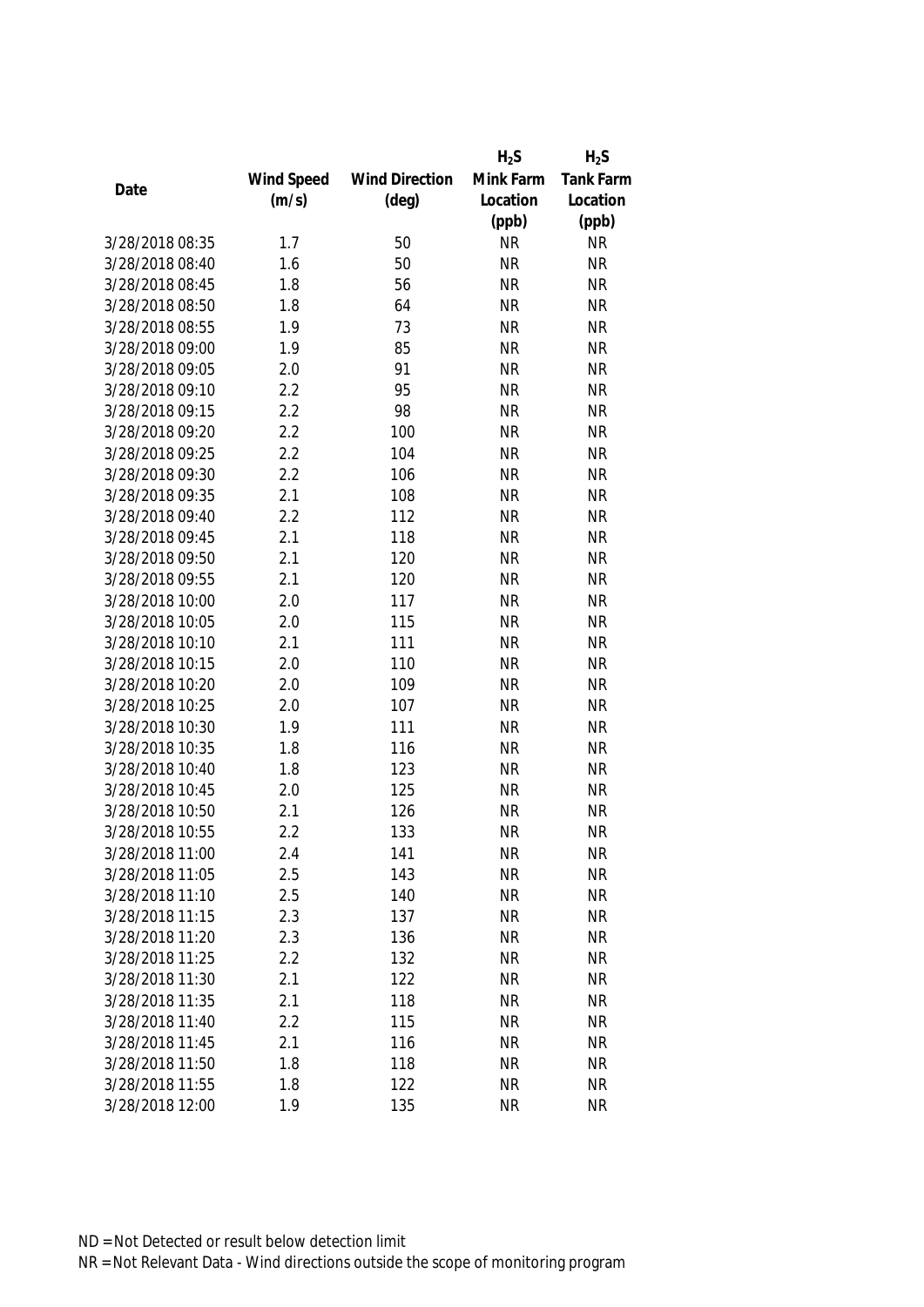|                 |            |                       | $H_2S$      | $H_2S$         |
|-----------------|------------|-----------------------|-------------|----------------|
|                 | Wind Speed | <b>Wind Direction</b> | Mink Farm   | Tank Farm      |
| Date            | (m/s)      | $(\text{deg})$        | Location    | Location       |
|                 |            |                       | (ppb)       | (ppb)          |
| 3/28/2018 12:05 | 1.7        | 145                   | <b>NR</b>   | <b>NR</b>      |
| 3/28/2018 12:10 | 1.4        | 159                   | <b>NR</b>   | <b>NR</b>      |
| 3/28/2018 12:15 | 1.5        | 171                   | <b>NR</b>   | <b>NR</b>      |
| 3/28/2018 12:20 | 1.5        | 181                   | <b>NR</b>   | 1              |
| 3/28/2018 12:25 | 1.6        | 189                   | <b>NR</b>   | 1              |
| 3/28/2018 12:30 | 1.6        | 186                   | <b>NR</b>   | 1              |
| 3/28/2018 12:35 | 1.6        | 187                   | <b>NR</b>   | 1              |
| 3/28/2018 12:40 | 1.8        | 183                   | <b>NR</b>   | 1              |
| 3/28/2018 12:45 | 1.9        | 176                   | <b>NR</b>   | $\overline{2}$ |
| 3/28/2018 12:50 | 1.9        | 169                   | <b>NR</b>   | <b>NR</b>      |
| 3/28/2018 12:55 | 1.7        | 161                   | <b>NR</b>   | <b>NR</b>      |
| 3/28/2018 13:00 | 1.5        | 154                   | <b>NR</b>   | <b>NR</b>      |
| 3/28/2018 13:05 | 1.3        | 135                   | <b>NR</b>   | <b>NR</b>      |
| 3/28/2018 13:10 | 1.2        | 111                   | <b>NR</b>   | <b>NR</b>      |
| 3/28/2018 13:15 | 1.0        | 85                    | <b>NR</b>   | <b>NR</b>      |
| 3/28/2018 13:20 | 0.8        | 64                    | <b>NR</b>   | <b>NR</b>      |
| 3/28/2018 13:25 | 1.1        | 53                    | <b>NR</b>   | <b>NR</b>      |
| 3/28/2018 13:30 | 1.2        | 168                   | <b>NR</b>   | <b>NR</b>      |
| 3/28/2018 13:35 | 1.1        | 212                   | <b>NR</b>   | <b>NR</b>      |
| 3/28/2018 13:40 | 1.2        | 252                   | <b>NR</b>   | <b>NR</b>      |
| 3/28/2018 13:45 | 1.4        | 247                   | <b>NR</b>   | <b>NR</b>      |
| 3/28/2018 13:50 | 1.7        | 252                   | $\mathbf 1$ | $\overline{2}$ |
| 3/28/2018 13:55 | 1.7        | 261                   | 1           | $\overline{2}$ |
| 3/28/2018 14:00 | 1.7        | 271                   | 1           | $\overline{2}$ |
| 3/28/2018 14:05 | 1.8        | 271                   | 1           | $\overline{2}$ |
| 3/28/2018 14:10 | 1.9        | 264                   | 1           | $\overline{2}$ |
| 3/28/2018 14:15 | 1.9        | 261                   | 1           | $\overline{2}$ |
| 3/28/2018 14:20 | 1.8        | 248                   | <b>NR</b>   | <b>NR</b>      |
| 3/28/2018 14:25 | 1.8        | 234                   | <b>NR</b>   | <b>NR</b>      |
| 3/28/2018 14:30 | 1.8        | 224                   | <b>NR</b>   | 1              |
| 3/28/2018 14:35 | 1.8        | 220                   | <b>NR</b>   | 1              |
| 3/28/2018 14:40 | 1.7        | 223                   | <b>NR</b>   | NR             |
| 3/28/2018 14:45 | 1.8        | 232                   | <b>NR</b>   | <b>NR</b>      |
| 3/28/2018 14:50 | 1.7        | 240                   | 1           | 2              |
| 3/28/2018 14:55 | 1.5        | 242                   | 1           | $\overline{2}$ |
| 3/28/2018 15:00 | 1.3        | 255                   | <b>ND</b>   | $\overline{2}$ |
| 3/28/2018 15:05 | 1.3        | 263                   | <b>ND</b>   | $\overline{2}$ |
| 3/28/2018 15:10 | 1.2        | 259                   | <b>ND</b>   | $\overline{2}$ |
| 3/28/2018 15:15 | 1.1        | 250                   | <b>NR</b>   | <b>NR</b>      |
| 3/28/2018 15:20 | 1.1        | 237                   | <b>NR</b>   | <b>NR</b>      |
| 3/28/2018 15:25 | 1.3        | 222                   | <b>NR</b>   | <b>NR</b>      |
| 3/28/2018 15:30 | 1.4        | 206                   | <b>NR</b>   | <b>NR</b>      |
|                 |            |                       |             |                |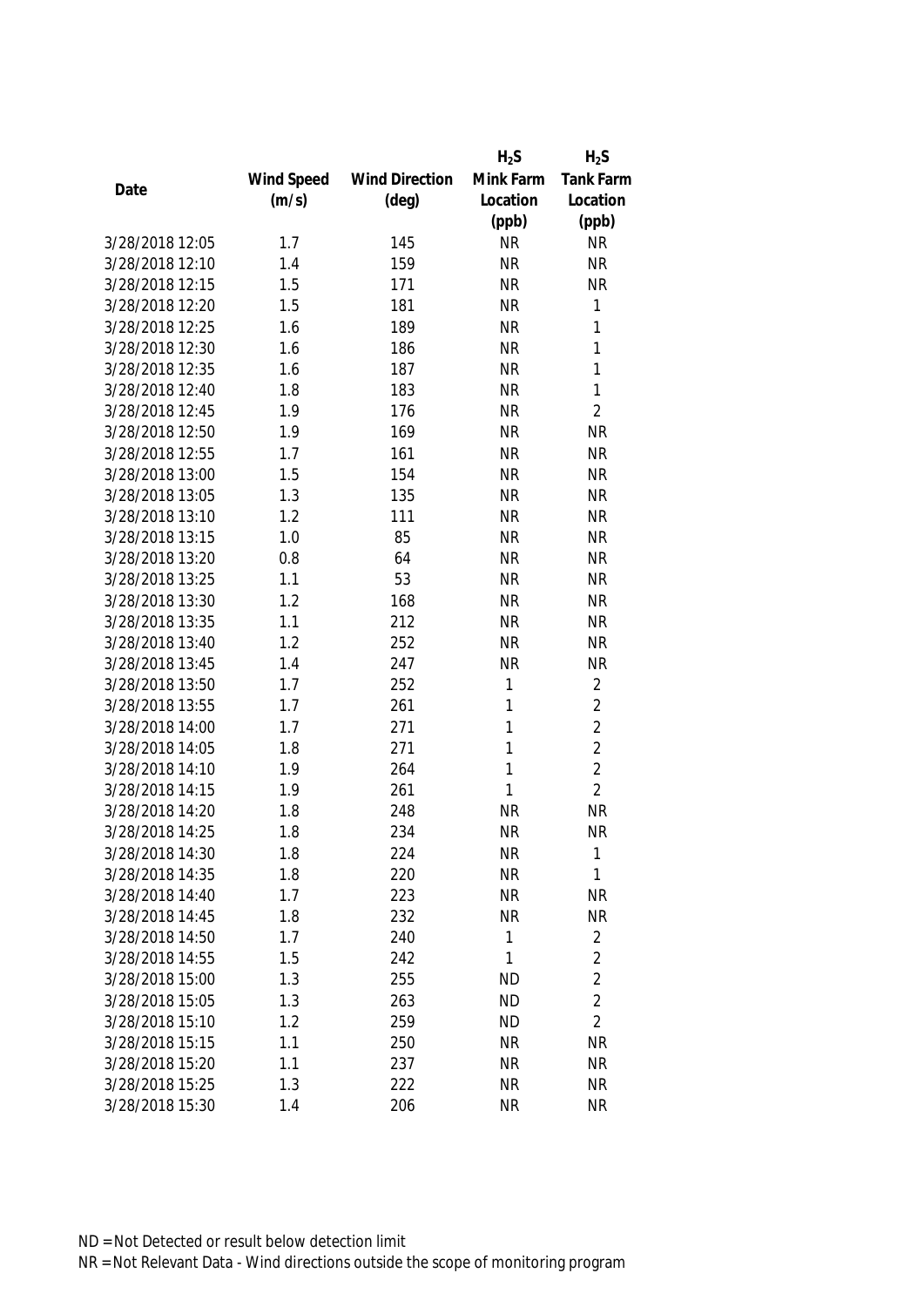|                 |            |                       | $H_2S$    | $H_2S$         |
|-----------------|------------|-----------------------|-----------|----------------|
|                 | Wind Speed | <b>Wind Direction</b> | Mink Farm | Tank Farm      |
| Date            | (m/s)      | $(\text{deg})$        | Location  | Location       |
|                 |            |                       | (ppb)     | (ppb)          |
| 3/28/2018 15:35 | 1.4        | 198                   | <b>NR</b> | <b>NR</b>      |
| 3/28/2018 15:40 | 1.6        | 203                   | <b>NR</b> | <b>NR</b>      |
| 3/28/2018 15:45 | 1.7        | 215                   | <b>NR</b> | <b>NR</b>      |
| 3/28/2018 15:50 | 1.6        | 230                   | <b>NR</b> | <b>NR</b>      |
| 3/28/2018 15:55 | 1.7        | 247                   | <b>NR</b> | <b>NR</b>      |
| 3/28/2018 16:00 | 1.9        | 249                   | 1         | 1              |
| 3/28/2018 16:05 | 2.1        | 257                   | 1         | 1              |
| 3/28/2018 16:10 | 2.1        | 260                   | 1         | 1              |
| 3/28/2018 16:15 | 2.1        | 270                   | <b>NR</b> | <b>NR</b>      |
| 3/28/2018 16:20 | 2.0        | 281                   | <b>NR</b> | <b>NR</b>      |
| 3/28/2018 16:25 | 2.0        | 286                   | <b>NR</b> | <b>NR</b>      |
| 3/28/2018 16:30 | 2.1        | 289                   | <b>NR</b> | <b>NR</b>      |
| 3/28/2018 16:35 | 1.9        | 283                   | <b>NR</b> | <b>NR</b>      |
| 3/28/2018 16:40 | 1.9        | 285                   | <b>NR</b> | <b>NR</b>      |
| 3/28/2018 16:45 | 1.8        | 273                   | <b>NR</b> | <b>NR</b>      |
| 3/28/2018 16:50 | 1.9        | 260                   | 1         | 1              |
| 3/28/2018 16:55 | 1.8        | 249                   | 1         | $\overline{2}$ |
| 3/28/2018 17:00 | 1.7        | 250                   | 1         | 1              |
| 3/28/2018 17:05 | 1.8        | 248                   | 1         | 1              |
| 3/28/2018 17:10 | 1.6        | 239                   | 1         | 1              |
| 3/28/2018 17:15 | 1.6        | 242                   | 1         | 1              |
| 3/28/2018 17:20 | 1.7        | 253                   | 1         | 1              |
| 3/28/2018 17:25 | 1.5        | 265                   | 1         | 1              |
| 3/28/2018 17:30 | 1.4        | 270                   | 1         | 1              |
| 3/28/2018 17:35 | 1.3        | 273                   | 1         | $\overline{2}$ |
| 3/28/2018 17:40 | 1.3        | 271                   | 1         | $\overline{2}$ |
| 3/28/2018 17:45 | 1.3        | 255                   | 1         | $\overline{2}$ |
| 3/28/2018 17:50 | 1.2        | 247                   | 1         | 1              |
| 3/28/2018 17:55 | 1.4        | 249                   | 1         | $\overline{2}$ |
| 3/28/2018 18:00 | 1.4        | 242                   | <b>ND</b> | 2              |
| 3/28/2018 18:05 | 1.3        | 236                   | <b>ND</b> | $\overline{2}$ |
| 3/28/2018 18:10 | 1.3        | 215                   | <b>NR</b> | <b>NR</b>      |
| 3/28/2018 18:15 | 1.5        | 191                   | <b>NR</b> | <b>NR</b>      |
| 3/28/2018 18:20 | 1.8        | 141                   | <b>NR</b> | <b>NR</b>      |
| 3/28/2018 18:25 | 2.1        | 119                   | <b>NR</b> | <b>NR</b>      |
| 3/28/2018 18:30 | 2.2        | 107                   | <b>NR</b> | <b>NR</b>      |
| 3/28/2018 18:35 | 2.6        | 101                   | <b>NR</b> | <b>NR</b>      |
| 3/28/2018 18:40 | 2.9        | 95                    | <b>NR</b> | <b>NR</b>      |
| 3/28/2018 18:45 | 2.8        | 96                    | <b>NR</b> | <b>NR</b>      |
| 3/28/2018 18:50 | 2.8        | 98                    | <b>NR</b> | <b>NR</b>      |
| 3/28/2018 18:55 | 2.9        | 99                    | <b>NR</b> | <b>NR</b>      |
| 3/28/2018 19:00 | 2.9        | 99                    | <b>NR</b> | <b>NR</b>      |
|                 |            |                       |           |                |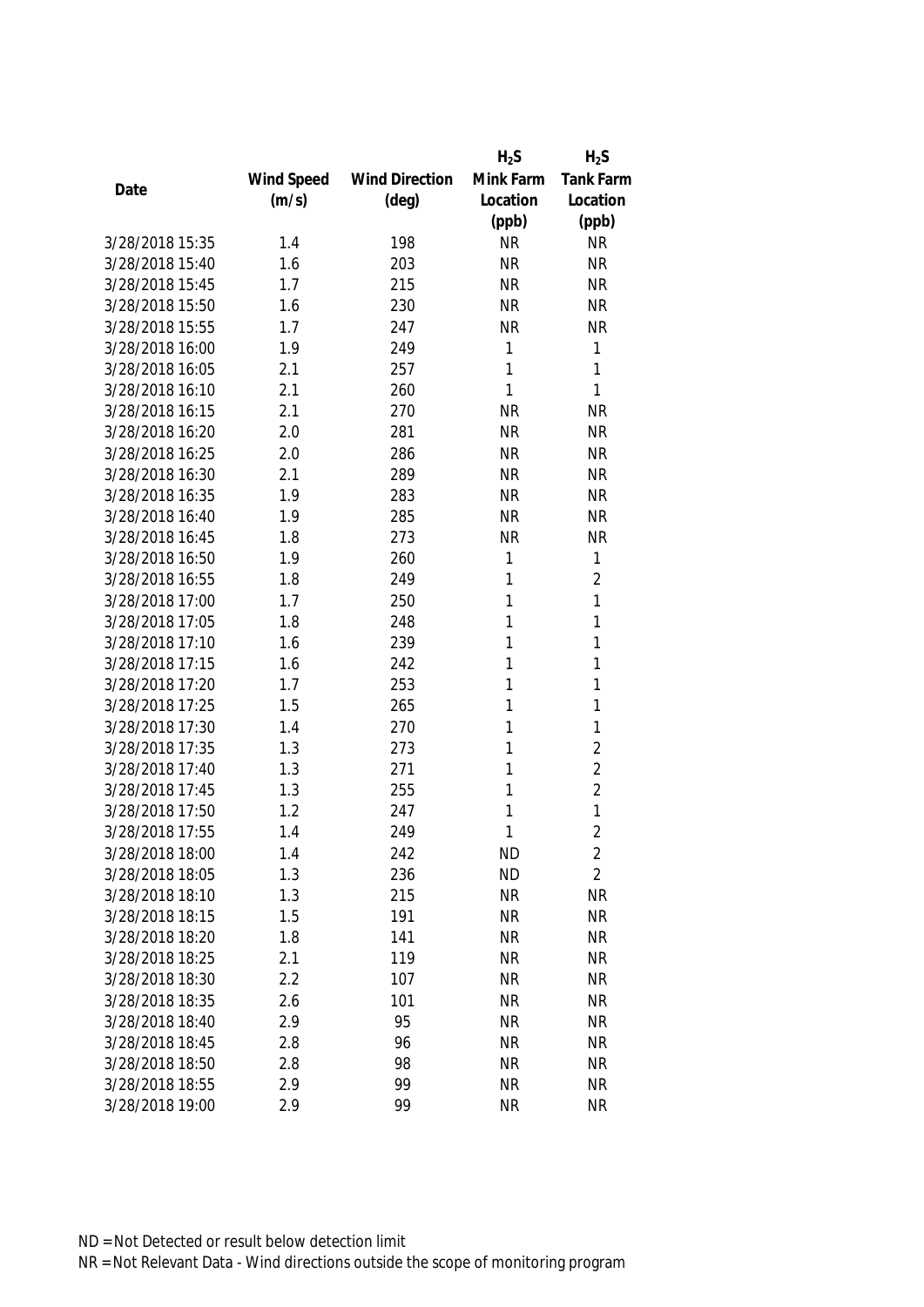|                 |            |                       | $H_2S$    | $H_2S$           |
|-----------------|------------|-----------------------|-----------|------------------|
|                 | Wind Speed | <b>Wind Direction</b> | Mink Farm | <b>Tank Farm</b> |
| Date            | (m/s)      | $(\text{deg})$        | Location  | Location         |
|                 |            |                       | (ppb)     | (ppb)            |
| 3/28/2018 19:05 | 2.9        | 98                    | <b>NR</b> | <b>NR</b>        |
| 3/28/2018 19:10 | 2.8        | 100                   | <b>NR</b> | <b>NR</b>        |
| 3/28/2018 19:15 | 2.9        | 102                   | <b>NR</b> | <b>NR</b>        |
| 3/28/2018 19:20 | 2.8        | 102                   | <b>NR</b> | <b>NR</b>        |
| 3/28/2018 19:25 | 2.8        | 102                   | <b>NR</b> | <b>NR</b>        |
| 3/28/2018 19:30 | 2.7        | 101                   | <b>NR</b> | <b>NR</b>        |
| 3/28/2018 19:35 | 2.8        | 101                   | <b>NR</b> | <b>NR</b>        |
| 3/28/2018 19:40 | 2.8        | 100                   | <b>NR</b> | <b>NR</b>        |
| 3/28/2018 19:45 | 2.9        | 97                    | <b>NR</b> | <b>NR</b>        |
| 3/28/2018 19:50 | 2.9        | 94                    | <b>NR</b> | <b>NR</b>        |
| 3/28/2018 19:55 | 2.9        | 92                    | <b>NR</b> | <b>NR</b>        |
| 3/28/2018 20:00 | 2.8        | 91                    | <b>NR</b> | <b>NR</b>        |
| 3/28/2018 20:05 | 2.6        | 91                    | <b>NR</b> | <b>NR</b>        |
| 3/28/2018 20:10 | 2.6        | 92                    | <b>NR</b> | <b>NR</b>        |
| 3/28/2018 20:15 | 2.5        | 93                    | <b>NR</b> | <b>NR</b>        |
| 3/28/2018 20:20 | 2.4        | 93                    | <b>NR</b> | <b>NR</b>        |
| 3/28/2018 20:25 | 2.2        | 91                    | <b>NR</b> | <b>NR</b>        |
| 3/28/2018 20:30 | 2.1        | 87                    | <b>NR</b> | <b>NR</b>        |
| 3/28/2018 20:35 | 2.0        | 82                    | <b>NR</b> | <b>NR</b>        |
| 3/28/2018 20:40 | 1.8        | 78                    | <b>NR</b> | <b>NR</b>        |
| 3/28/2018 20:45 | 1.7        | 72                    | <b>NR</b> | <b>NR</b>        |
| 3/28/2018 20:50 | 1.5        | 68                    | <b>NR</b> | <b>NR</b>        |
| 3/28/2018 20:55 | 1.4        | 69                    | <b>NR</b> | <b>NR</b>        |
| 3/28/2018 21:00 | 1.4        | 71                    | <b>NR</b> | <b>NR</b>        |
| 3/28/2018 21:05 | 1.5        | 73                    | <b>NR</b> | <b>NR</b>        |
| 3/28/2018 21:10 | 1.6        | 72                    | <b>NR</b> | <b>NR</b>        |
| 3/28/2018 21:15 | 1.7        | 69                    | <b>NR</b> | <b>NR</b>        |
| 3/28/2018 21:20 | 1.8        | 68                    | <b>NR</b> | <b>NR</b>        |
| 3/28/2018 21:25 | 1.9        | 68                    | <b>NR</b> | <b>NR</b>        |
| 3/28/2018 21:30 | 1.9        | 69                    | <b>NR</b> | <b>NR</b>        |
| 3/28/2018 21:35 | 2.0        | 69                    | <b>NR</b> | <b>NR</b>        |
| 3/28/2018 21:40 | 1.9        | 70                    | <b>NR</b> | <b>NR</b>        |
| 3/28/2018 21:45 | 1.9        | 70                    | <b>NR</b> | <b>NR</b>        |
| 3/28/2018 21:50 | 1.8        | 70                    | <b>NR</b> | <b>NR</b>        |
| 3/28/2018 21:55 | 1.9        | 69                    | <b>NR</b> | <b>NR</b>        |
| 3/28/2018 22:00 | 1.7        | 68                    | <b>NR</b> | <b>NR</b>        |
| 3/28/2018 22:05 | 1.6        | 66                    | <b>NR</b> | <b>NR</b>        |
| 3/28/2018 22:10 | 1.7        | 69                    | <b>NR</b> | <b>NR</b>        |
| 3/28/2018 22:15 | 1.7        | 72                    | <b>NR</b> | <b>NR</b>        |
| 3/28/2018 22:20 | 1.7        | 74                    | <b>NR</b> | <b>NR</b>        |
| 3/28/2018 22:25 | 1.7        | 70                    | <b>NR</b> | <b>NR</b>        |
| 3/28/2018 22:30 | 1.6        | 64                    | <b>NR</b> | <b>NR</b>        |
|                 |            |                       |           |                  |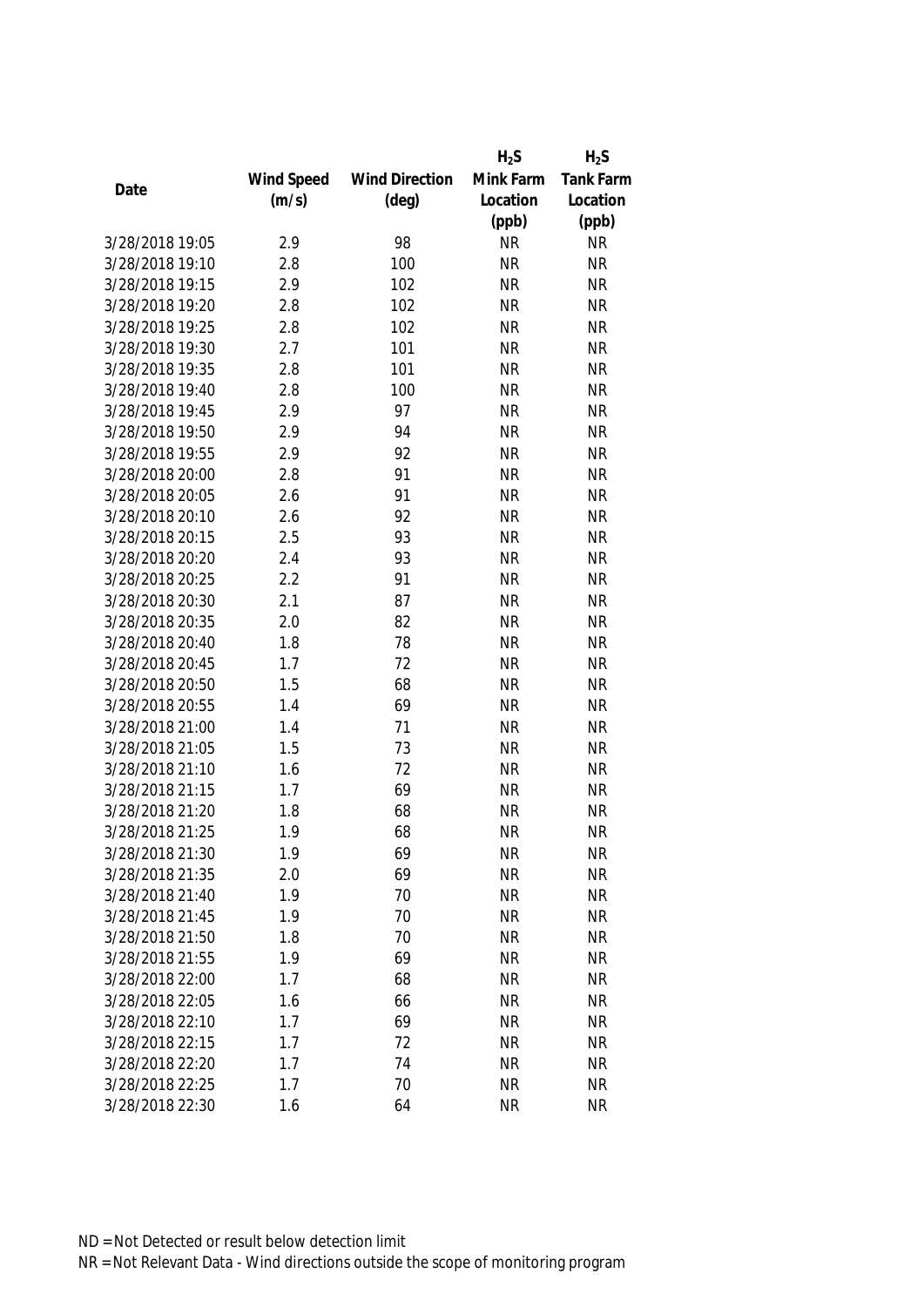|                 |            |                       | $H_2S$         | $H_2S$           |
|-----------------|------------|-----------------------|----------------|------------------|
|                 | Wind Speed | <b>Wind Direction</b> | Mink Farm      | <b>Tank Farm</b> |
| Date            | (m/s)      | $(\text{deg})$        | Location       | Location         |
|                 |            |                       | (ppb)          | (ppb)            |
| 3/28/2018 22:35 | 1.6        | 63                    | <b>NR</b>      | <b>NR</b>        |
| 3/28/2018 22:40 | 1.2        | 58                    | <b>NR</b>      | <b>NR</b>        |
| 3/28/2018 22:45 | 1.1        | 49                    | <b>NR</b>      | <b>NR</b>        |
| 3/28/2018 22:50 | 1.0        | 38                    | 3              | <b>NR</b>        |
| 3/28/2018 22:55 | 0.9        | 32                    | 3              | <b>NR</b>        |
| 3/28/2018 23:00 | 0.9        | 33                    | 3              | <b>NR</b>        |
| 3/28/2018 23:05 | 1.0        | 38                    | 3              | <b>NR</b>        |
| 3/28/2018 23:10 | 1.2        | 48                    | <b>NR</b>      | <b>NR</b>        |
| 3/28/2018 23:15 | 1.3        | 61                    | <b>NR</b>      | <b>NR</b>        |
| 3/28/2018 23:20 | 1.2        | 74                    | <b>NR</b>      | <b>NR</b>        |
| 3/28/2018 23:25 | 1.2        | 73                    | <b>NR</b>      | <b>NR</b>        |
| 3/28/2018 23:30 | 1.2        | 64                    | <b>NR</b>      | <b>NR</b>        |
| 3/28/2018 23:35 | 1.3        | 50                    | <b>NR</b>      | <b>NR</b>        |
| 3/28/2018 23:40 | 1.3        | 40                    | <b>NR</b>      | <b>NR</b>        |
| 3/28/2018 23:45 | 1.4        | 31                    | $\overline{2}$ | <b>NR</b>        |
| 3/28/2018 23:50 | 1.7        | 30                    | $\overline{2}$ | <b>NR</b>        |
| 3/28/2018 23:55 | 1.8        | 40                    | $\overline{2}$ | <b>NR</b>        |
| 3/28/2018 24:00 | 1.8        | 46                    | <b>NR</b>      | <b>NR</b>        |
| 3/29/2018 00:05 | 1.8        | 49                    | <b>NR</b>      | <b>NR</b>        |
| 3/29/2018 00:10 | 2.0        | 48                    | <b>NR</b>      | <b>NR</b>        |
| 3/29/2018 00:15 | 2.0        | 52                    | <b>NR</b>      | <b>NR</b>        |
| 3/29/2018 00:20 | 1.9        | 55                    | <b>NR</b>      | <b>NR</b>        |
| 3/29/2018 00:25 | 1.9        | 61                    | <b>NR</b>      | <b>NR</b>        |
| 3/29/2018 00:30 | 1.9        | 69                    | <b>NR</b>      | <b>NR</b>        |
| 3/29/2018 00:35 | 1.9        | 72                    | <b>NR</b>      | <b>NR</b>        |
| 3/29/2018 00:40 | 1.7        | 74                    | <b>NR</b>      | <b>NR</b>        |
| 3/29/2018 00:45 | 1.7        | 73                    | <b>NR</b>      | <b>NR</b>        |
| 3/29/2018 00:50 | 1.7        | 73                    | <b>NR</b>      | <b>NR</b>        |
| 3/29/2018 00:55 | 1.7        | 72                    | <b>NR</b>      | <b>NR</b>        |
| 3/29/2018 01:00 | 1.7        | 73                    | <b>NR</b>      | <b>NR</b>        |
| 3/29/2018 01:05 | 1.8        | 77                    | <b>NR</b>      | <b>NR</b>        |
| 3/29/2018 01:10 | 1.9        | 82                    | <b>NR</b>      | <b>NR</b>        |
| 3/29/2018 01:15 | 1.9        | 87                    | <b>NR</b>      | <b>NR</b>        |
| 3/29/2018 01:20 | 1.8        | 87                    | <b>NR</b>      | <b>NR</b>        |
| 3/29/2018 01:25 | 1.7        | 89                    | <b>NR</b>      | <b>NR</b>        |
| 3/29/2018 01:30 | 1.6        | 87                    | <b>NR</b>      | <b>NR</b>        |
| 3/29/2018 01:35 | 1.4        | 83                    | <b>NR</b>      | <b>NR</b>        |
| 3/29/2018 01:40 | 1.2        | 80                    | <b>NR</b>      | <b>NR</b>        |
| 3/29/2018 01:45 | 1.1        | 72                    | <b>NR</b>      | <b>NR</b>        |
| 3/29/2018 01:50 | 1.1        | 69                    | <b>NR</b>      | <b>NR</b>        |
| 3/29/2018 01:55 | 1.0        | 68                    | <b>NR</b>      | <b>NR</b>        |
| 3/29/2018 02:00 | 0.8        | 70                    | <b>NR</b>      | <b>NR</b>        |
|                 |            |                       |                |                  |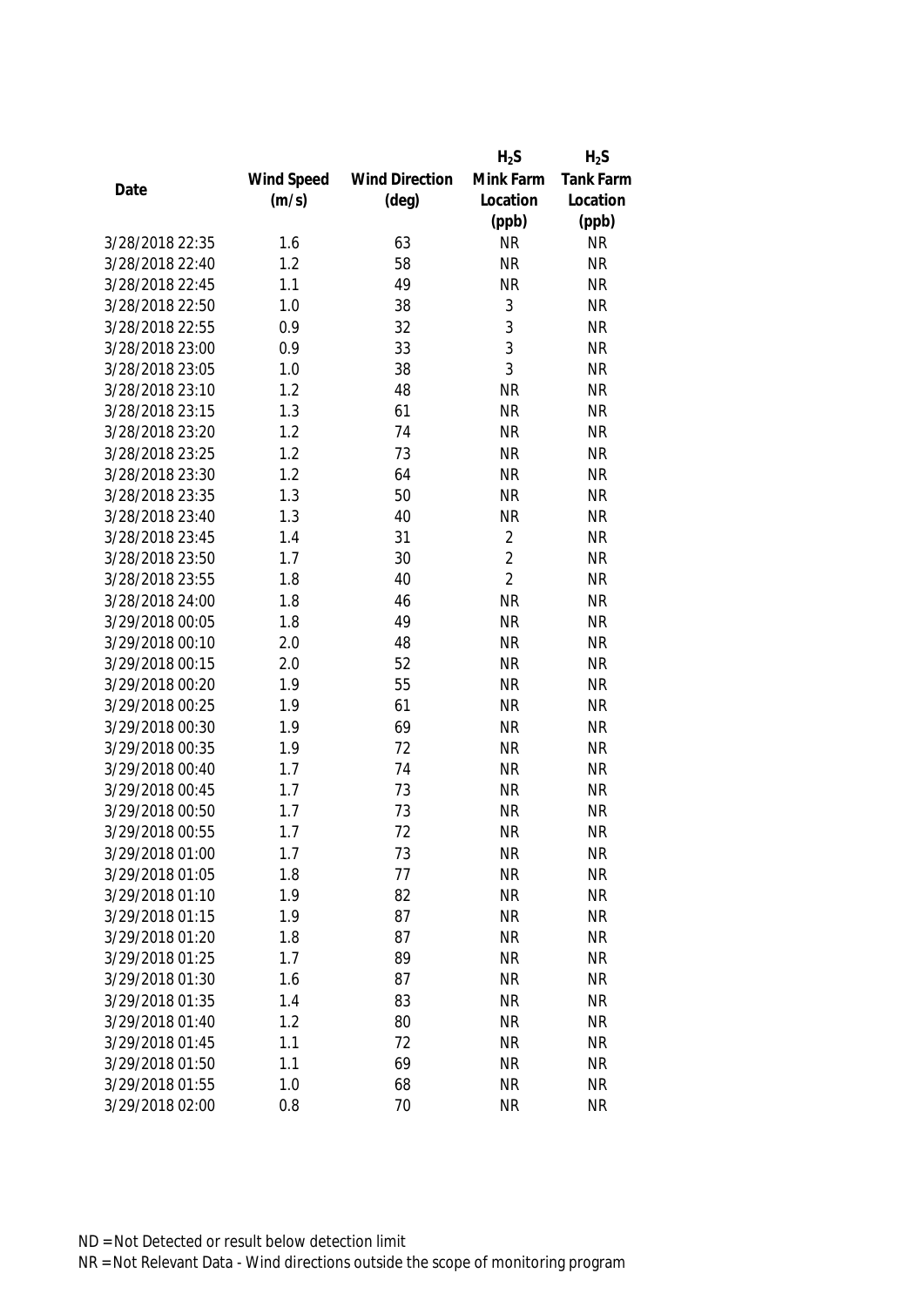|                 |            |                       | $H_2S$         | $H_2S$    |
|-----------------|------------|-----------------------|----------------|-----------|
|                 | Wind Speed | <b>Wind Direction</b> | Mink Farm      | Tank Farm |
| Date            | (m/s)      | $(\text{deg})$        | Location       | Location  |
|                 |            |                       | (ppb)          | (ppb)     |
| 3/29/2018 02:05 | 0.7        | 72                    | <b>NR</b>      | <b>NR</b> |
| 3/29/2018 02:10 | 0.8        | 60                    | <b>NR</b>      | <b>NR</b> |
| 3/29/2018 02:15 | 0.9        | 42                    | <b>NR</b>      | <b>NR</b> |
| 3/29/2018 02:20 | 1.1        | 18                    | <b>NR</b>      | <b>NR</b> |
| 3/29/2018 02:25 | 1.3        | 8                     | 1              | <b>NR</b> |
| 3/29/2018 02:30 | 1.5        | 5                     | 1              | <b>NR</b> |
| 3/29/2018 02:35 | 1.7        | $\overline{2}$        | 1              | <b>NR</b> |
| 3/29/2018 02:40 | 1.9        | 5                     | $\mathbf{1}$   | <b>NR</b> |
| 3/29/2018 02:45 | 1.8        | 9                     | $\overline{2}$ | <b>NR</b> |
| 3/29/2018 02:50 | 1.6        | 13                    | $\overline{2}$ | <b>NR</b> |
| 3/29/2018 02:55 | 1.4        | 9                     | $\overline{2}$ | <b>NR</b> |
| 3/29/2018 03:00 | 1.2        | 3                     | $\overline{2}$ | <b>NR</b> |
| 3/29/2018 03:05 | 1.1        | 352                   | $\overline{2}$ | <b>NR</b> |
| 3/29/2018 03:10 | 1.0        | 342                   | $\overline{2}$ | <b>NR</b> |
| 3/29/2018 03:15 | 1.1        | 343                   | 1              | <b>NR</b> |
| 3/29/2018 03:20 | 1.3        | 344                   | 1              | <b>NR</b> |
| 3/29/2018 03:25 | 1.5        | 345                   | 1              | <b>NR</b> |
| 3/29/2018 03:30 | 1.7        | 349                   | $\overline{2}$ | <b>NR</b> |
| 3/29/2018 03:35 | 1.6        | 354                   | $\overline{2}$ | <b>NR</b> |
| 3/29/2018 03:40 | 1.5        | 360                   | $\overline{2}$ | <b>NR</b> |
| 3/29/2018 03:45 | 1.3        | 6                     | $\overline{2}$ | <b>NR</b> |
| 3/29/2018 03:50 | 1.1        | $\overline{7}$        | $\overline{2}$ | <b>NR</b> |
| 3/29/2018 03:55 | 0.9        | 6                     | $\overline{2}$ | <b>NR</b> |
| 3/29/2018 04:00 | 0.8        | 7                     | $\overline{2}$ | <b>NR</b> |
| 3/29/2018 04:05 | 1.0        | 360                   | $\overline{2}$ | <b>NR</b> |
| 3/29/2018 04:10 | 1.1        | 354                   | $\overline{2}$ | <b>NR</b> |
| 3/29/2018 04:15 | 1.3        | 347                   | $\overline{2}$ | <b>NR</b> |
| 3/29/2018 04:20 | 1.6        | 351                   | 1              | <b>NR</b> |
| 3/29/2018 04:25 | 2.0        | 359                   | $\overline{2}$ | <b>NR</b> |
| 3/29/2018 04:30 | 2.3        | 3                     | 2              | <b>NR</b> |
| 3/29/2018 04:35 | 2.3        | 13                    | 1              | <b>NR</b> |
| 3/29/2018 04:40 | 2.3        | 23                    | 1              | <b>NR</b> |
| 3/29/2018 04:45 | 2.3        | 37                    | 1              | <b>NR</b> |
| 3/29/2018 04:50 | 2.2        | 47                    | <b>NR</b>      | <b>NR</b> |
| 3/29/2018 04:55 | 2.0        | 55                    | <b>NR</b>      | <b>NR</b> |
| 3/29/2018 05:00 | 2.0        | 59                    | <b>NR</b>      | <b>NR</b> |
| 3/29/2018 05:05 | 2.0        | 56                    | <b>NR</b>      | <b>NR</b> |
| 3/29/2018 05:10 | 2.2        | 51                    | <b>NR</b>      | <b>NR</b> |
| 3/29/2018 05:15 | 2.2        | 45                    | <b>NR</b>      | <b>NR</b> |
| 3/29/2018 05:20 | 2.2        | 38                    | 1              | <b>NR</b> |
| 3/29/2018 05:25 | 2.1        | 31                    | 1              | <b>NR</b> |
| 3/29/2018 05:30 | 2.0        | 23                    | 1              | <b>NR</b> |
|                 |            |                       |                |           |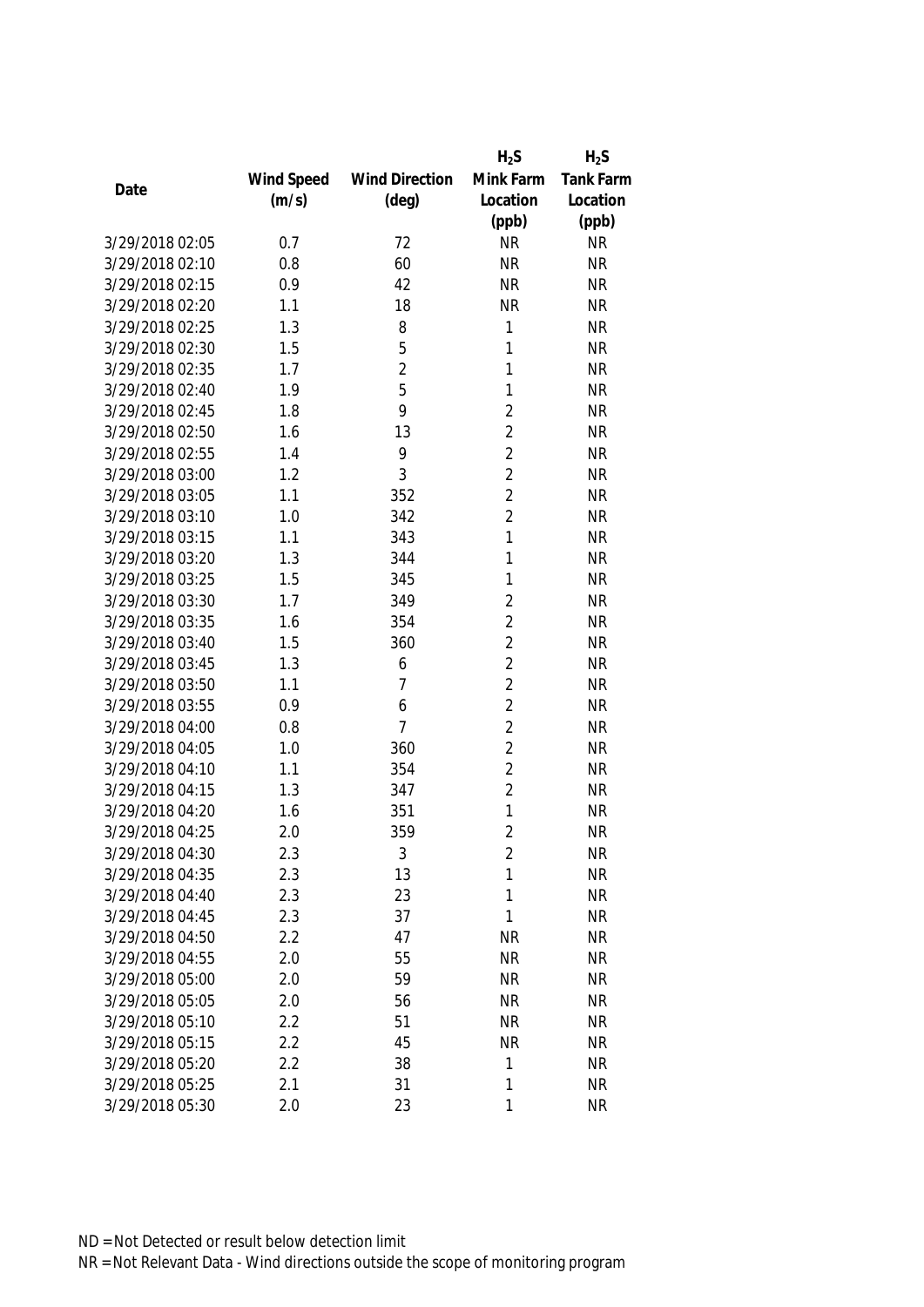|                 |            |                       | $H_2S$         | $H_2S$    |
|-----------------|------------|-----------------------|----------------|-----------|
|                 | Wind Speed | <b>Wind Direction</b> | Mink Farm      | Tank Farm |
| Date            | (m/s)      | $(\text{deg})$        | Location       | Location  |
|                 |            |                       | (ppb)          | (ppb)     |
| 3/29/2018 05:35 | 2.0        | 13                    | 1              | <b>NR</b> |
| 3/29/2018 05:40 | 1.8        | 6                     | 1              | <b>NR</b> |
| 3/29/2018 05:45 | 1.6        | 360                   | 1              | <b>NR</b> |
| 3/29/2018 05:50 | 1.5        | 351                   | 1              | <b>NR</b> |
| 3/29/2018 05:55 | 1.6        | 345                   | $\overline{2}$ | <b>NR</b> |
| 3/29/2018 06:00 | 1.6        | 344                   | 1              | <b>NR</b> |
| 3/29/2018 06:05 | 1.6        | 347                   | 1              | <b>NR</b> |
| 3/29/2018 06:10 | 1.7        | 348                   | 1              | <b>NR</b> |
| 3/29/2018 06:15 | 1.8        | 348                   | 1              | <b>NR</b> |
| 3/29/2018 06:20 | 2.0        | 351                   | 1              | <b>NR</b> |
| 3/29/2018 06:25 | 2.0        | 356                   | 1              | <b>NR</b> |
| 3/29/2018 06:30 | 2.1        | 357                   | 1              | <b>NR</b> |
| 3/29/2018 06:35 | 2.2        | 357                   | 1              | <b>NR</b> |
| 3/29/2018 06:40 | 2.4        | 1                     | 1              | <b>NR</b> |
| 3/29/2018 06:45 | 2.4        | 6                     | 1              | <b>NR</b> |
| 3/29/2018 06:50 | 2.5        | 10                    | 1              | <b>NR</b> |
| 3/29/2018 06:55 | 2.5        | 15                    | 1              | <b>NR</b> |
| 3/29/2018 07:00 | 2.7        | 20                    | 1              | <b>NR</b> |
| 3/29/2018 07:05 | 2.8        | 25                    | 1              | <b>NR</b> |
| 3/29/2018 07:10 | 2.8        | 25                    | 1              | <b>NR</b> |
| 3/29/2018 07:15 | 2.8        | 25                    | 1              | <b>NR</b> |
| 3/29/2018 07:20 | 2.8        | 24                    | 1              | <b>NR</b> |
| 3/29/2018 07:25 | 2.8        | 23                    | 1              | <b>NR</b> |
| 3/29/2018 07:30 | 2.7        | 22                    | 1              | <b>NR</b> |
| 3/29/2018 07:35 | 2.6        | 20                    | 1              | <b>NR</b> |
| 3/29/2018 07:40 | 2.5        | 20                    | 1              | <b>NR</b> |
| 3/29/2018 07:45 | 2.5        | 19                    | 1              | <b>NR</b> |
| 3/29/2018 07:50 | 2.4        | 15                    | 1              | <b>NR</b> |
| 3/29/2018 07:55 | 2.3        | 12                    | 1              | <b>NR</b> |
| 3/29/2018 08:00 | 2.2        | 13                    | 1              | <b>NR</b> |
| 3/29/2018 08:05 | 2.0        | 16                    | <b>ND</b>      | <b>NR</b> |
| 3/29/2018 08:10 | 2.0        | 19                    | <b>ND</b>      | <b>NR</b> |
| 3/29/2018 08:15 | 1.9        | 24                    | <b>ND</b>      | <b>NR</b> |
| 3/29/2018 08:20 | 2.0        | 30                    | <b>ND</b>      | <b>NR</b> |
| 3/29/2018 08:25 | 2.1        | 35                    | 1              | <b>NR</b> |
| 3/29/2018 08:30 | 2.1        | 37                    | 1              | <b>NR</b> |
| 3/29/2018 08:35 | 2.1        | 39                    | 1              | <b>NR</b> |
| 3/29/2018 08:40 | 2.1        | 39                    | 1              | <b>NR</b> |
| 3/29/2018 08:45 | 2.1        | 38                    | 1              | <b>NR</b> |
| 3/29/2018 08:50 | 2.1        | 38                    | 1              | <b>NR</b> |
| 3/29/2018 08:55 | 2.1        | 36                    | 1              | <b>NR</b> |
| 3/29/2018 09:00 | 2.1        | 36                    | 1              | <b>NR</b> |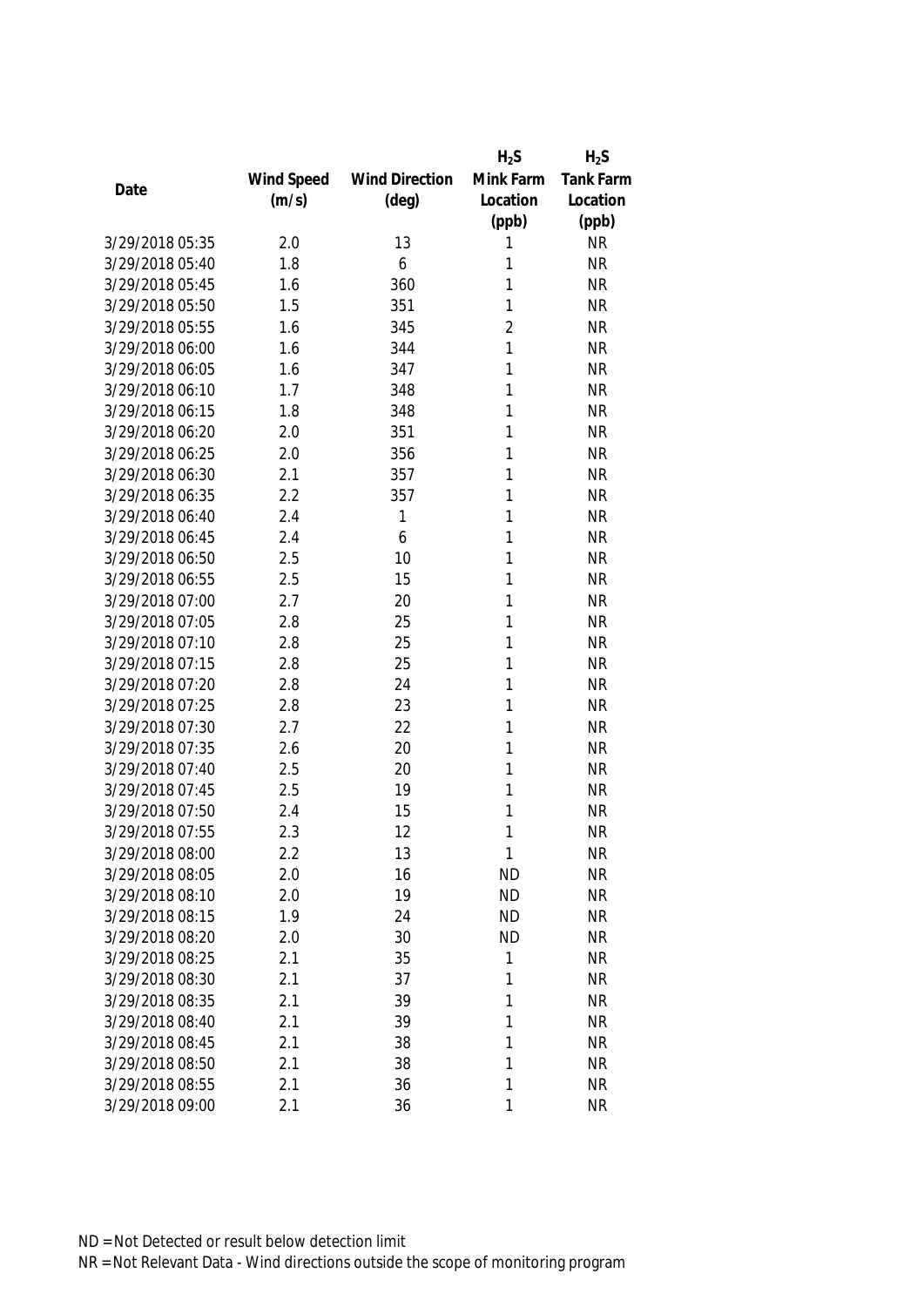|                 |            |                       | $H_2S$    | $H_2S$    |
|-----------------|------------|-----------------------|-----------|-----------|
|                 | Wind Speed | <b>Wind Direction</b> | Mink Farm | Tank Farm |
| Date            | (m/s)      | $(\text{deg})$        | Location  | Location  |
|                 |            |                       | (ppb)     | (ppb)     |
| 3/29/2018 09:05 | 2.1        | 34                    | 1         | <b>NR</b> |
| 3/29/2018 09:10 | 2.0        | 32                    | 1         | <b>NR</b> |
| 3/29/2018 09:15 | 1.8        | 30                    | 1         | <b>NR</b> |
| 3/29/2018 09:20 | 1.7        | 30                    | 1         | <b>NR</b> |
| 3/29/2018 09:25 | 1.6        | 30                    | 1         | <b>NR</b> |
| 3/29/2018 09:30 | 1.7        | 30                    | 1         | <b>NR</b> |
| 3/29/2018 09:35 | 1.7        | 32                    | 1         | <b>NR</b> |
| 3/29/2018 09:40 | 1.8        | 34                    | 1         | <b>NR</b> |
| 3/29/2018 09:45 | 1.9        | 37                    | 1         | <b>NR</b> |
| 3/29/2018 09:50 | 2.1        | 38                    | 1         | <b>NR</b> |
| 3/29/2018 09:55 | 2.2        | 38                    | 1         | <b>NR</b> |
| 3/29/2018 10:00 | 2.4        | 37                    | 1         | <b>NR</b> |
| 3/29/2018 10:05 | 2.5        | 35                    | 1         | <b>NR</b> |
| 3/29/2018 10:10 | 2.7        | 35                    | 1         | <b>NR</b> |
| 3/29/2018 10:15 | 2.7        | 32                    | 1         | <b>NR</b> |
| 3/29/2018 10:20 | 2.7        | 28                    | 1         | <b>NR</b> |
| 3/29/2018 10:25 | 2.7        | 28                    | 1         | <b>NR</b> |
| 3/29/2018 10:30 | 2.8        | 28                    | 1         | <b>NR</b> |
| 3/29/2018 10:35 | 2.8        | 25                    | 1         | <b>NR</b> |
| 3/29/2018 10:40 | 3.0        | 23                    | 1         | <b>NR</b> |
| 3/29/2018 10:45 | 3.0        | 25                    | 1         | <b>NR</b> |
| 3/29/2018 10:50 | 3.0        | 28                    | 1         | <b>NR</b> |
| 3/29/2018 10:55 | 3.0        | 30                    | 1         | <b>NR</b> |
| 3/29/2018 11:00 | 3.0        | 31                    | 1         | <b>NR</b> |
| 3/29/2018 11:05 | 2.9        | 34                    | <b>ND</b> | <b>NR</b> |
| 3/29/2018 11:10 | 2.8        | 35                    | 1         | <b>NR</b> |
| 3/29/2018 11:15 | 2.9        | 35                    | 1         | <b>NR</b> |
| 3/29/2018 11:20 | 2.8        | 36                    | 1         | <b>NR</b> |
| 3/29/2018 11:25 | 2.8        | 36                    | 1         | <b>NR</b> |
| 3/29/2018 11:30 | 2.8        | 36                    | 1         | <b>NR</b> |
| 3/29/2018 11:35 | 2.8        | 35                    | 1         | <b>NR</b> |
| 3/29/2018 11:40 | 2.9        | 37                    | 1         | <b>NR</b> |
| 3/29/2018 11:45 | 2.9        | 39                    | 1         | <b>NR</b> |
| 3/29/2018 11:50 | 3.0        | 39                    | 1         | <b>NR</b> |
| 3/29/2018 11:55 | 3.0        | 38                    | 1         | <b>NR</b> |
| 3/29/2018 12:00 | 3.1        | 39                    | 1         | <b>NR</b> |
| 3/29/2018 12:05 | 3.1        | 41                    | <b>NR</b> | <b>NR</b> |
| 3/29/2018 12:10 | 3.0        | 42                    | <b>NR</b> | <b>NR</b> |
| 3/29/2018 12:15 | 3.0        | 41                    | <b>NR</b> | <b>NR</b> |
| 3/29/2018 12:20 | 3.1        | 41                    | <b>NR</b> | <b>NR</b> |
| 3/29/2018 12:25 | 3.2        | 41                    | <b>NR</b> | NR        |
| 3/29/2018 12:30 | 3.3        | 40                    | 1         | <b>NR</b> |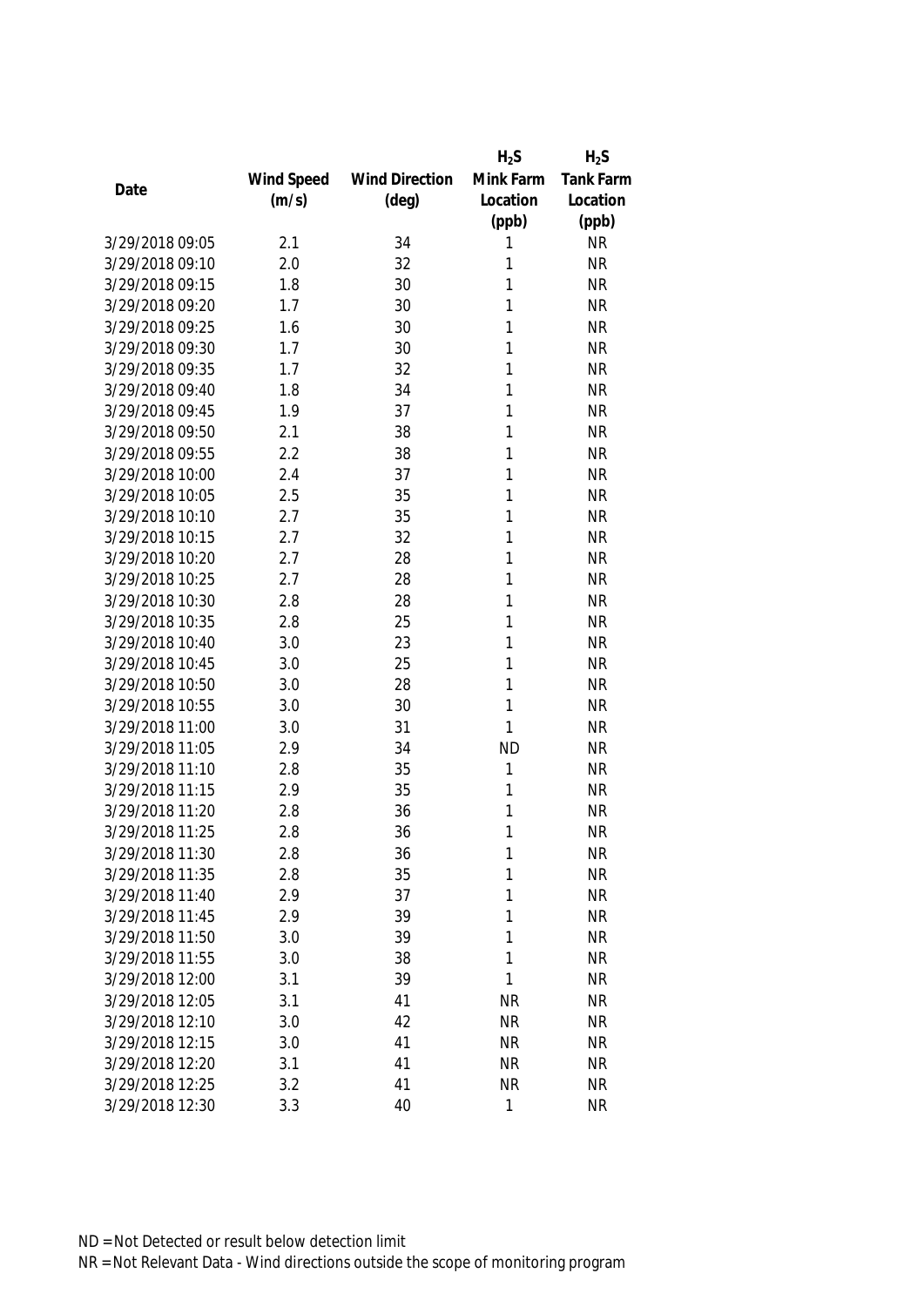|                 |            |                       | $H_2S$       | $H_2S$           |
|-----------------|------------|-----------------------|--------------|------------------|
|                 | Wind Speed | <b>Wind Direction</b> | Mink Farm    | <b>Tank Farm</b> |
| Date            | (m/s)      | $(\text{deg})$        | Location     | Location         |
|                 |            |                       | (ppb)        | (ppb)            |
| 3/29/2018 12:35 | 3.4        | 39                    | <b>ND</b>    | <b>NR</b>        |
| 3/29/2018 12:40 | 3.5        | 37                    | <b>ND</b>    | <b>NR</b>        |
| 3/29/2018 12:45 | 3.5        | 35                    | <b>ND</b>    | <b>NR</b>        |
| 3/29/2018 12:50 | 3.5        | 33                    | <b>ND</b>    | <b>NR</b>        |
| 3/29/2018 12:55 | 3.4        | 34                    | <b>ND</b>    | <b>NR</b>        |
| 3/29/2018 13:00 | 3.4        | 32                    | <b>ND</b>    | <b>NR</b>        |
| 3/29/2018 13:05 | 3.6        | 28                    | <b>ND</b>    | <b>NR</b>        |
| 3/29/2018 13:10 | 3.7        | 30                    | <b>ND</b>    | <b>NR</b>        |
| 3/29/2018 13:15 | 3.8        | 33                    | <b>ND</b>    | <b>NR</b>        |
| 3/29/2018 13:20 | 3.9        | 35                    | <b>ND</b>    | <b>NR</b>        |
| 3/29/2018 13:25 | 4.0        | 33                    | <b>ND</b>    | <b>NR</b>        |
| 3/29/2018 13:30 | 4.1        | 34                    | 1            | <b>NR</b>        |
| 3/29/2018 13:35 | 4.1        | 36                    | 1            | <b>NR</b>        |
| 3/29/2018 13:40 | 4.3        | 34                    | 1            | <b>NR</b>        |
| 3/29/2018 13:45 | 4.6        | 31                    | 1            | <b>NR</b>        |
| 3/29/2018 13:50 | 4.8        | 31                    | $\mathbf{1}$ | <b>NR</b>        |
| 3/29/2018 13:55 | 5.1        | 31                    | <b>ND</b>    | <b>NR</b>        |
| 3/29/2018 14:00 | 5.2        | 31                    | <b>ND</b>    | <b>NR</b>        |
| 3/29/2018 14:05 | 5.3        | 30                    | <b>ND</b>    | <b>NR</b>        |
| 3/29/2018 14:10 | 5.2        | 32                    | <b>ND</b>    | <b>NR</b>        |
| 3/29/2018 14:15 | 5.0        | 35                    | <b>ND</b>    | <b>NR</b>        |
| 3/29/2018 14:20 | 4.9        | 34                    | <b>ND</b>    | <b>NR</b>        |
| 3/29/2018 14:25 | 4.8        | 34                    | <b>ND</b>    | <b>NR</b>        |
| 3/29/2018 14:30 | 4.7        | 35                    | <b>ND</b>    | <b>NR</b>        |
| 3/29/2018 14:35 | 4.7        | 36                    | 1            | <b>NR</b>        |
| 3/29/2018 14:40 | 4.7        | 34                    | 1            | <b>NR</b>        |
| 3/29/2018 14:45 | 4.9        | 33                    | 1            | <b>NR</b>        |
| 3/29/2018 14:50 | 4.8        | 30                    | 1            | <b>NR</b>        |
| 3/29/2018 14:55 | 4.8        | 29                    | 1            | <b>NR</b>        |
| 3/29/2018 15:00 | 4.6        | 30                    | 1            | <b>NR</b>        |
| 3/29/2018 15:05 | 4.5        | 29                    | 1            | <b>NR</b>        |
| 3/29/2018 15:10 | 4.7        | 27                    | 1            | <b>NR</b>        |
| 3/29/2018 15:15 | 4.8        | 25                    | 1            | <b>NR</b>        |
| 3/29/2018 15:20 | 5.1        | 24                    | 1            | <b>NR</b>        |
| 3/29/2018 15:25 | 5.3        | 24                    | 1            | <b>NR</b>        |
| 3/29/2018 15:30 | 5.6        | 22                    | 1            | <b>NR</b>        |
| 3/29/2018 15:35 | 5.9        | 22                    | 1            | <b>NR</b>        |
| 3/29/2018 15:40 | 5.9        | 21                    | 1            | <b>NR</b>        |
| 3/29/2018 15:45 | 5.7        | 20                    | 1            | <b>NR</b>        |
| 3/29/2018 15:50 | 5.4        | 21                    | 1            | <b>NR</b>        |
| 3/29/2018 15:55 | 5.3        | 24                    | 1            | <b>NR</b>        |
| 3/29/2018 16:00 | 5.3        | 24                    | 1            | <b>NR</b>        |
|                 |            |                       |              |                  |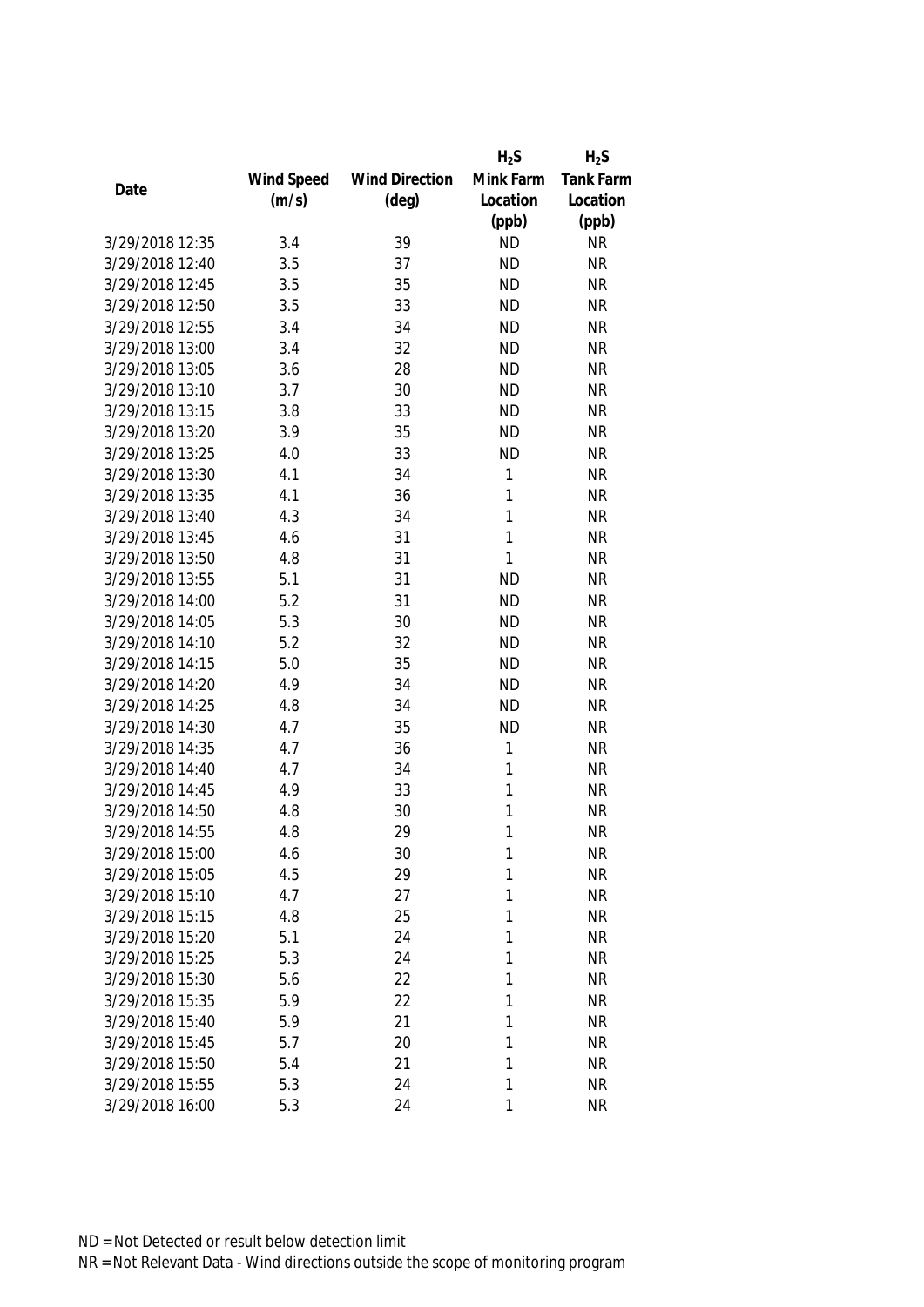|                 |            |                       | $H_2S$       | $H_2S$           |
|-----------------|------------|-----------------------|--------------|------------------|
|                 | Wind Speed | <b>Wind Direction</b> | Mink Farm    | <b>Tank Farm</b> |
| Date            | (m/s)      | $(\text{deg})$        | Location     | Location         |
|                 |            |                       | (ppb)        | (ppb)            |
| 3/29/2018 16:05 | 5.2        | 25                    | 1            | <b>NR</b>        |
| 3/29/2018 16:10 | 5.2        | 28                    | 1            | <b>NR</b>        |
| 3/29/2018 16:15 | 5.5        | 31                    | 1            | <b>NR</b>        |
| 3/29/2018 16:20 | 5.7        | 31                    | 1            | <b>NR</b>        |
| 3/29/2018 16:25 | 5.6        | 28                    | <b>ND</b>    | <b>NR</b>        |
| 3/29/2018 16:30 | 5.6        | 27                    | <b>ND</b>    | <b>NR</b>        |
| 3/29/2018 16:35 | 5.5        | 26                    | <b>ND</b>    | <b>NR</b>        |
| 3/29/2018 16:40 | 5.2        | 25                    | <b>ND</b>    | <b>NR</b>        |
| 3/29/2018 16:45 | 4.8        | 25                    | <b>ND</b>    | <b>NR</b>        |
| 3/29/2018 16:50 | 4.6        | 25                    | <b>ND</b>    | <b>NR</b>        |
| 3/29/2018 16:55 | 4.6        | 27                    | <b>ND</b>    | <b>NR</b>        |
| 3/29/2018 17:00 | 4.5        | 29                    | $\mathbf{1}$ | <b>NR</b>        |
| 3/29/2018 17:05 | 4.5        | 32                    | <b>ND</b>    | <b>NR</b>        |
| 3/29/2018 17:10 | 4.7        | 34                    | 1            | <b>NR</b>        |
| 3/29/2018 17:15 | 4.8        | 34                    | <b>ND</b>    | <b>NR</b>        |
| 3/29/2018 17:20 | 4.8        | 34                    | <b>ND</b>    | <b>NR</b>        |
| 3/29/2018 17:25 | 4.9        | 34                    | <b>ND</b>    | <b>NR</b>        |
| 3/29/2018 17:30 | 5.0        | 34                    | <b>ND</b>    | <b>NR</b>        |
| 3/29/2018 17:35 | 4.9        | 34                    | <b>ND</b>    | <b>NR</b>        |
| 3/29/2018 17:40 | 4.9        | 34                    | <b>ND</b>    | <b>NR</b>        |
| 3/29/2018 17:45 | 5.2        | 34                    | 1            | <b>NR</b>        |
| 3/29/2018 17:50 | 5.2        | 34                    | 1            | <b>NR</b>        |
| 3/29/2018 17:55 | 5.3        | 34                    | 1            | <b>NR</b>        |
| 3/29/2018 18:00 | 5.2        | 33                    | 1            | <b>NR</b>        |
| 3/29/2018 18:05 | 4.9        | 32                    | 1            | <b>NR</b>        |
| 3/29/2018 18:10 | 4.7        | 33                    | 1            | <b>NR</b>        |
| 3/29/2018 18:15 | 4.4        | 33                    | 1            | <b>NR</b>        |
| 3/29/2018 18:20 | 4.3        | 32                    | 1            | <b>NR</b>        |
| 3/29/2018 18:25 | 4.1        | 32                    | 1            | <b>NR</b>        |
| 3/29/2018 18:30 | 3.9        | 33                    | <b>ND</b>    | <b>NR</b>        |
| 3/29/2018 18:35 | 4.0        | 32                    | 1            | <b>NR</b>        |
| 3/29/2018 18:40 | 3.9        | 30                    | 1            | <b>NR</b>        |
| 3/29/2018 18:45 | 4.0        | 30                    | 1            | <b>NR</b>        |
| 3/29/2018 18:50 | 4.1        | 29                    | 1            | <b>NR</b>        |
| 3/29/2018 18:55 | 4.3        | 29                    | 1            | <b>NR</b>        |
| 3/29/2018 19:00 | 4.4        | 29                    | 1            | <b>NR</b>        |
| 3/29/2018 19:05 | 4.6        | 29                    | 1            | <b>NR</b>        |
| 3/29/2018 19:10 | 4.8        | 29                    | 1            | <b>NR</b>        |
| 3/29/2018 19:15 | 4.9        | 28                    | 1            | <b>NR</b>        |
| 3/29/2018 19:20 | 5.0        | 29                    | <b>ND</b>    | <b>NR</b>        |
| 3/29/2018 19:25 | 4.9        | 27                    | <b>ND</b>    | <b>NR</b>        |
|                 |            |                       |              |                  |
| 3/29/2018 19:30 | 5.0        | 27                    | <b>ND</b>    | <b>NR</b>        |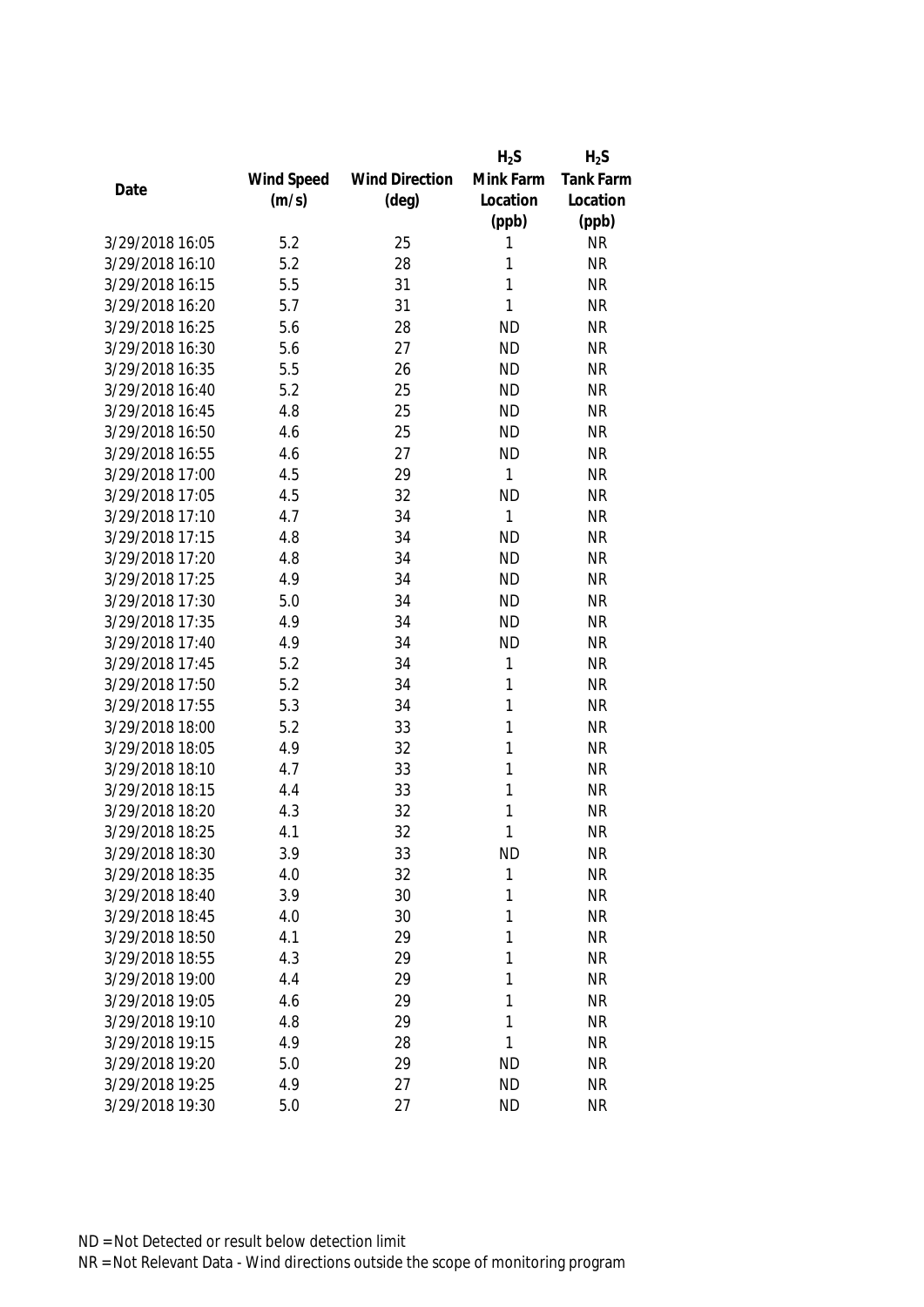|                 |            |                       | $H_2S$    | $H_2S$           |
|-----------------|------------|-----------------------|-----------|------------------|
|                 | Wind Speed | <b>Wind Direction</b> | Mink Farm | <b>Tank Farm</b> |
| Date            | (m/s)      | $(\text{deg})$        | Location  | Location         |
|                 |            |                       | (ppb)     | (ppb)            |
| 3/29/2018 19:35 | 5.0        | 27                    | <b>ND</b> | <b>NR</b>        |
| 3/29/2018 19:40 | 5.0        | 28                    | <b>ND</b> | <b>NR</b>        |
| 3/29/2018 19:45 | 5.0        | 30                    | <b>ND</b> | <b>NR</b>        |
| 3/29/2018 19:50 | 4.8        | 32                    | 1         | <b>NR</b>        |
| 3/29/2018 19:55 | 4.9        | 34                    | <b>ND</b> | <b>NR</b>        |
| 3/29/2018 20:00 | 4.6        | 33                    | 1         | <b>NR</b>        |
| 3/29/2018 20:05 | 4.5        | 33                    | 1         | <b>NR</b>        |
| 3/29/2018 20:10 | 4.5        | 32                    | 1         | <b>NR</b>        |
| 3/29/2018 20:15 | 4.4        | 31                    | 1         | <b>NR</b>        |
| 3/29/2018 20:20 | 4.5        | 30                    | 1         | <b>NR</b>        |
| 3/29/2018 20:25 | 4.6        | 29                    | 1         | <b>NR</b>        |
| 3/29/2018 20:30 | 4.9        | 30                    | 1         | <b>NR</b>        |
| 3/29/2018 20:35 | 5.0        | 30                    | 1         | <b>NR</b>        |
| 3/29/2018 20:40 | 5.1        | 30                    | 1         | <b>NR</b>        |
| 3/29/2018 20:45 | 5.3        | 31                    | 1         | <b>NR</b>        |
| 3/29/2018 20:50 | 5.3        | 30                    | 1         | <b>NR</b>        |
| 3/29/2018 20:55 | 5.2        | 31                    | 1         | <b>NR</b>        |
| 3/29/2018 21:00 | 5.0        | 32                    | 1         | <b>NR</b>        |
| 3/29/2018 21:05 | 5.0        | 33                    | 1         | <b>NR</b>        |
| 3/29/2018 21:10 | 4.9        | 33                    | 1         | <b>NR</b>        |
| 3/29/2018 21:15 | 4.9        | 33                    | 1         | <b>NR</b>        |
| 3/29/2018 21:20 | 4.9        | 33                    | 1         | <b>NR</b>        |
| 3/29/2018 21:25 | 4.7        | 34                    | 1         | <b>NR</b>        |
| 3/29/2018 21:30 | 4.8        | 34                    | 1         | <b>NR</b>        |
| 3/29/2018 21:35 | 4.7        | 34                    | <b>ND</b> | <b>NR</b>        |
| 3/29/2018 21:40 | 4.6        | 34                    | <b>ND</b> | <b>NR</b>        |
| 3/29/2018 21:45 | 4.4        | 34                    | 1         | <b>NR</b>        |
| 3/29/2018 21:50 | 4.2        | 34                    | 1         | <b>NR</b>        |
| 3/29/2018 21:55 | 4.2        | 33                    | 1         | <b>NR</b>        |
| 3/29/2018 22:00 | 4.0        | 33                    | 1         | <b>NR</b>        |
| 3/29/2018 22:05 | 3.9        | 31                    | 1         | <b>NR</b>        |
| 3/29/2018 22:10 | 3.7        | 30                    | 1         | <b>NR</b>        |
| 3/29/2018 22:15 | 3.5        | 27                    | 1         | <b>NR</b>        |
| 3/29/2018 22:20 | 3.3        | 26                    | 1         | <b>NR</b>        |
| 3/29/2018 22:25 | 3.2        | 25                    | 1         | <b>NR</b>        |
| 3/29/2018 22:30 | 3.1        | 24                    | 1         | <b>NR</b>        |
| 3/29/2018 22:35 | 3.2        | 24                    | 1         | <b>NR</b>        |
| 3/29/2018 22:40 | 3.1        | 25                    | 1         | <b>NR</b>        |
| 3/29/2018 22:45 | 3.1        | 26                    | <b>ND</b> | <b>NR</b>        |
| 3/29/2018 22:50 | 3.2        | 27                    | <b>ND</b> | <b>NR</b>        |
| 3/29/2018 22:55 | 3.3        | 27                    | 1         | <b>NR</b>        |
| 3/29/2018 23:00 | 3.3        | 27                    | 1         | <b>NR</b>        |
|                 |            |                       |           |                  |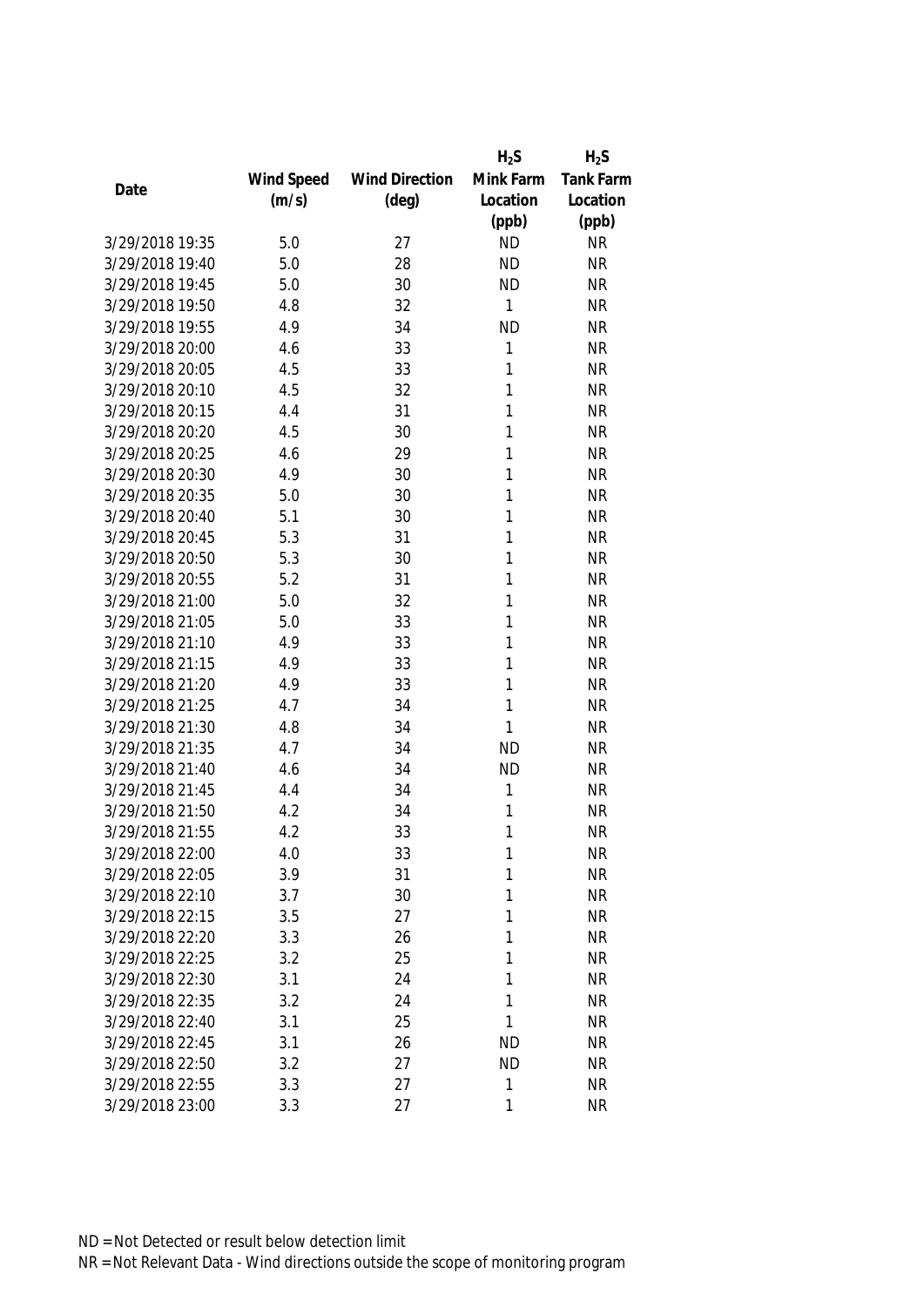|                 |            |                       | $H_2S$    | $H_2S$    |
|-----------------|------------|-----------------------|-----------|-----------|
|                 | Wind Speed | <b>Wind Direction</b> | Mink Farm | Tank Farm |
| Date            | (m/s)      | $(\text{deg})$        | Location  | Location  |
|                 |            |                       | (ppb)     | (ppb)     |
| 3/29/2018 23:05 | 3.2        | 26                    | 1         | <b>NR</b> |
| 3/29/2018 23:10 | 3.2        | 26                    | 1         | <b>NR</b> |
| 3/29/2018 23:15 | 3.2        | 25                    | 1         | <b>NR</b> |
| 3/29/2018 23:20 | 3.1        | 23                    | 1         | <b>NR</b> |
| 3/29/2018 23:25 | 3.0        | 23                    | 1         | <b>NR</b> |
| 3/29/2018 23:30 | 3.0        | 23                    | 1         | <b>NR</b> |
| 3/29/2018 23:35 | 3.1        | 23                    | 1         | <b>NR</b> |
| 3/29/2018 23:40 | 3.1        | 21                    | 1         | <b>NR</b> |
| 3/29/2018 23:45 | 3.1        | 21                    | 1         | <b>NR</b> |
| 3/29/2018 23:50 | 3.2        | 19                    | 1         | <b>NR</b> |
| 3/29/2018 23:55 | 3.0        | 16                    | 1         | <b>NR</b> |
| 3/29/2018 24:00 | 2.9        | 14                    | <b>ND</b> | <b>NR</b> |
| 3/30/2018 00:05 | 2.8        | 12                    | <b>ND</b> | <b>NR</b> |
| 3/30/2018 00:10 | 2.9        | 11                    | <b>ND</b> | <b>NR</b> |
| 3/30/2018 00:15 | 2.8        | 10                    | <b>ND</b> | <b>NR</b> |
| 3/30/2018 00:20 | 2.9        | 12                    | <b>ND</b> | <b>NR</b> |
| 3/30/2018 00:25 | 3.0        | 14                    | <b>ND</b> | <b>NR</b> |
| 3/30/2018 00:30 | 3.0        | 16                    | 1         | <b>NR</b> |
| 3/30/2018 00:35 | 3.1        | 18                    | 1         | <b>NR</b> |
| 3/30/2018 00:40 | 3.0        | 19                    | 1         | <b>NR</b> |
| 3/30/2018 00:45 | 3.1        | 19                    | 1         | <b>NR</b> |
| 3/30/2018 00:50 | 3.1        | 19                    | <b>ND</b> | <b>NR</b> |
| 3/30/2018 00:55 | 3.2        | 19                    | 1         | <b>NR</b> |
| 3/30/2018 01:00 | 3.3        | 20                    | <b>ND</b> | <b>NR</b> |
| 3/30/2018 01:05 | 3.3        | 19                    | 1         | <b>NR</b> |
| 3/30/2018 01:10 | 3.2        | 20                    | 1         | <b>NR</b> |
| 3/30/2018 01:15 | 3.3        | 19                    | 1         | <b>NR</b> |
| 3/30/2018 01:20 | 3.3        | 19                    | 1         | <b>NR</b> |
| 3/30/2018 01:25 | 3.2        | 19                    | <b>ND</b> | <b>NR</b> |
| 3/30/2018 01:30 | 3.2        | 18                    | 1         | <b>NR</b> |
| 3/30/2018 01:35 | 3.2        | 18                    | 1         | <b>NR</b> |
| 3/30/2018 01:40 | 3.1        | 16                    | <b>ND</b> | <b>NR</b> |
| 3/30/2018 01:45 | 3.2        | 16                    | <b>ND</b> | <b>NR</b> |
| 3/30/2018 01:50 | 3.2        | 16                    | <b>ND</b> | <b>NR</b> |
| 3/30/2018 01:55 | 3.3        | 15                    | <b>ND</b> | <b>NR</b> |
| 3/30/2018 02:00 | 3.3        | 15                    | <b>ND</b> | <b>NR</b> |
| 3/30/2018 02:05 | 3.3        | 13                    | <b>ND</b> | <b>NR</b> |
| 3/30/2018 02:10 | 3.3        | 13                    | <b>ND</b> | <b>NR</b> |
| 3/30/2018 02:15 | 3.3        | 11                    | <b>ND</b> | <b>NR</b> |
| 3/30/2018 02:20 | 3.2        | 10                    | <b>ND</b> | <b>NR</b> |
| 3/30/2018 02:25 | 3.2        | 10                    | <b>ND</b> | <b>NR</b> |
|                 |            |                       |           |           |
| 3/30/2018 02:30 | 3.4        | 11                    | <b>ND</b> | <b>NR</b> |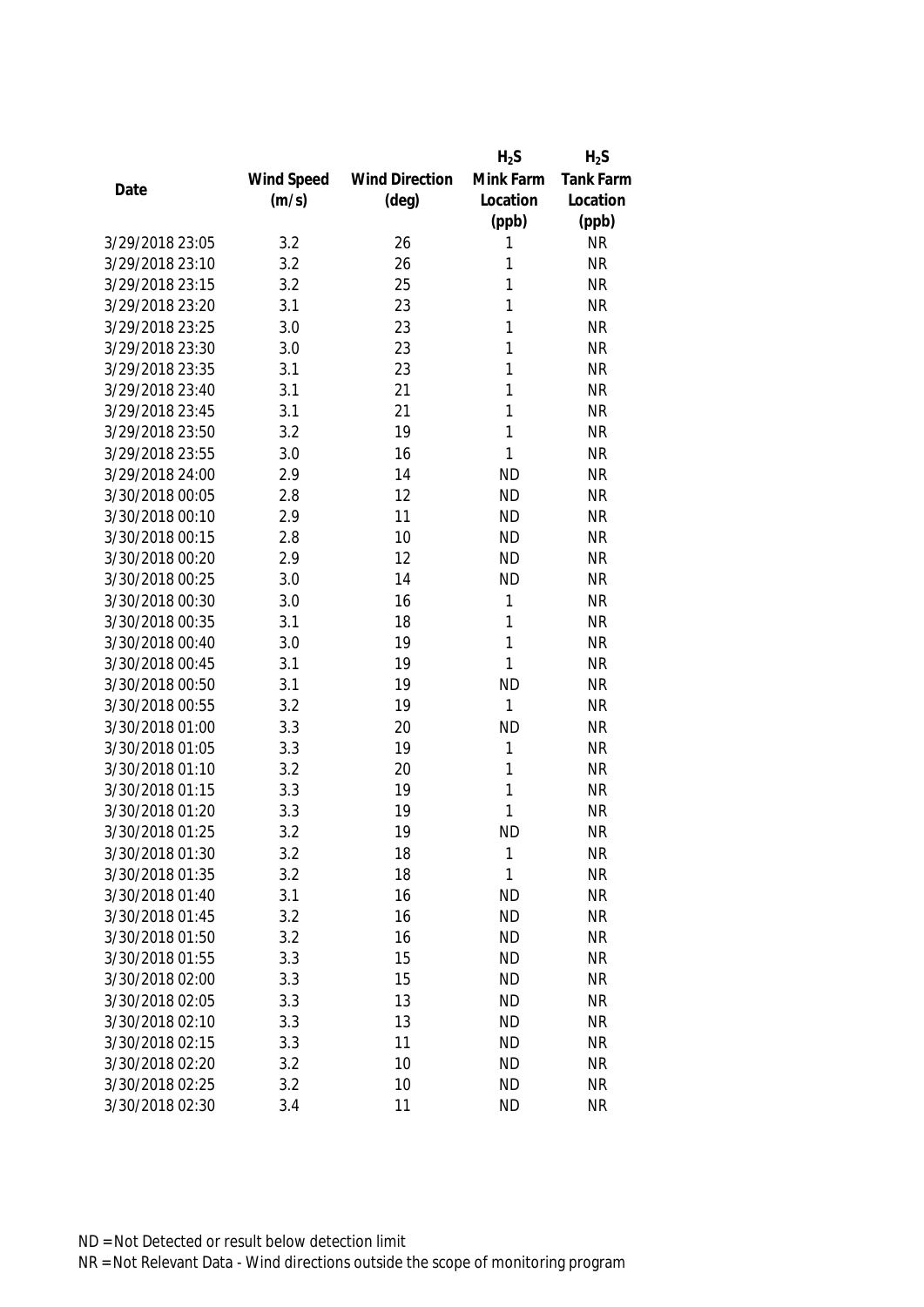|                 |            |                       | $H_2S$    | $H_2S$           |
|-----------------|------------|-----------------------|-----------|------------------|
|                 | Wind Speed | <b>Wind Direction</b> | Mink Farm | <b>Tank Farm</b> |
| Date            | (m/s)      | $(\text{deg})$        | Location  | Location         |
|                 |            |                       | (ppb)     | (ppb)            |
| 3/30/2018 02:35 | 3.4        | 10                    | <b>ND</b> | <b>NR</b>        |
| 3/30/2018 02:40 | 3.4        | 11                    | 1         | <b>NR</b>        |
| 3/30/2018 02:45 | 3.5        | 10                    | 1         | <b>NR</b>        |
| 3/30/2018 02:50 | 3.5        | 10                    | 1         | <b>NR</b>        |
| 3/30/2018 02:55 | 3.3        | 9                     | <b>ND</b> | <b>NR</b>        |
| 3/30/2018 03:00 | 3.0        | 7                     | <b>ND</b> | <b>NR</b>        |
| 3/30/2018 03:05 | 2.8        | 5                     | <b>ND</b> | <b>NR</b>        |
| 3/30/2018 03:10 | 2.7        | 4                     | <b>ND</b> | <b>NR</b>        |
| 3/30/2018 03:15 | 2.5        | 3                     | 1         | <b>NR</b>        |
| 3/30/2018 03:20 | 2.5        | 3                     | 1         | <b>NR</b>        |
| 3/30/2018 03:25 | 2.5        | $\overline{2}$        | 1         | <b>NR</b>        |
| 3/30/2018 03:30 | 2.6        | $\overline{2}$        | 1         | <b>NR</b>        |
| 3/30/2018 03:35 | 2.7        | 1                     | 1         | <b>NR</b>        |
| 3/30/2018 03:40 | 2.7        | 1                     | 1         | <b>NR</b>        |
| 3/30/2018 03:45 | 2.7        | 1                     | <b>ND</b> | <b>NR</b>        |
| 3/30/2018 03:50 | 2.7        | 360                   | <b>ND</b> | <b>NR</b>        |
| 3/30/2018 03:55 | 2.7        | 359                   | 1         | <b>NR</b>        |
| 3/30/2018 04:00 | 2.6        | 359                   | 1         | <b>NR</b>        |
| 3/30/2018 04:05 | 2.7        | 359                   | 1         | <b>NR</b>        |
| 3/30/2018 04:10 | 2.7        | 357                   | 1         | <b>NR</b>        |
| 3/30/2018 04:15 | 2.8        | 357                   | 1         | <b>NR</b>        |
| 3/30/2018 04:20 | 2.8        | 358                   | 1         | <b>NR</b>        |
| 3/30/2018 04:25 | 2.9        | 358                   | 1         | <b>NR</b>        |
| 3/30/2018 04:30 | 2.9        | 357                   | 1         | <b>NR</b>        |
| 3/30/2018 04:35 | 2.9        | 358                   | 1         | <b>NR</b>        |
| 3/30/2018 04:40 | 3.0        | 360                   | 1         | <b>NR</b>        |
| 3/30/2018 04:45 | 2.9        | 360                   | 1         | <b>NR</b>        |
| 3/30/2018 04:50 | 2.8        | 360                   | 1         | <b>NR</b>        |
| 3/30/2018 04:55 | 2.9        | $\overline{2}$        | 1         | <b>NR</b>        |
| 3/30/2018 05:00 | 3.0        | 4                     | 1         | <b>NR</b>        |
| 3/30/2018 05:05 | 3.0        | 5                     | 1         | <b>NR</b>        |
| 3/30/2018 05:10 | 3.2        | 7                     | 1         | <b>NR</b>        |
| 3/30/2018 05:15 | 3.4        | 9                     | 1         | <b>NR</b>        |
| 3/30/2018 05:20 | 3.5        | 11                    | 1         | <b>NR</b>        |
| 3/30/2018 05:25 | 3.6        | 11                    | 1         | <b>NR</b>        |
| 3/30/2018 05:30 | 3.7        | 13                    | 1         | <b>NR</b>        |
| 3/30/2018 05:35 | 3.8        | 14                    | 1         | <b>NR</b>        |
| 3/30/2018 05:40 | 3.7        | 14                    | 1         | <b>NR</b>        |
| 3/30/2018 05:45 | 3.7        | 15                    | 1         | <b>NR</b>        |
| 3/30/2018 05:50 | 3.6        | 14                    | 1         | <b>NR</b>        |
| 3/30/2018 05:55 | 3.5        | 14                    | 1         | <b>NR</b>        |
| 3/30/2018 06:00 | 3.4        | 14                    | 1         | <b>NR</b>        |
|                 |            |                       |           |                  |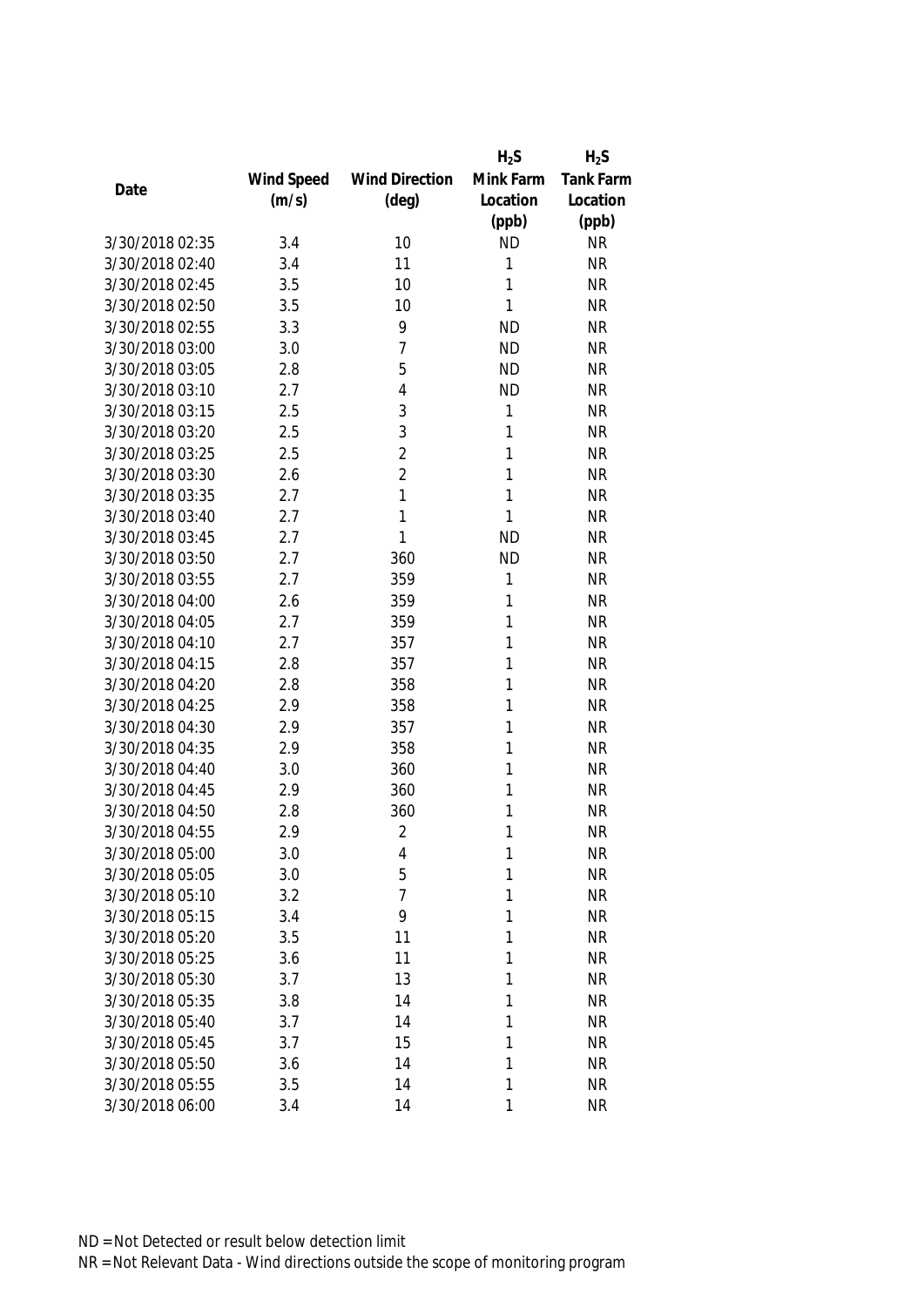|                 |            |                       | $H_2S$    | $H_2S$           |
|-----------------|------------|-----------------------|-----------|------------------|
|                 | Wind Speed | <b>Wind Direction</b> | Mink Farm | <b>Tank Farm</b> |
| Date            | (m/s)      | $(\text{deg})$        | Location  | Location         |
|                 |            |                       | (ppb)     | (ppb)            |
| 3/30/2018 06:05 | 3.4        | 15                    | 1         | <b>NR</b>        |
| 3/30/2018 06:10 | 3.2        | 16                    | 1         | <b>NR</b>        |
| 3/30/2018 06:15 | 3.3        | 16                    | 1         | <b>NR</b>        |
| 3/30/2018 06:20 | 3.2        | 20                    | 1         | <b>NR</b>        |
| 3/30/2018 06:25 | 3.2        | 20                    | 1         | <b>NR</b>        |
| 3/30/2018 06:30 | 3.1        | 21                    | 1         | <b>NR</b>        |
| 3/30/2018 06:35 | 2.8        | 20                    | 1         | <b>NR</b>        |
| 3/30/2018 06:40 | 2.7        | 21                    | <b>ND</b> | <b>NR</b>        |
| 3/30/2018 06:45 | 2.6        | 21                    | <b>ND</b> | <b>NR</b>        |
| 3/30/2018 06:50 | 2.6        | 19                    | <b>ND</b> | <b>NR</b>        |
| 3/30/2018 06:55 | 2.5        | 17                    | 1         | <b>NR</b>        |
| 3/30/2018 07:00 | 2.4        | 14                    | 1         | <b>NR</b>        |
| 3/30/2018 07:05 | 2.4        | 12                    | 1         | <b>NR</b>        |
| 3/30/2018 07:10 | 2.4        | $\overline{7}$        | 1         | <b>NR</b>        |
| 3/30/2018 07:15 | 2.2        | $\overline{2}$        | 1         | <b>NR</b>        |
| 3/30/2018 07:20 | 2.0        | 359                   | 1         | <b>NR</b>        |
| 3/30/2018 07:25 | 1.8        | 359                   | 1         | <b>NR</b>        |
| 3/30/2018 07:30 | 1.8        | 357                   | 1         | <b>NR</b>        |
| 3/30/2018 07:35 | 1.8        | 354                   | 1         | <b>NR</b>        |
| 3/30/2018 07:40 | 1.7        | 355                   | 1         | <b>NR</b>        |
| 3/30/2018 07:45 | 1.7        | 353                   | 1         | <b>NR</b>        |
| 3/30/2018 07:50 | 1.8        | 353                   | 1         | <b>NR</b>        |
| 3/30/2018 07:55 | 1.8        | 352                   | 1         | <b>NR</b>        |
| 3/30/2018 08:00 | 1.6        | 352                   | 1         | <b>NR</b>        |
| 3/30/2018 08:05 | 1.6        | 355                   | 1         | <b>NR</b>        |
| 3/30/2018 08:10 | 1.6        | 353                   | 1         | <b>NR</b>        |
| 3/30/2018 08:15 | 1.7        | 353                   | 1         | <b>NR</b>        |
| 3/30/2018 08:20 | 1.6        | 354                   | 1         | <b>NR</b>        |
| 3/30/2018 08:25 | 1.7        | 355                   | 1         | <b>NR</b>        |
| 3/30/2018 08:30 | 1.8        | 356                   | 1         | <b>NR</b>        |
| 3/30/2018 08:35 | 2.0        | 1                     | 1         | <b>NR</b>        |
| 3/30/2018 08:40 | 2.0        | 9                     | 1         | <b>NR</b>        |
| 3/30/2018 08:45 | 2.2        | 19                    | 1         | <b>NR</b>        |
| 3/30/2018 08:50 | 2.4        | 25                    | <b>ND</b> | <b>NR</b>        |
| 3/30/2018 08:55 | 2.6        | 30                    | <b>ND</b> | <b>NR</b>        |
| 3/30/2018 09:00 | 2.9        | 35                    | <b>ND</b> | <b>NR</b>        |
| 3/30/2018 09:05 | 3.1        | 37                    | <b>ND</b> | <b>NR</b>        |
| 3/30/2018 09:10 | 3.4        | 37                    | <b>ND</b> | <b>NR</b>        |
| 3/30/2018 09:15 | 3.5        | 38                    | 1         | <b>NR</b>        |
| 3/30/2018 09:20 | 3.4        | 40                    | 1         | <b>NR</b>        |
| 3/30/2018 09:25 | 3.5        | 40                    | 1         | <b>NR</b>        |
| 3/30/2018 09:30 | 3.4        | 40                    | 1         | <b>NR</b>        |
|                 |            |                       |           |                  |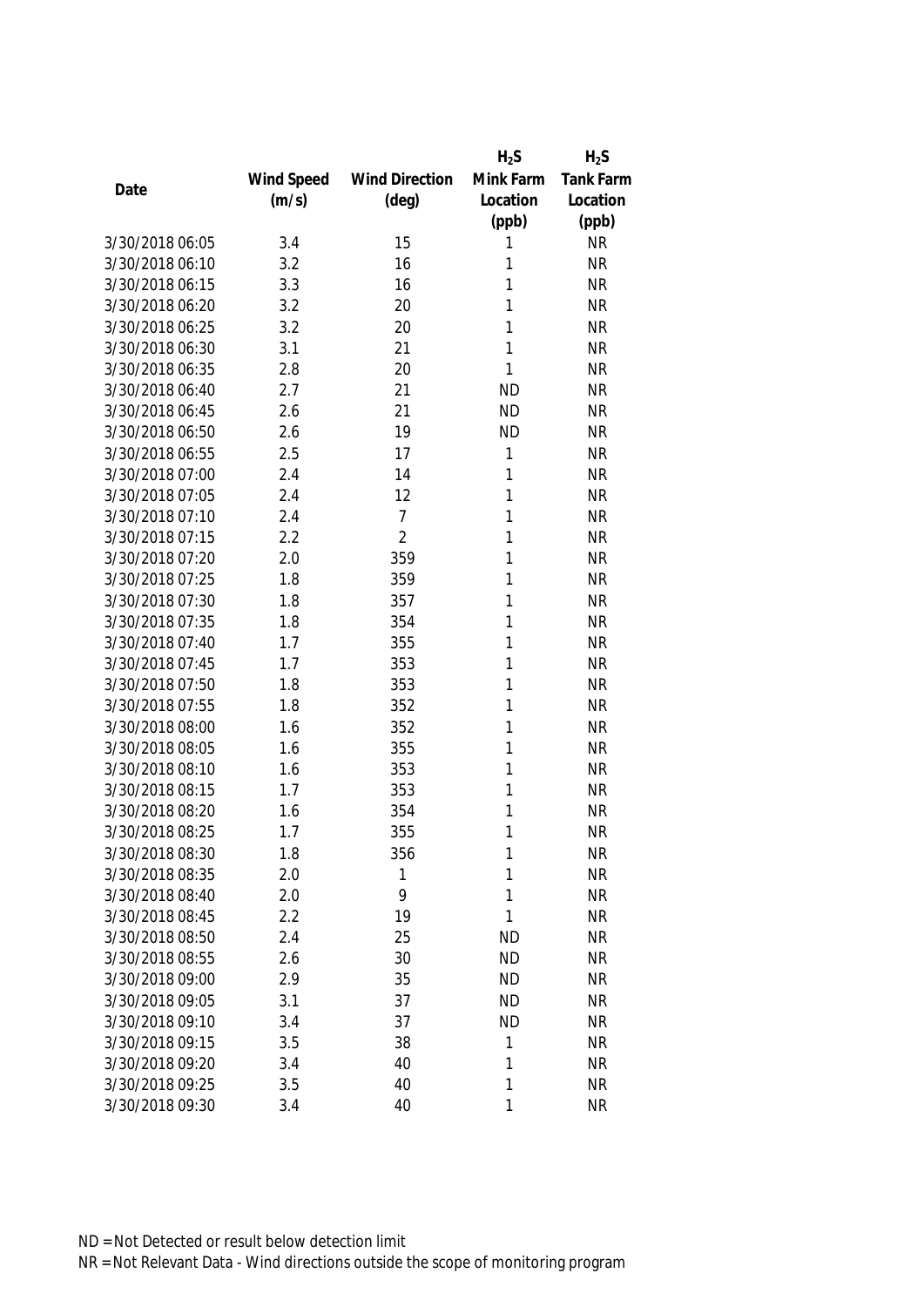|                 |            |                       | $H_2S$    | $H_2S$           |
|-----------------|------------|-----------------------|-----------|------------------|
|                 | Wind Speed | <b>Wind Direction</b> | Mink Farm | <b>Tank Farm</b> |
| Date            | (m/s)      | $(\text{deg})$        | Location  | Location         |
|                 |            |                       | (ppb)     | (ppb)            |
| 3/30/2018 09:35 | 3.3        | 41                    | <b>NR</b> | <b>NR</b>        |
| 3/30/2018 09:40 | 3.1        | 46                    | <b>NR</b> | <b>NR</b>        |
| 3/30/2018 09:45 | 3.0        | 48                    | <b>NR</b> | <b>NR</b>        |
| 3/30/2018 09:50 | 2.9        | 51                    | <b>NR</b> | <b>NR</b>        |
| 3/30/2018 09:55 | 2.8        | 58                    | <b>NR</b> | <b>NR</b>        |
| 3/30/2018 10:00 | 2.7        | 65                    | <b>NR</b> | <b>NR</b>        |
| 3/30/2018 10:05 | 2.8        | 66                    | <b>NR</b> | <b>NR</b>        |
| 3/30/2018 10:10 | 2.8        | 67                    | <b>NR</b> | <b>NR</b>        |
| 3/30/2018 10:15 | 2.8        | 71                    | <b>NR</b> | <b>NR</b>        |
| 3/30/2018 10:20 | 2.8        | 74                    | <b>NR</b> | <b>NR</b>        |
| 3/30/2018 10:25 | 2.7        | 71                    | <b>NR</b> | <b>NR</b>        |
| 3/30/2018 10:30 | 2.8        | 70                    | <b>NR</b> | <b>NR</b>        |
| 3/30/2018 10:35 | 2.6        | 74                    | <b>NR</b> | <b>NR</b>        |
| 3/30/2018 10:40 | 2.7        | 70                    | <b>NR</b> | <b>NR</b>        |
| 3/30/2018 10:45 | 2.6        | 69                    | <b>NR</b> | <b>NR</b>        |
| 3/30/2018 10:50 | 2.6        | 65                    | <b>NR</b> | <b>NR</b>        |
| 3/30/2018 10:55 | 2.6        | 70                    | <b>NR</b> | <b>NR</b>        |
| 3/30/2018 11:00 | 2.6        | 72                    | <b>NR</b> | <b>NR</b>        |
| 3/30/2018 11:05 | 2.5        | 79                    | <b>NR</b> | <b>NR</b>        |
| 3/30/2018 11:10 | 2.3        | 84                    | <b>NR</b> | <b>NR</b>        |
| 3/30/2018 11:15 | 2.4        | 76                    | <b>NR</b> | <b>NR</b>        |
| 3/30/2018 11:20 | 2.4        | 74                    | <b>NR</b> | <b>NR</b>        |
| 3/30/2018 11:25 | 2.5        | 61                    | <b>NR</b> | <b>NR</b>        |
| 3/30/2018 11:30 | 2.5        | 58                    | <b>NR</b> | <b>NR</b>        |
| 3/30/2018 11:35 | 2.6        | 56                    | <b>NR</b> | <b>NR</b>        |
| 3/30/2018 11:40 | 2.5        | 60                    | <b>NR</b> | <b>NR</b>        |
| 3/30/2018 11:45 | 2.4        | 79                    | <b>NR</b> | <b>NR</b>        |
| 3/30/2018 11:50 | 2.4        | 93                    | <b>NR</b> | <b>NR</b>        |
| 3/30/2018 11:55 | 2.3        | 107                   | <b>NR</b> | <b>NR</b>        |
| 3/30/2018 12:00 | 2.0        | 112                   | <b>NR</b> | <b>NR</b>        |
| 3/30/2018 12:05 | 1.8        | 105                   | <b>NR</b> | <b>NR</b>        |
| 3/30/2018 12:10 | 2.0        | 92                    | <b>NR</b> | <b>NR</b>        |
| 3/30/2018 12:15 | 2.0        | 79                    | <b>NR</b> | <b>NR</b>        |
| 3/30/2018 12:20 | 1.7        | 62                    | <b>NR</b> | <b>NR</b>        |
| 3/30/2018 12:25 | 1.5        | 32                    | <b>NR</b> | <b>NR</b>        |
| 3/30/2018 12:30 | 1.7        | 32                    | <b>NR</b> | <b>NR</b>        |
| 3/30/2018 12:35 | 1.7        | 37                    | <b>NR</b> | <b>NR</b>        |
| 3/30/2018 12:40 | 1.6        | 39                    | <b>NR</b> | <b>NR</b>        |
| 3/30/2018 12:45 | 1.5        | 43                    | <b>NR</b> | <b>NR</b>        |
| 3/30/2018 12:50 | 1.5        | 53                    | <b>NR</b> | <b>NR</b>        |
| 3/30/2018 12:55 | 1.7        | 58                    | <b>NR</b> | <b>NR</b>        |
|                 |            |                       |           |                  |
| 3/30/2018 13:00 | 1.9        | 242                   | <b>NR</b> | <b>NR</b>        |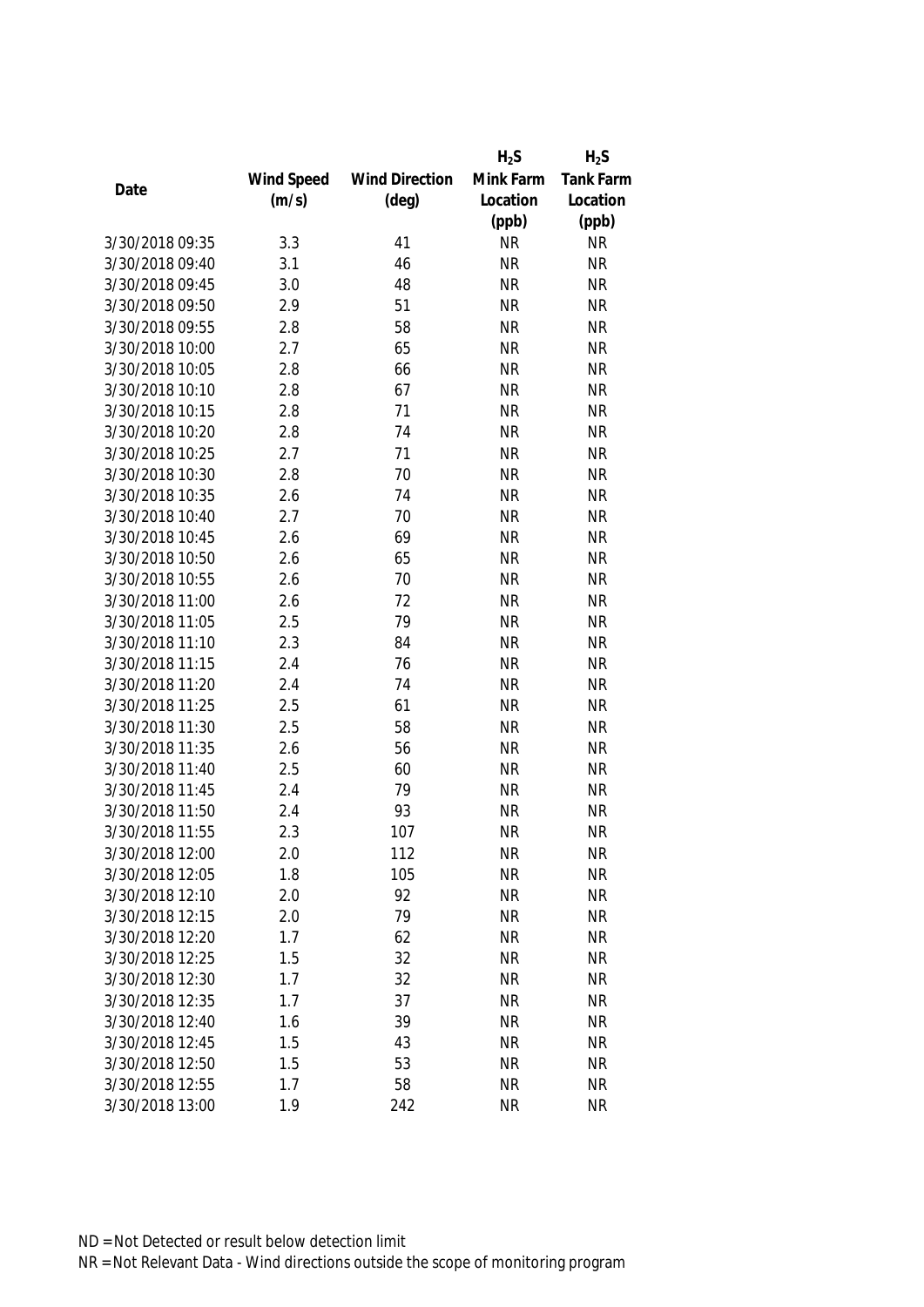|                 |            |                       | $H_2S$    | $H_2S$       |
|-----------------|------------|-----------------------|-----------|--------------|
|                 | Wind Speed | <b>Wind Direction</b> | Mink Farm | Tank Farm    |
| Date            | (m/s)      | $(\text{deg})$        | Location  | Location     |
|                 |            |                       | (ppb)     | (ppb)        |
| 3/30/2018 13:05 | 1.9        | 214                   | <b>NR</b> | <b>NR</b>    |
| 3/30/2018 13:10 | 2.0        | 208                   | <b>NR</b> | <b>NR</b>    |
| 3/30/2018 13:15 | 2.0        | 222                   | <b>NR</b> | <b>NR</b>    |
| 3/30/2018 13:20 | 1.9        | 235                   | <b>NR</b> | <b>NR</b>    |
| 3/30/2018 13:25 | 1.8        | 230                   | <b>NR</b> | <b>NR</b>    |
| 3/30/2018 13:30 | 1.7        | 231                   | <b>NR</b> | <b>NR</b>    |
| 3/30/2018 13:35 | 1.7        | 233                   | <b>NR</b> | <b>NR</b>    |
| 3/30/2018 13:40 | 1.8        | 239                   | <b>ND</b> | $\mathbf{1}$ |
| 3/30/2018 13:45 | 1.9        | 247                   | <b>ND</b> | 1            |
| 3/30/2018 13:50 | 2.1        | 248                   | <b>ND</b> | 1            |
| 3/30/2018 13:55 | 2.3        | 256                   | <b>ND</b> | 1            |
| 3/30/2018 14:00 | 2.2        | 261                   | <b>NR</b> | <b>NR</b>    |
| 3/30/2018 14:05 | 2.3        | 259                   | <b>NR</b> | <b>NR</b>    |
| 3/30/2018 14:10 | 2.4        | 263                   | <b>ND</b> | $\mathbf{1}$ |
| 3/30/2018 14:15 | 2.6        | 264                   | <b>ND</b> | 1            |
| 3/30/2018 14:20 | 2.6        | 258                   | <b>ND</b> | $\mathbf{1}$ |
| 3/30/2018 14:25 | 2.8        | 252                   | 1         | 1            |
| 3/30/2018 14:30 | 3.0        | 251                   | 1         | 1            |
| 3/30/2018 14:35 | 3.0        | 252                   | <b>ND</b> | 1            |
| 3/30/2018 14:40 | 2.9        | 249                   | <b>ND</b> | 1            |
| 3/30/2018 14:45 | 2.9        | 241                   | 1         | 1            |
| 3/30/2018 14:50 | 3.1        | 251                   | 1         | 1            |
| 3/30/2018 14:55 | 2.7        | 257                   | <b>NR</b> | <b>NR</b>    |
| 3/30/2018 15:00 | 2.8        | 257                   | <b>NR</b> | <b>NR</b>    |
| 3/30/2018 15:05 | 3.0        | 258                   | 1         | 1            |
| 3/30/2018 15:10 | 3.3        | 256                   | 1         | 1            |
| 3/30/2018 15:15 | 3.3        | 259                   | 1         | 1            |
| 3/30/2018 15:20 | 3.0        | 251                   | 1         | 1            |
| 3/30/2018 15:25 | 3.1        | 242                   | 1         | 1            |
| 3/30/2018 15:30 | 3.2        | 241                   | 1         | 1            |
| 3/30/2018 15:35 | 3.1        | 243                   | <b>ND</b> | 1            |
| 3/30/2018 15:40 | 3.1        | 249                   | <b>ND</b> | 1            |
| 3/30/2018 15:45 | 3.2        | 246                   | <b>ND</b> | 1            |
| 3/30/2018 15:50 | 3.4        | 250                   | <b>ND</b> | 1            |
| 3/30/2018 15:55 | 3.7        | 254                   | <b>ND</b> | 1            |
| 3/30/2018 16:00 | 3.6        | 256                   | <b>ND</b> | 1            |
| 3/30/2018 16:05 | 3.8        | 257                   | <b>ND</b> | 1            |
| 3/30/2018 16:10 | 3.8        | 255                   | 1         | 1            |
| 3/30/2018 16:15 | 3.8        | 256                   | <b>ND</b> | 1            |
| 3/30/2018 16:20 | 3.9        | 252                   | 1         | 1            |
| 3/30/2018 16:25 | 3.8        | 254                   | <b>ND</b> | 1            |
| 3/30/2018 16:30 | 3.8        | 255                   | 1         | <b>ND</b>    |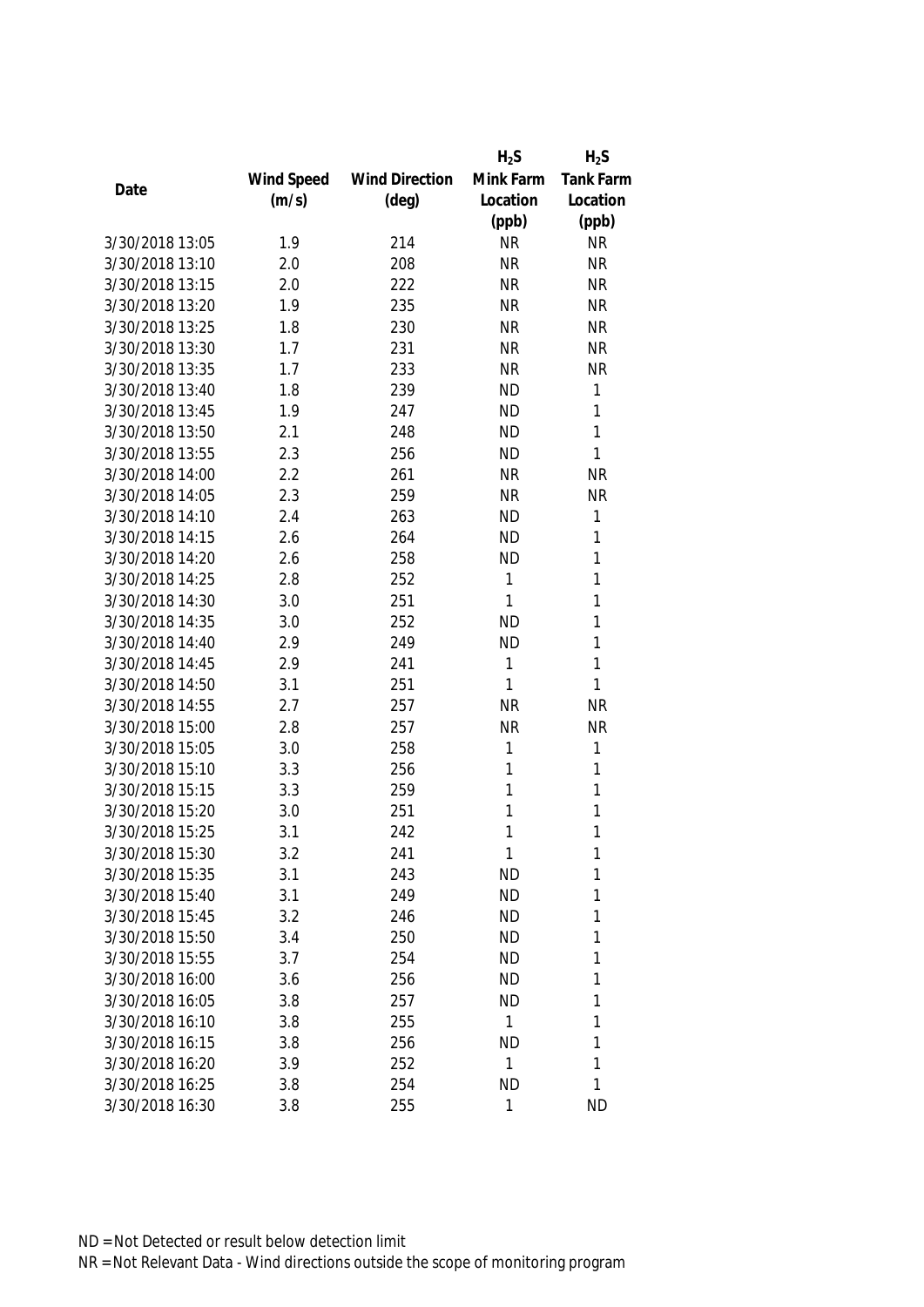|                 |            |                       | $H_2S$    | $H_2S$    |
|-----------------|------------|-----------------------|-----------|-----------|
|                 | Wind Speed | <b>Wind Direction</b> | Mink Farm | Tank Farm |
| Date            | (m/s)      | $(\text{deg})$        | Location  | Location  |
|                 |            |                       | (ppb)     | (ppb)     |
| 3/30/2018 16:35 | 3.8        | 258                   | <b>ND</b> | <b>ND</b> |
| 3/30/2018 16:40 | 3.6        | 259                   | <b>ND</b> | <b>ND</b> |
| 3/30/2018 16:45 | 3.5        | 263                   | 1         | 1         |
| 3/30/2018 16:50 | 3.5        | 268                   | 1         | 1         |
| 3/30/2018 16:55 | 3.4        | 266                   | 1         | 1         |
| 3/30/2018 17:00 | 3.3        | 265                   | 1         | 1         |
| 3/30/2018 17:05 | 3.2        | 257                   | 1         | 1         |
| 3/30/2018 17:10 | 3.3        | 248                   | 1         | 1         |
| 3/30/2018 17:15 | 3.5        | 239                   | <b>ND</b> | 1         |
| 3/30/2018 17:20 | 3.6        | 231                   | <b>ND</b> | 1         |
| 3/30/2018 17:25 | 3.8        | 223                   | <b>NR</b> | 1         |
| 3/30/2018 17:30 | 3.9        | 215                   | <b>NR</b> | 1         |
| 3/30/2018 17:35 | 4.0        | 218                   | <b>NR</b> | 1         |
| 3/30/2018 17:40 | 4.0        | 223                   | <b>NR</b> | 1         |
| 3/30/2018 17:45 | 3.7        | 223                   | <b>NR</b> | 1         |
| 3/30/2018 17:50 | 3.4        | 219                   | <b>NR</b> | 1         |
| 3/30/2018 17:55 | 3.2        | 222                   | <b>NR</b> | 1         |
| 3/30/2018 18:00 | 3.1        | 224                   | <b>NR</b> | 1         |
| 3/30/2018 18:05 | 2.8        | 222                   | <b>NR</b> | 1         |
| 3/30/2018 18:10 | 2.7        | 215                   | <b>NR</b> | 1         |
| 3/30/2018 18:15 | 2.6        | 212                   | <b>NR</b> | 1         |
| 3/30/2018 18:20 | 2.6        | 217                   | <b>NR</b> | 1         |
| 3/30/2018 18:25 | 2.9        | 222                   | <b>NR</b> | 1         |
| 3/30/2018 18:30 | 2.9        | 228                   | <b>NR</b> | 1         |
| 3/30/2018 18:35 | 3.1        | 233                   | 1         | 1         |
| 3/30/2018 18:40 | 3.3        | 244                   | 1         | 1         |
| 3/30/2018 18:45 | 3.6        | 254                   | 1         | 1         |
| 3/30/2018 18:50 | 3.9        | 259                   | 1         | 1         |
| 3/30/2018 18:55 | 3.9        | 261                   | 1         | 1         |
| 3/30/2018 19:00 | 3.8        | 262                   | 1         | 1         |
| 3/30/2018 19:05 | 3.9        | 264                   | 1         | 1         |
| 3/30/2018 19:10 | 3.8        | 263                   | 1         | 1         |
| 3/30/2018 19:15 | 3.7        | 263                   | <b>ND</b> | 1         |
| 3/30/2018 19:20 | 3.7        | 262                   | <b>ND</b> | 1         |
| 3/30/2018 19:25 | 3.6        | 260                   | <b>ND</b> | 1         |
| 3/30/2018 19:30 | 3.5        | 260                   | <b>ND</b> | 1         |
| 3/30/2018 19:35 | 3.2        | 259                   | <b>ND</b> | 1         |
| 3/30/2018 19:40 | 3.1        | 259                   | <b>ND</b> | 1         |
| 3/30/2018 19:45 | 2.8        | 259                   | <b>ND</b> | 1         |
| 3/30/2018 19:50 | 2.5        | 261                   | <b>ND</b> | 1         |
| 3/30/2018 19:55 | 2.3        | 263                   | 1         | 1         |
|                 |            |                       |           | 1         |
| 3/30/2018 20:00 | 2.4        | 264                   | <b>ND</b> |           |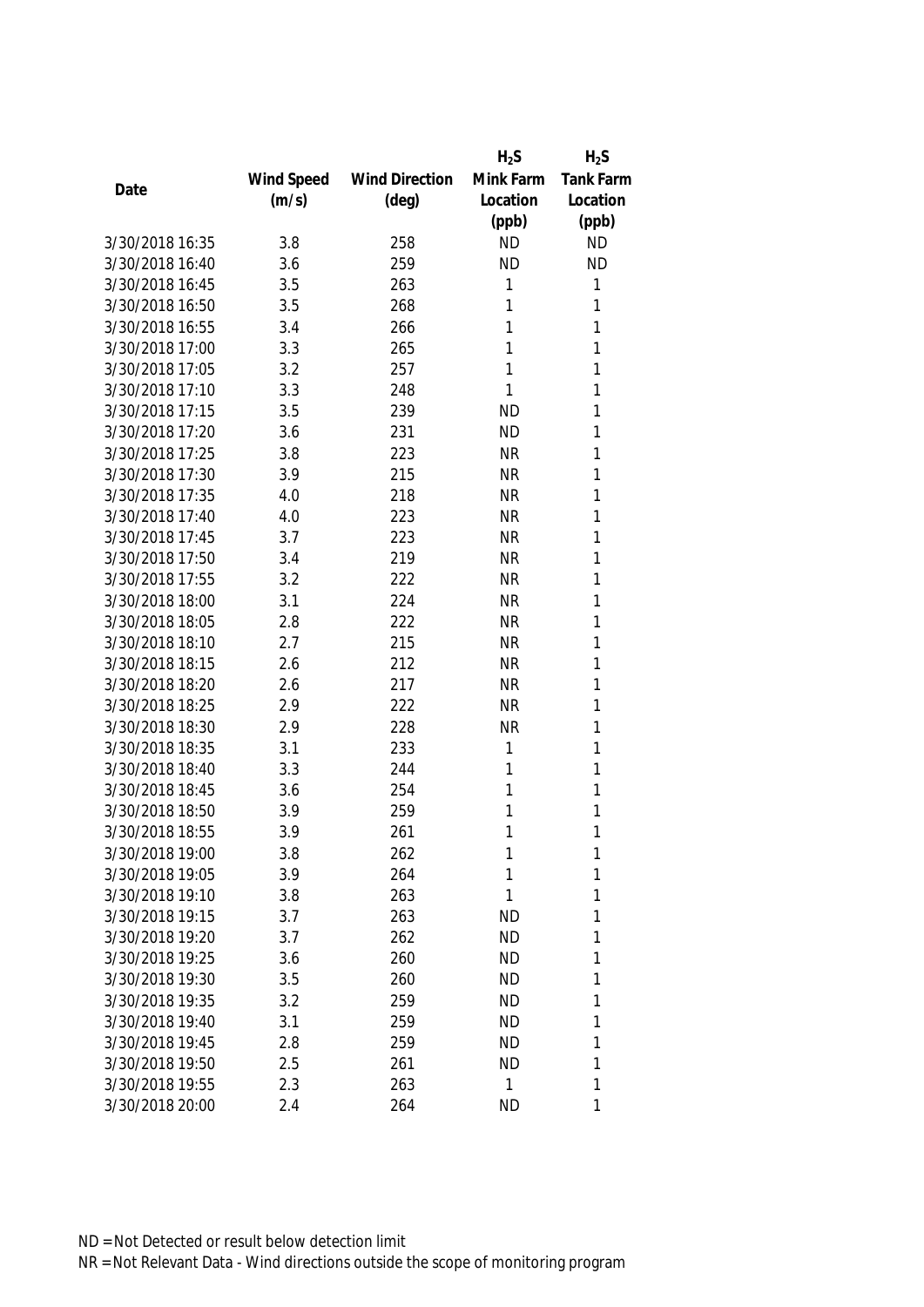|                 |            |                       | $H_2S$    | $H_2S$    |
|-----------------|------------|-----------------------|-----------|-----------|
|                 | Wind Speed | <b>Wind Direction</b> | Mink Farm | Tank Farm |
| Date            | (m/s)      | $(\text{deg})$        | Location  | Location  |
|                 |            |                       | (ppb)     | (ppb)     |
| 3/30/2018 20:05 | 2.5        | 266                   | 1         | 1         |
| 3/30/2018 20:10 | 2.6        | 267                   | 1         | 1         |
| 3/30/2018 20:15 | 2.7        | 269                   | 1         | 1         |
| 3/30/2018 20:20 | 2.8        | 270                   | 1         | 1         |
| 3/30/2018 20:25 | 2.8        | 270                   | 1         | 1         |
| 3/30/2018 20:30 | 2.7        | 269                   | 1         | 1         |
| 3/30/2018 20:35 | 2.6        | 268                   | 1         | 1         |
| 3/30/2018 20:40 | 2.6        | 268                   | 1         | 1         |
| 3/30/2018 20:45 | 2.6        | 267                   | 1         | 1         |
| 3/30/2018 20:50 | 2.6        | 266                   | 1         | 1         |
| 3/30/2018 20:55 | 2.6        | 265                   | 1         | 1         |
| 3/30/2018 21:00 | 2.5        | 264                   | 1         | 1         |
| 3/30/2018 21:05 | 2.4        | 264                   | 1         | 1         |
| 3/30/2018 21:10 | 2.3        | 264                   | 1         | 1         |
| 3/30/2018 21:15 | 2.1        | 264                   | 1         | 1         |
| 3/30/2018 21:20 | 2.1        | 268                   | 1         | 1         |
| 3/30/2018 21:25 | 2.0        | 272                   | 1         | 1         |
| 3/30/2018 21:30 | 1.8        | 276                   | 1         | <b>NR</b> |
| 3/30/2018 21:35 | 1.8        | 278                   | 1         | <b>NR</b> |
| 3/30/2018 21:40 | 1.7        | 278                   | 1         | <b>NR</b> |
| 3/30/2018 21:45 | 1.6        | 279                   | <b>ND</b> | <b>NR</b> |
| 3/30/2018 21:50 | 1.6        | 276                   | <b>ND</b> | <b>NR</b> |
| 3/30/2018 21:55 | 1.7        | 271                   | <b>ND</b> | 1         |
| 3/30/2018 22:00 | 1.7        | 268                   | <b>ND</b> | 1         |
| 3/30/2018 22:05 | 1.8        | 264                   | <b>ND</b> | 1         |
| 3/30/2018 22:10 | 1.8        | 262                   | 1         | 1         |
| 3/30/2018 22:15 | 1.9        | 258                   | 1         | 1         |
| 3/30/2018 22:20 | 2.0        | 253                   | 1         | 1         |
| 3/30/2018 22:25 | 1.9        | 250                   | <b>ND</b> | 1         |
| 3/30/2018 22:30 | 1.8        | 246                   | 1         | 1         |
| 3/30/2018 22:35 | 1.7        | 240                   | <b>ND</b> | 1         |
| 3/30/2018 22:40 | 1.7        | 235                   | <b>ND</b> | 1         |
| 3/30/2018 22:45 | 1.6        | 229                   | <b>NR</b> | 1         |
| 3/30/2018 22:50 | 1.5        | 222                   | NR        | 1         |
| 3/30/2018 22:55 | 1.4        | 218                   | <b>NR</b> | 1         |
| 3/30/2018 23:00 | 1.4        | 217                   | <b>NR</b> | 1         |
| 3/30/2018 23:05 | 1.4        | 216                   | <b>NR</b> | 1         |
| 3/30/2018 23:10 | 1.3        | 210                   | NR        | 1         |
| 3/30/2018 23:15 | 1.4        | 210                   | <b>NR</b> | 1         |
| 3/30/2018 23:20 | 1.3        | 208                   | NR        | 1         |
| 3/30/2018 23:25 | 1.3        | 202                   | <b>NR</b> | 1         |
|                 |            |                       |           | 1         |
| 3/30/2018 23:30 | 1.4        | 195                   | <b>NR</b> |           |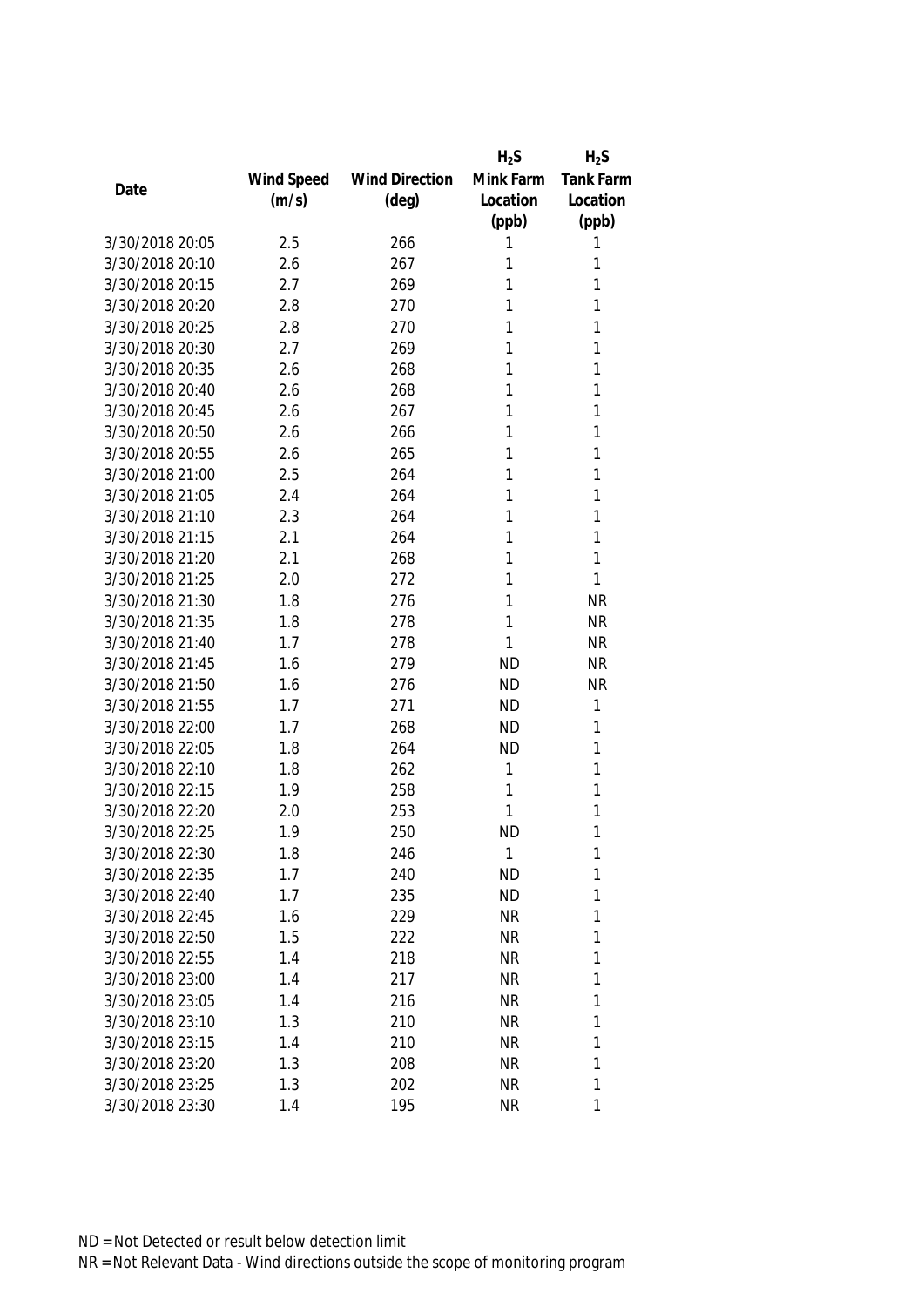|                 |            |                       | $H_2S$    | $H_2S$       |
|-----------------|------------|-----------------------|-----------|--------------|
|                 | Wind Speed | <b>Wind Direction</b> | Mink Farm | Tank Farm    |
| Date            | (m/s)      | $(\text{deg})$        | Location  | Location     |
|                 |            |                       | (ppb)     | (ppb)        |
| 3/30/2018 23:35 | 1.4        | 188                   | <b>NR</b> | 1            |
| 3/30/2018 23:40 | 1.5        | 184                   | <b>NR</b> | 1            |
| 3/30/2018 23:45 | 1.6        | 178                   | <b>NR</b> | 1            |
| 3/30/2018 23:50 | 1.8        | 177                   | <b>NR</b> | 1            |
| 3/30/2018 23:55 | 1.9        | 179                   | <b>NR</b> | $\mathbf{1}$ |
| 3/30/2018 24:00 | 1.9        | 181                   | <b>NR</b> | 1            |
| 3/31/2018 00:05 | 1.9        | 183                   | <b>NR</b> | 1            |
| 3/31/2018 00:10 | 1.8        | 183                   | <b>NR</b> | $\mathbf{1}$ |
| 3/31/2018 00:15 | 1.9        | 179                   | <b>NR</b> | $\mathbf{1}$ |
| 3/31/2018 00:20 | 1.9        | 177                   | <b>NR</b> | $\mathbf{1}$ |
| 3/31/2018 00:25 | 2.1        | 173                   | <b>NR</b> | 1            |
| 3/31/2018 00:30 | 2.3        | 168                   | <b>NR</b> | <b>NR</b>    |
| 3/31/2018 00:35 | 2.6        | 165                   | <b>NR</b> | <b>NR</b>    |
| 3/31/2018 00:40 | 2.9        | 165                   | <b>NR</b> | <b>NR</b>    |
| 3/31/2018 00:45 | 3.1        | 167                   | <b>NR</b> | <b>NR</b>    |
| 3/31/2018 00:50 | 3.3        | 167                   | <b>NR</b> | <b>NR</b>    |
| 3/31/2018 00:55 | 3.4        | 167                   | <b>NR</b> | <b>NR</b>    |
| 3/31/2018 01:00 | 3.5        | 167                   | <b>NR</b> | <b>NR</b>    |
| 3/31/2018 01:05 | 3.5        | 166                   | <b>NR</b> | <b>NR</b>    |
| 3/31/2018 01:10 | 3.7        | 167                   | <b>NR</b> | <b>NR</b>    |
| 3/31/2018 01:15 | 3.8        | 167                   | <b>NR</b> | <b>NR</b>    |
| 3/31/2018 01:20 | 3.8        | 168                   | <b>NR</b> | <b>NR</b>    |
| 3/31/2018 01:25 | 3.9        | 169                   | <b>NR</b> | <b>NR</b>    |
| 3/31/2018 01:30 | 4.1        | 170                   | <b>NR</b> | $\mathbf{1}$ |
| 3/31/2018 01:35 | 4.2        | 171                   | <b>NR</b> | 1            |
| 3/31/2018 01:40 | 4.3        | 171                   | <b>NR</b> | 1            |
| 3/31/2018 01:45 | 4.4        | 171                   | <b>NR</b> | 1            |
| 3/31/2018 01:50 | 4.4        | 172                   | <b>NR</b> | 1            |
| 3/31/2018 01:55 | 4.5        | 171                   | <b>NR</b> | 1            |
| 3/31/2018 02:00 | 4.7        | 171                   | <b>NR</b> | 1            |
| 3/31/2018 02:05 | 4.7        | 171                   | <b>NR</b> | 1            |
| 3/31/2018 02:10 | 4.6        | 172                   | <b>NR</b> | 1            |
| 3/31/2018 02:15 | 4.6        | 172                   | <b>NR</b> | 1            |
| 3/31/2018 02:20 | 4.6        | 173                   | NR        | 1            |
| 3/31/2018 02:25 | 4.5        | 173                   | <b>NR</b> | 1            |
| 3/31/2018 02:30 | 4.3        | 174                   | <b>NR</b> | 1            |
| 3/31/2018 02:35 | 4.3        | 175                   | <b>NR</b> | 1            |
| 3/31/2018 02:40 | 4.3        | 174                   | <b>NR</b> | 1            |
| 3/31/2018 02:45 | 4.2        | 175                   | <b>NR</b> | 1            |
| 3/31/2018 02:50 | 4.2        | 175                   | <b>NR</b> | 1            |
| 3/31/2018 02:55 | 4.1        | 176                   | <b>NR</b> | 1            |
| 3/31/2018 03:00 | 4.1        | 178                   | <b>NR</b> | 1            |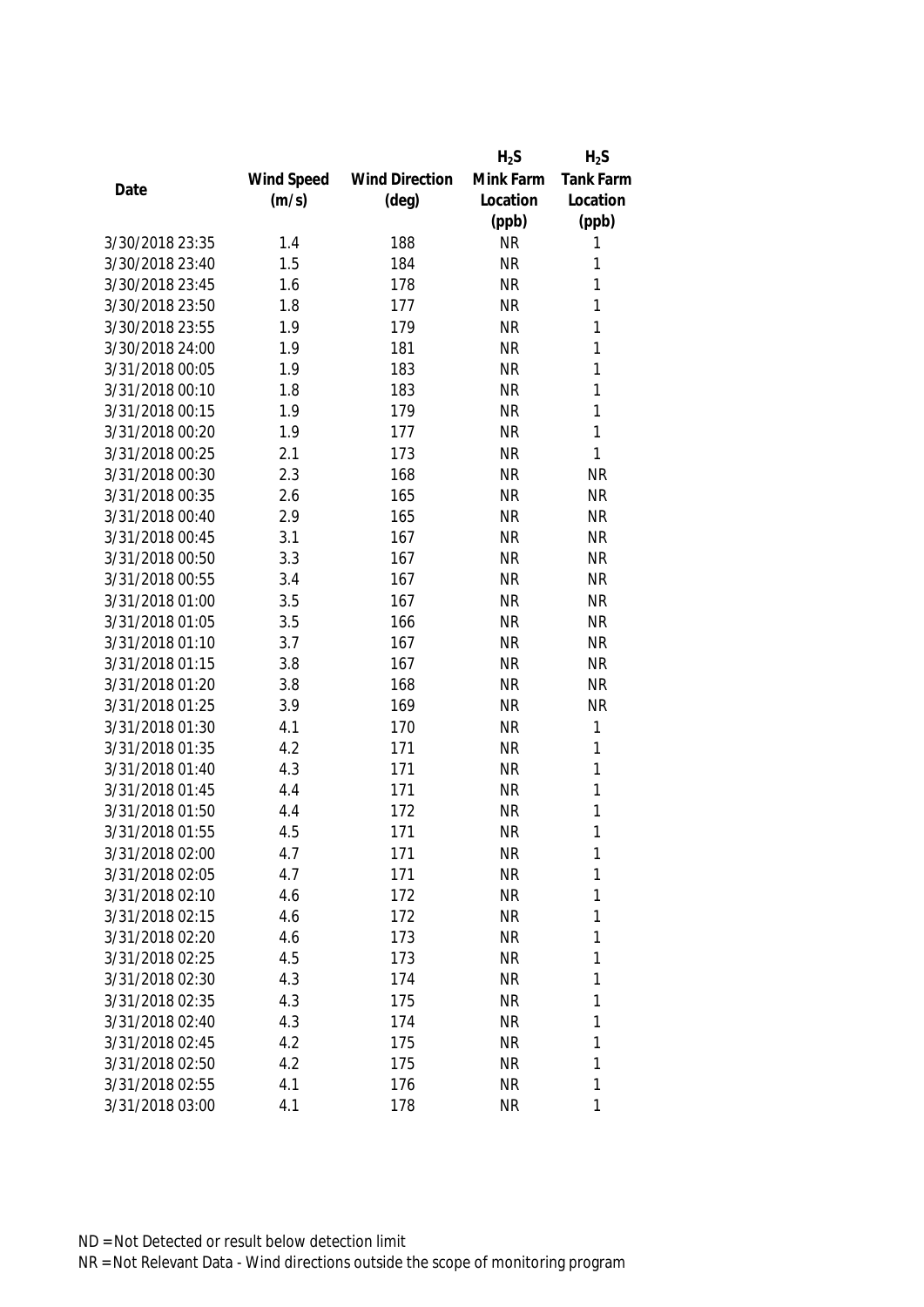|                 |            |                       | $H_2S$    | $H_2S$       |
|-----------------|------------|-----------------------|-----------|--------------|
|                 | Wind Speed | <b>Wind Direction</b> | Mink Farm | Tank Farm    |
| Date            | (m/s)      | $(\text{deg})$        | Location  | Location     |
|                 |            |                       | (ppb)     | (ppb)        |
| 3/31/2018 03:05 | 4.0        | 181                   | <b>NR</b> | 1            |
| 3/31/2018 03:10 | 4.0        | 182                   | <b>NR</b> | 1            |
| 3/31/2018 03:15 | 4.0        | 181                   | <b>NR</b> | 1            |
| 3/31/2018 03:20 | 3.9        | 179                   | <b>NR</b> | 1            |
| 3/31/2018 03:25 | 4.0        | 178                   | <b>NR</b> | 1            |
| 3/31/2018 03:30 | 4.0        | 174                   | <b>NR</b> | 1            |
| 3/31/2018 03:35 | 4.1        | 171                   | <b>NR</b> | 1            |
| 3/31/2018 03:40 | 4.2        | 170                   | <b>NR</b> | 1            |
| 3/31/2018 03:45 | 4.3        | 170                   | <b>NR</b> | 1            |
| 3/31/2018 03:50 | 4.4        | 170                   | <b>NR</b> | 1            |
| 3/31/2018 03:55 | 4.4        | 170                   | <b>NR</b> | 1            |
| 3/31/2018 04:00 | 4.3        | 171                   | <b>NR</b> | 1            |
| 3/31/2018 04:05 | 4.1        | 172                   | <b>NR</b> | 1            |
| 3/31/2018 04:10 | 4.0        | 173                   | <b>NR</b> | 1            |
| 3/31/2018 04:15 | 3.9        | 173                   | <b>NR</b> | $\mathbf{1}$ |
| 3/31/2018 04:20 | 3.9        | 171                   | <b>NR</b> | $\mathbf{1}$ |
| 3/31/2018 04:25 | 4.0        | 172                   | <b>NR</b> | 1            |
| 3/31/2018 04:30 | 4.1        | 173                   | <b>NR</b> | 1            |
| 3/31/2018 04:35 | 4.3        | 171                   | <b>NR</b> | $\mathbf{1}$ |
| 3/31/2018 04:40 | 4.5        | 170                   | <b>NR</b> | 1            |
| 3/31/2018 04:45 | 4.6        | 171                   | <b>NR</b> | $\mathbf{1}$ |
| 3/31/2018 04:50 | 4.7        | 171                   | <b>NR</b> | 1            |
| 3/31/2018 04:55 | 4.8        | 170                   | <b>NR</b> | 1            |
| 3/31/2018 05:00 | 4.8        | 169                   | <b>NR</b> | <b>NR</b>    |
| 3/31/2018 05:05 | 4.8        | 169                   | <b>NR</b> | <b>NR</b>    |
| 3/31/2018 05:10 | 4.8        | 170                   | <b>NR</b> | 1            |
| 3/31/2018 05:15 | 4.8        | 170                   | <b>NR</b> | 1            |
| 3/31/2018 05:20 | 4.7        | 171                   | <b>NR</b> | 1            |
| 3/31/2018 05:25 | 4.6        | 174                   | <b>NR</b> | 1            |
| 3/31/2018 05:30 | 4.6        | 176                   | <b>NR</b> | 1            |
| 3/31/2018 05:35 | 4.6        | 176                   | <b>NR</b> | 1            |
| 3/31/2018 05:40 | 4.4        | 177                   | <b>NR</b> | 1            |
| 3/31/2018 05:45 | 4.4        | 177                   | <b>NR</b> | 1            |
| 3/31/2018 05:50 | 4.1        | 179                   | NR        | 1            |
| 3/31/2018 05:55 | 4.1        | 180                   | <b>NR</b> | 1            |
| 3/31/2018 06:00 | 3.9        | 181                   | <b>NR</b> | 1            |
| 3/31/2018 06:05 | 3.8        | 182                   | <b>NR</b> | 1            |
| 3/31/2018 06:10 | 3.7        | 183                   | NR        | 1            |
| 3/31/2018 06:15 | 3.8        | 185                   | <b>NR</b> | 1            |
| 3/31/2018 06:20 | 3.8        | 185                   | NR        | 1            |
| 3/31/2018 06:25 | 3.8        | 185                   | <b>NR</b> | 1            |
| 3/31/2018 06:30 | 4.0        | 184                   | <b>NR</b> | 1            |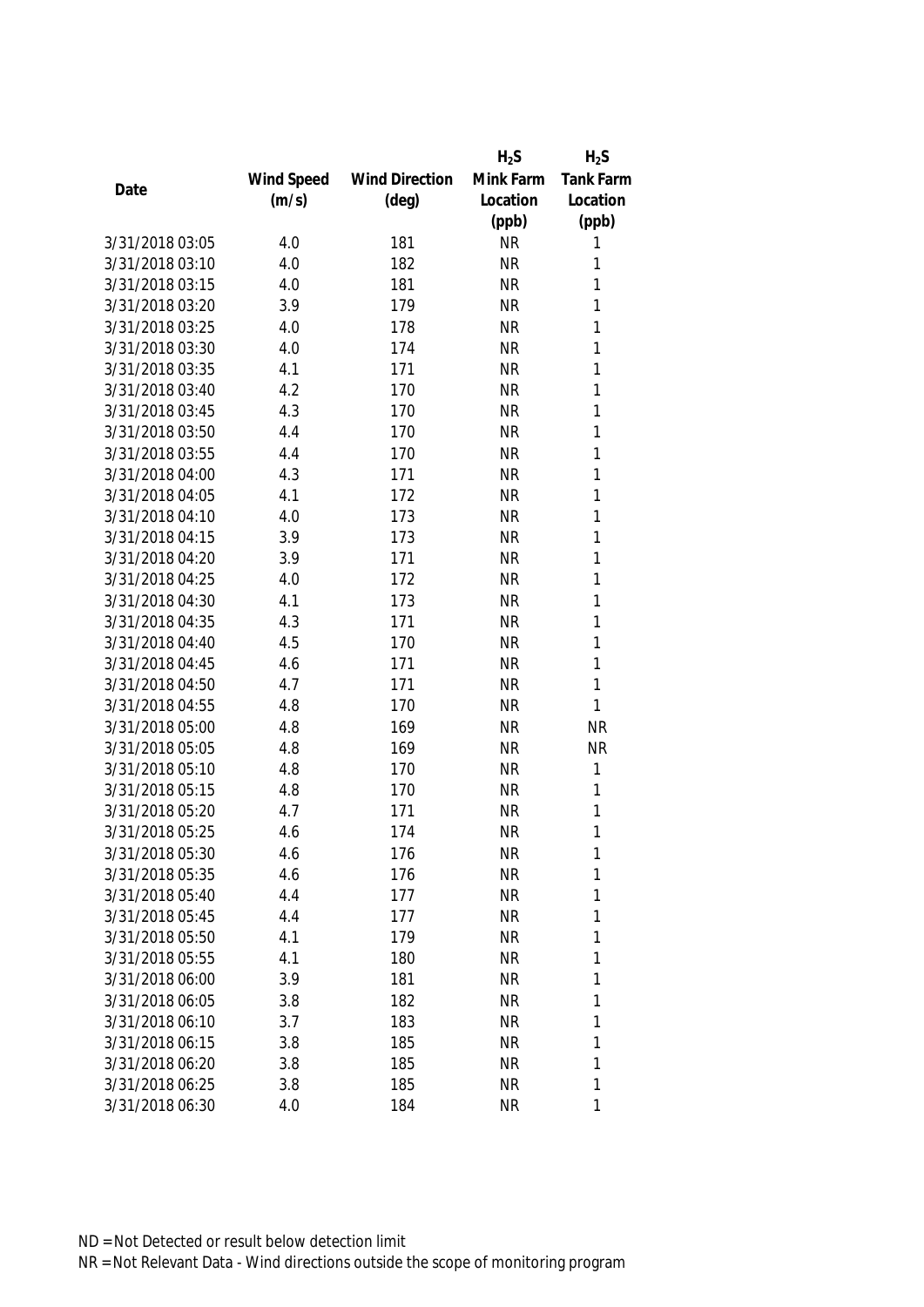|                 |            |                       | $H_2S$    | $H_2S$         |
|-----------------|------------|-----------------------|-----------|----------------|
|                 | Wind Speed | <b>Wind Direction</b> | Mink Farm | Tank Farm      |
| Date            | (m/s)      | $(\text{deg})$        | Location  | Location       |
|                 |            |                       | (ppb)     | (ppb)          |
| 3/31/2018 06:35 | 4.1        | 185                   | <b>NR</b> | 1              |
| 3/31/2018 06:40 | 4.3        | 185                   | <b>NR</b> | 1              |
| 3/31/2018 06:45 | 4.4        | 185                   | <b>NR</b> | 1              |
| 3/31/2018 06:50 | 4.7        | 184                   | <b>NR</b> | 1              |
| 3/31/2018 06:55 | 4.8        | 183                   | <b>NR</b> | 1              |
| 3/31/2018 07:00 | 4.9        | 184                   | <b>NR</b> | 1              |
| 3/31/2018 07:05 | 5.0        | 184                   | <b>NR</b> | 1              |
| 3/31/2018 07:10 | 5.0        | 185                   | <b>NR</b> | 1              |
| 3/31/2018 07:15 | 5.0        | 185                   | <b>NR</b> | 1              |
| 3/31/2018 07:20 | 4.9        | 187                   | <b>NR</b> | 1              |
| 3/31/2018 07:25 | 5.1        | 190                   | <b>NR</b> | 1              |
| 3/31/2018 07:30 | 5.3        | 191                   | <b>NR</b> | 1              |
| 3/31/2018 07:35 | 5.5        | 190                   | <b>NR</b> | 1              |
| 3/31/2018 07:40 | 5.7        | 191                   | <b>NR</b> | 1              |
| 3/31/2018 07:45 | 5.7        | 192                   | <b>NR</b> | 1              |
| 3/31/2018 07:50 | 5.8        | 194                   | <b>NR</b> | $\mathbf{1}$   |
| 3/31/2018 07:55 | 5.7        | 196                   | <b>NR</b> | 1              |
| 3/31/2018 08:00 | 5.7        | 197                   | <b>NR</b> | 1              |
| 3/31/2018 08:05 | 5.5        | 200                   | <b>NR</b> | 1              |
| 3/31/2018 08:10 | 5.8        | 204                   | <b>NR</b> | 1              |
| 3/31/2018 08:15 | 6.0        | 206                   | <b>NR</b> | 1              |
| 3/31/2018 08:20 | 6.4        | 208                   | <b>NR</b> | 1              |
| 3/31/2018 08:25 | 7.2        | 209                   | <b>NR</b> | $\mathbf{1}$   |
| 3/31/2018 08:30 | 7.4        | 211                   | <b>NR</b> | 1              |
| 3/31/2018 08:35 | 7.8        | 214                   | <b>NR</b> | 1              |
| 3/31/2018 08:40 | 8.0        | 216                   | <b>NR</b> | 1              |
| 3/31/2018 08:45 | 8.0        | 217                   | <b>NR</b> | $\overline{2}$ |
| 3/31/2018 08:50 | 7.8        | 216                   | <b>NR</b> | 1              |
| 3/31/2018 08:55 | 7.1        | 213                   | <b>NR</b> | 1              |
| 3/31/2018 09:00 | 6.8        | 210                   | <b>NR</b> | 1              |
| 3/31/2018 09:05 | 6.3        | 206                   | <b>NR</b> | 1              |
| 3/31/2018 09:10 | 5.9        | 201                   | <b>NR</b> | 1              |
| 3/31/2018 09:15 | 5.9        | 198                   | <b>NR</b> | 1              |
| 3/31/2018 09:20 | 6.2        | 195                   | NR        | 1              |
| 3/31/2018 09:25 | 6.6        | 196                   | <b>NR</b> | 1              |
| 3/31/2018 09:30 | 7.0        | 196                   | <b>NR</b> | 1              |
| 3/31/2018 09:35 | 7.4        | 197                   | <b>NR</b> | 1              |
| 3/31/2018 09:40 | 7.5        | 199                   | <b>NR</b> | 1              |
| 3/31/2018 09:45 | 7.7        | 199                   | <b>NR</b> | 1              |
| 3/31/2018 09:50 | 7.4        | 201                   | <b>NR</b> | 1              |
| 3/31/2018 09:55 | 7.3        | 198                   | <b>NR</b> | 1              |
| 3/31/2018 10:00 | 7.0        | 197                   | <b>NR</b> | 1              |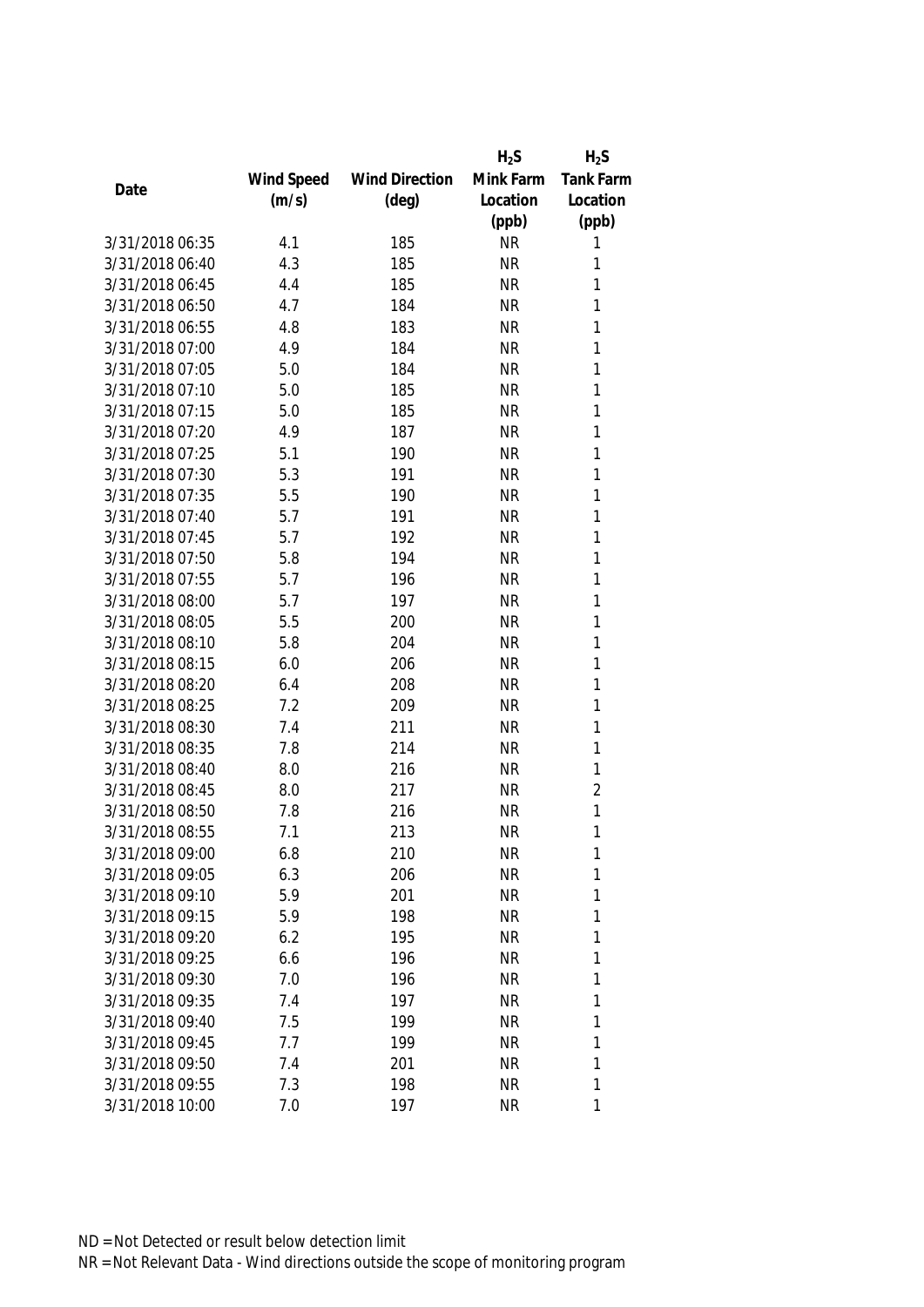|                 |            |                       | $H_2S$    | $H_2S$       |
|-----------------|------------|-----------------------|-----------|--------------|
|                 | Wind Speed | <b>Wind Direction</b> | Mink Farm | Tank Farm    |
| Date            | (m/s)      | $(\text{deg})$        | Location  | Location     |
|                 |            |                       | (ppb)     | (ppb)        |
| 3/31/2018 10:05 | 7.0        | 196                   | <b>NR</b> | 1            |
| 3/31/2018 10:10 | 6.9        | 193                   | <b>NR</b> | 1            |
| 3/31/2018 10:15 | 6.7        | 190                   | <b>NR</b> | 1            |
| 3/31/2018 10:20 | 6.7        | 188                   | <b>NR</b> | 1            |
| 3/31/2018 10:25 | 6.5        | 188                   | <b>NR</b> | 1            |
| 3/31/2018 10:30 | 6.8        | 186                   | <b>NR</b> | 1            |
| 3/31/2018 10:35 | 6.8        | 185                   | <b>NR</b> | 1            |
| 3/31/2018 10:40 | 7.0        | 186                   | <b>NR</b> | 1            |
| 3/31/2018 10:45 | 7.1        | 188                   | <b>NR</b> | 1            |
| 3/31/2018 10:50 | 6.9        | 190                   | <b>NR</b> | 1            |
| 3/31/2018 10:55 | 6.7        | 193                   | <b>NR</b> | 1            |
| 3/31/2018 11:00 | 6.6        | 195                   | <b>NR</b> | 1            |
| 3/31/2018 11:05 | 6.5        | 198                   | <b>NR</b> | 1            |
| 3/31/2018 11:10 | 6.6        | 200                   | <b>NR</b> | 1            |
| 3/31/2018 11:15 | 6.6        | 202                   | <b>NR</b> | 1            |
| 3/31/2018 11:20 | 6.8        | 203                   | <b>NR</b> | $\mathbf{1}$ |
| 3/31/2018 11:25 | 7.1        | 202                   | <b>NR</b> | 1            |
| 3/31/2018 11:30 | 7.0        | 203                   | <b>NR</b> | 1            |
| 3/31/2018 11:35 | 6.9        | 203                   | <b>NR</b> | 1            |
| 3/31/2018 11:40 | 6.7        | 203                   | <b>NR</b> | 1            |
| 3/31/2018 11:45 | 6.8        | 205                   | <b>NR</b> | 1            |
| 3/31/2018 11:50 | 6.9        | 207                   | <b>NR</b> | 1            |
| 3/31/2018 11:55 | 6.9        | 209                   | <b>NR</b> | $\mathbf{1}$ |
| 3/31/2018 12:00 | 7.0        | 212                   | <b>NR</b> | 1            |
| 3/31/2018 12:05 | 7.2        | 215                   | <b>NR</b> | 1            |
| 3/31/2018 12:10 | 7.5        | 217                   | <b>NR</b> | 1            |
| 3/31/2018 12:15 | 7.6        | 218                   | <b>NR</b> | 1            |
| 3/31/2018 12:20 | 7.8        | 219                   | <b>NR</b> | 1            |
| 3/31/2018 12:25 | 8.0        | 220                   | <b>NR</b> | 1            |
| 3/31/2018 12:30 | 8.0        | 221                   | <b>NR</b> | 1            |
| 3/31/2018 12:35 | 8.4        | 222                   | <b>NR</b> | 1            |
| 3/31/2018 12:40 | 8.6        | 222                   | <b>NR</b> | 1            |
| 3/31/2018 12:45 | 9.1        | 223                   | <b>NR</b> | 1            |
| 3/31/2018 12:50 | 9.4        | 224                   | <b>NR</b> | 1            |
| 3/31/2018 12:55 | 10.1       | 225                   | <b>NR</b> | 1            |
| 3/31/2018 13:00 | 10.5       | 226                   | <b>NR</b> | 1            |
| 3/31/2018 13:05 | 10.6       | 230                   | 1         | 1            |
| 3/31/2018 13:10 | 10.8       | 234                   | 1         | 1            |
| 3/31/2018 13:15 | 10.9       | 238                   | 1         | 1            |
| 3/31/2018 13:20 | 10.5       | 241                   | 1         | 1            |
| 3/31/2018 13:25 | 10.0       | 245                   | 1         | 1            |
| 3/31/2018 13:30 | 9.8        | 248                   | 1         | 1            |
|                 |            |                       |           |              |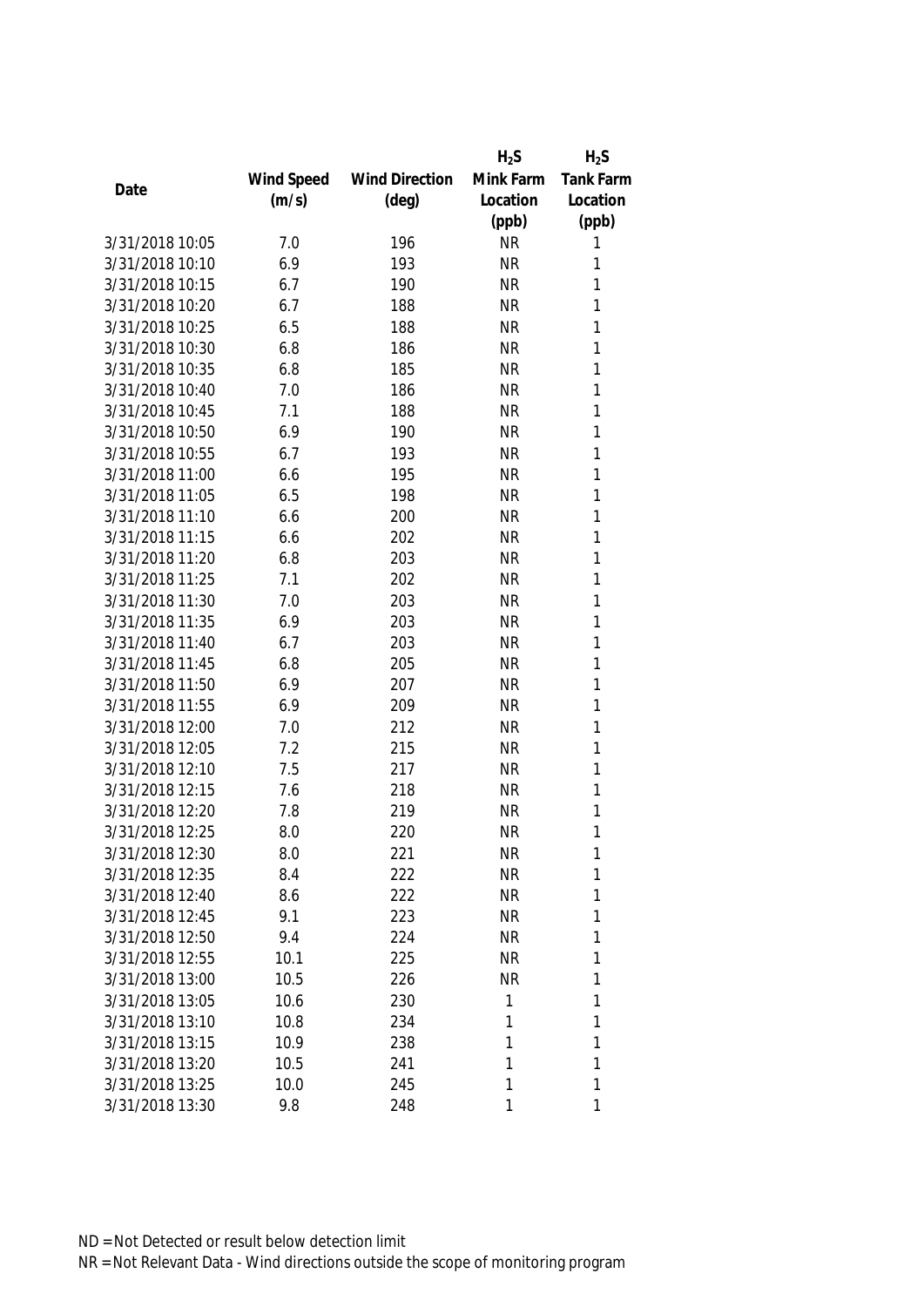|                 |            |                       | $H_2S$         | $H_2S$           |
|-----------------|------------|-----------------------|----------------|------------------|
|                 | Wind Speed | <b>Wind Direction</b> | Mink Farm      | <b>Tank Farm</b> |
| Date            | (m/s)      | $(\text{deg})$        | Location       | Location         |
|                 |            |                       | (ppb)          | (ppb)            |
| 3/31/2018 13:35 | 9.6        | 250                   | 1              | 1                |
| 3/31/2018 13:40 | 9.3        | 250                   | 1              | 1                |
| 3/31/2018 13:45 | 8.9        | 250                   | 1              | 1                |
| 3/31/2018 13:50 | 9.0        | 251                   | 1              | 1                |
| 3/31/2018 13:55 | 8.7        | 249                   | 1              | 1                |
| 3/31/2018 14:00 | 8.6        | 249                   | 1              | 1                |
| 3/31/2018 14:05 | 8.3        | 250                   | <b>ND</b>      | 1                |
| 3/31/2018 14:10 | 7.9        | 252                   | <b>ND</b>      | 1                |
| 3/31/2018 14:15 | 7.5        | 254                   | <b>ND</b>      | 1                |
| 3/31/2018 14:20 | 7.5        | 256                   | <b>ND</b>      | 1                |
| 3/31/2018 14:25 | 7.4        | 259                   | <b>ND</b>      | 1                |
| 3/31/2018 14:30 | 6.9        | 260                   | <b>ND</b>      | 1                |
| 3/31/2018 14:35 | 6.8        | 260                   | <b>ND</b>      | 1                |
| 3/31/2018 14:40 | 7.0        | 260                   | <b>ND</b>      | 1                |
| 3/31/2018 14:45 | 7.4        | 263                   | 1              | 1                |
| 3/31/2018 14:50 | 7.7        | 262                   | $\overline{2}$ | 1                |
| 3/31/2018 14:55 | 7.7        | 263                   | $\overline{2}$ | 1                |
| 3/31/2018 15:00 | 7.8        | 264                   | $\overline{2}$ | 1                |
| 3/31/2018 15:05 | 7.9        | 266                   | $\overline{2}$ | 1                |
| 3/31/2018 15:10 | 8.0        | 268                   | $\overline{2}$ | 1                |
| 3/31/2018 15:15 | 7.7        | 269                   | $\overline{2}$ | 1                |
| 3/31/2018 15:20 | 7.5        | 272                   | $\overline{2}$ | 1                |
| 3/31/2018 15:25 | 7.5        | 273                   | $\overline{2}$ | 1                |
| 3/31/2018 15:30 | 7.9        | 276                   | $\overline{2}$ | <b>NR</b>        |
| 3/31/2018 15:35 | 8.2        | 278                   | $\overline{2}$ | <b>NR</b>        |
| 3/31/2018 15:40 | 8.4        | 280                   | $\overline{2}$ | <b>NR</b>        |
| 3/31/2018 15:45 | 8.5        | 283                   | $\overline{2}$ | <b>NR</b>        |
| 3/31/2018 15:50 | 8.4        | 286                   | $\overline{2}$ | <b>NR</b>        |
| 3/31/2018 15:55 | 8.3        | 289                   | $\overline{2}$ | <b>NR</b>        |
| 3/31/2018 16:00 | 8.1        | 289                   | 2              | <b>NR</b>        |
| 3/31/2018 16:05 | 7.8        | 289                   | $\overline{c}$ | <b>NR</b>        |
| 3/31/2018 16:10 | 7.8        | 290                   | $\overline{2}$ | <b>NR</b>        |
| 3/31/2018 16:15 | 7.8        | 291                   | $\overline{2}$ | <b>NR</b>        |
| 3/31/2018 16:20 | 7.9        | 292                   | $\overline{2}$ | <b>NR</b>        |
| 3/31/2018 16:25 | 8.1        | 290                   | 3              | <b>NR</b>        |
| 3/31/2018 16:30 | 8.3        | 292                   | $\overline{2}$ | <b>NR</b>        |
| 3/31/2018 16:35 | 8.4        | 295                   | 3              | <b>NR</b>        |
| 3/31/2018 16:40 | 8.3        | 296                   | $\overline{2}$ | <b>NR</b>        |
| 3/31/2018 16:45 | 8.1        | 297                   | $\overline{2}$ | <b>NR</b>        |
| 3/31/2018 16:50 | 8.1        | 298                   | $\overline{2}$ | <b>NR</b>        |
| 3/31/2018 16:55 | 8.0        | 300                   | $\overline{2}$ | <b>NR</b>        |
| 3/31/2018 17:00 | 8.1        | 304                   | 2              | <b>NR</b>        |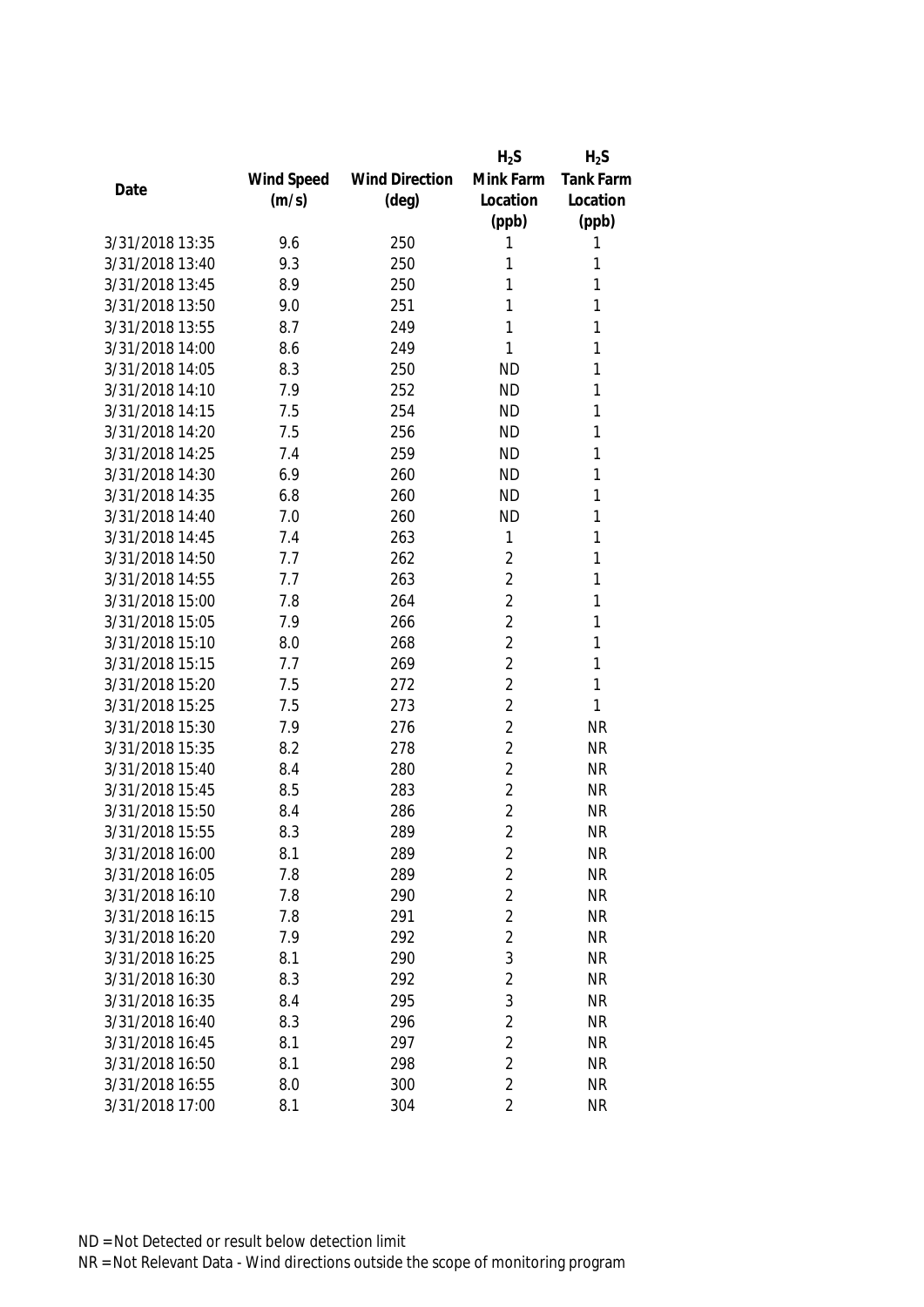|                 |            |                       | $H_2S$         | $H_2S$           |
|-----------------|------------|-----------------------|----------------|------------------|
|                 | Wind Speed | <b>Wind Direction</b> | Mink Farm      | <b>Tank Farm</b> |
| Date            | (m/s)      | $(\text{deg})$        | Location       | Location         |
|                 |            |                       | (ppb)          | (ppb)            |
| 3/31/2018 17:05 | 7.9        | 305                   | 2              | <b>NR</b>        |
| 3/31/2018 17:10 | 7.6        | 304                   | $\overline{2}$ | <b>NR</b>        |
| 3/31/2018 17:15 | 7.6        | 301                   | 3              | <b>NR</b>        |
| 3/31/2018 17:20 | 7.2        | 300                   | 3              | <b>NR</b>        |
| 3/31/2018 17:25 | 7.1        | 299                   | 3              | <b>NR</b>        |
| 3/31/2018 17:30 | 6.6        | 299                   | 3              | <b>NR</b>        |
| 3/31/2018 17:35 | 6.6        | 299                   | 3              | <b>NR</b>        |
| 3/31/2018 17:40 | 7.0        | 301                   | 3              | <b>NR</b>        |
| 3/31/2018 17:45 | 6.9        | 303                   | $\overline{2}$ | <b>NR</b>        |
| 3/31/2018 17:50 | 6.8        | 305                   | $\overline{2}$ | <b>NR</b>        |
| 3/31/2018 17:55 | 6.8        | 307                   | $\overline{2}$ | <b>NR</b>        |
| 3/31/2018 18:00 | 6.9        | 306                   | 1              | <b>NR</b>        |
| 3/31/2018 18:05 | 6.8        | 306                   | 1              | <b>NR</b>        |
| 3/31/2018 18:10 | 6.4        | 305                   | 1              | <b>NR</b>        |
| 3/31/2018 18:15 | 6.5        | 305                   | 1              | <b>NR</b>        |
| 3/31/2018 18:20 | 6.7        | 306                   | 1              | <b>NR</b>        |
| 3/31/2018 18:25 | 6.7        | 307                   | <b>ND</b>      | <b>NR</b>        |
| 3/31/2018 18:30 | 6.6        | 309                   | <b>ND</b>      | <b>NR</b>        |
| 3/31/2018 18:35 | 6.5        | 313                   | 1              | <b>NR</b>        |
| 3/31/2018 18:40 | 6.4        | 318                   | 1              | <b>NR</b>        |
| 3/31/2018 18:45 | 6.3        | 323                   | 1              | <b>NR</b>        |
| 3/31/2018 18:50 | 6.2        | 325                   | 1              | <b>NR</b>        |
| 3/31/2018 18:55 | 6.2        | 328                   | 1              | <b>NR</b>        |
| 3/31/2018 19:00 | 6.2        | 329                   | 1              | <b>NR</b>        |
| 3/31/2018 19:05 | 6.5        | 328                   | <b>ND</b>      | <b>NR</b>        |
| 3/31/2018 19:10 | 6.4        | 327                   | <b>ND</b>      | <b>NR</b>        |
| 3/31/2018 19:15 | 6.3        | 327                   | <b>ND</b>      | <b>NR</b>        |
| 3/31/2018 19:20 | 6.1        | 329                   | <b>ND</b>      | <b>NR</b>        |
| 3/31/2018 19:25 | 6.0        | 330                   | <b>ND</b>      | <b>NR</b>        |
| 3/31/2018 19:30 | 5.9        | 331                   | <b>ND</b>      | <b>NR</b>        |
| 3/31/2018 19:35 | 5.3        | 333                   | <b>ND</b>      | <b>NR</b>        |
| 3/31/2018 19:40 | 5.3        | 334                   | <b>ND</b>      | <b>NR</b>        |
| 3/31/2018 19:45 | 5.1        | 337                   | <b>ND</b>      | <b>NR</b>        |
| 3/31/2018 19:50 | 4.7        | 338                   | 1              | <b>NR</b>        |
| 3/31/2018 19:55 | 4.5        | 339                   | 1              | <b>NR</b>        |
| 3/31/2018 20:00 | 4.3        | 340                   | 1              | <b>NR</b>        |
| 3/31/2018 20:05 | 4.0        | 341                   | 1              | <b>NR</b>        |
| 3/31/2018 20:10 | 3.7        | 343                   | 1              | <b>NR</b>        |
| 3/31/2018 20:15 | 3.7        | 341                   | 1              | <b>NR</b>        |
| 3/31/2018 20:20 | 3.8        | 339                   | 1              | <b>NR</b>        |
| 3/31/2018 20:25 | 3.7        | 340                   | 1              | <b>NR</b>        |
| 3/31/2018 20:30 | 3.6        | 340                   | 1              | <b>NR</b>        |